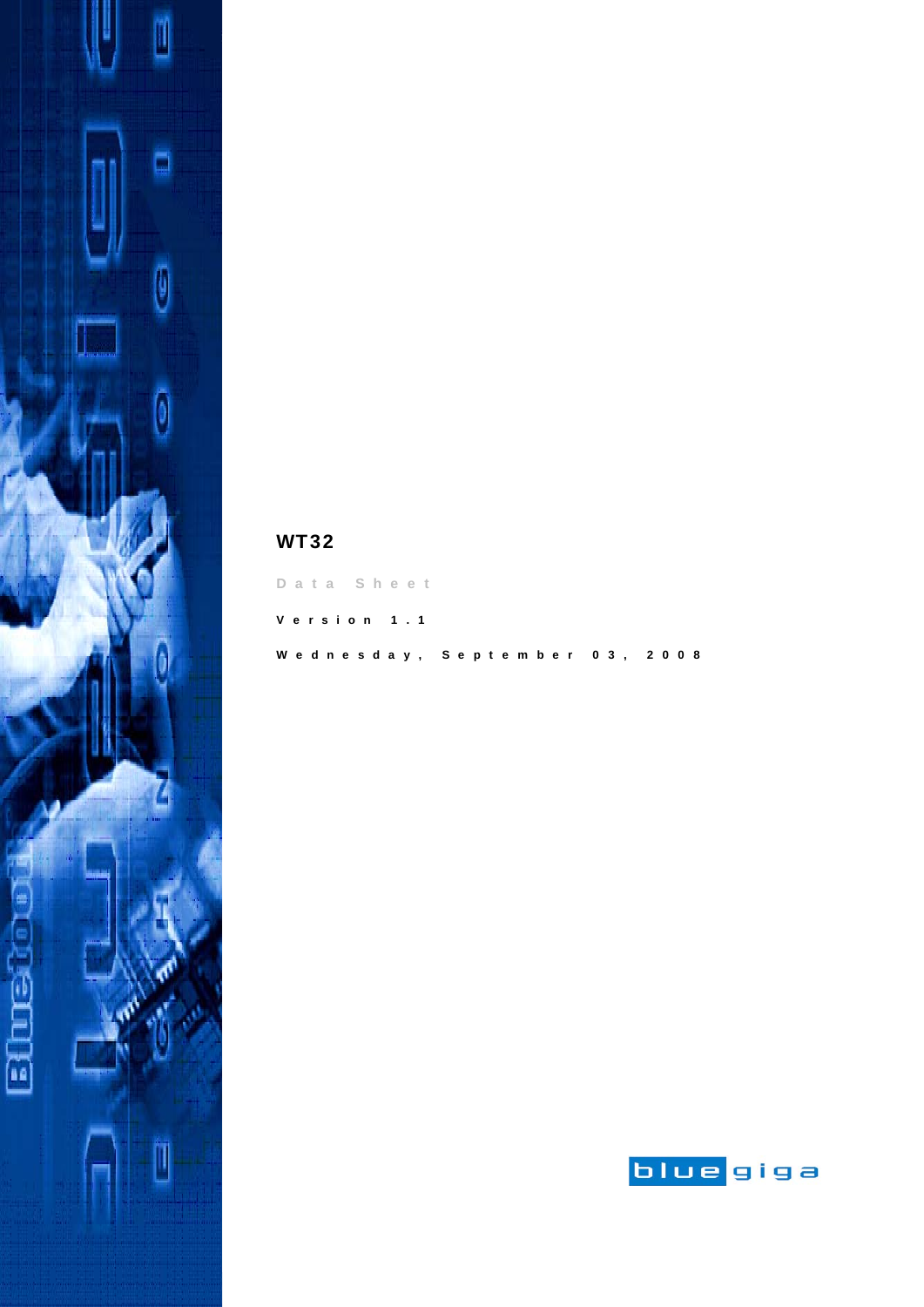#### **Copyright © 2000-2008 Bluegiga Technologies**

All rights reserved.

Bluegiga Technologies assumes no responsibility for any errors, which may appear in this manual. Furthermore, Bluegiga Technologies reserves the right to alter the hardware, software, and/or specifications detailed herein at any time without notice, and does not make any commitment to update the information contained herein. Bluegiga Technologies' products are not authorized for use as critical components in life support devices or systems.

The iWRAP and WRAP THOR are registered trademarks of Bluegiga Technologies.

The Bluetooth trademark and logo are registered trademarks and are owned by the Bluetooth SIG, Inc.

All other trademarks listed herein are owned by their respective owners.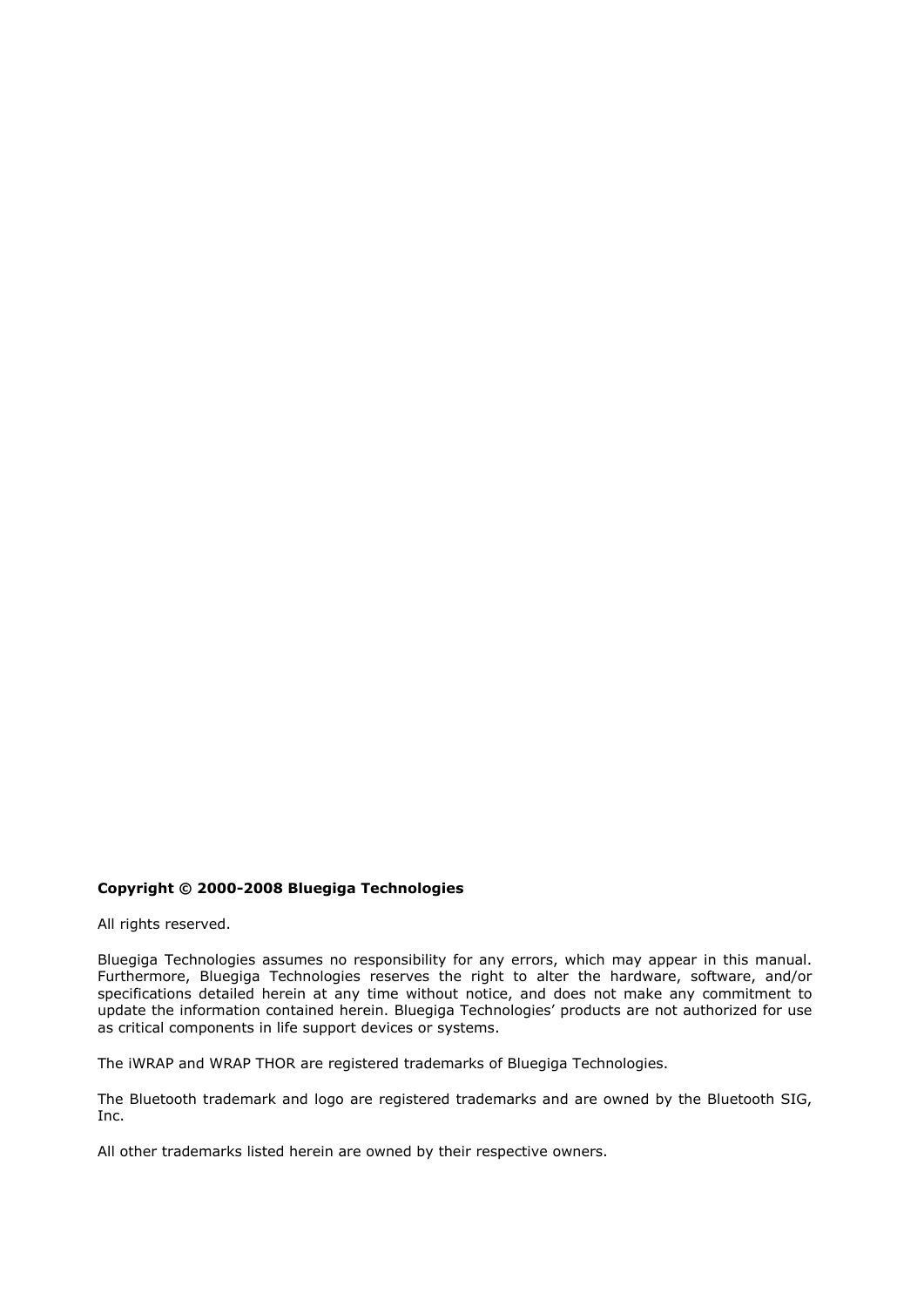# **VERSION HISTORY**

| Version number: | Updates / Changes:                                                                                                                                             |
|-----------------|----------------------------------------------------------------------------------------------------------------------------------------------------------------|
| 1.1             | Bluetooth and FCC qualification IDs added                                                                                                                      |
| 1.0             | Soldering recommendations added. Layout guide fixed. Details at<br>VREG_ENA. Operating temperature range fixed.                                                |
| 0.992           | New images added                                                                                                                                               |
| 0.991           | Missing pin added to recommended land pattern design                                                                                                           |
| 0.99            | Microphone biasing recommendation fixed. Voltage regulator<br>enable pin description added. Some small fixes. Layout<br>guidelines for the audio traces added. |
| 0.98            | Version history added. Microphone biasing recommendations<br>specified. Package information added. Pinout AIO0 and AIO1<br>fixed.                              |
| 0.97            | VREG_ENA pin added to the production version of the module<br>Layout recommendations added                                                                     |
| 0.98            | Fixed cross references                                                                                                                                         |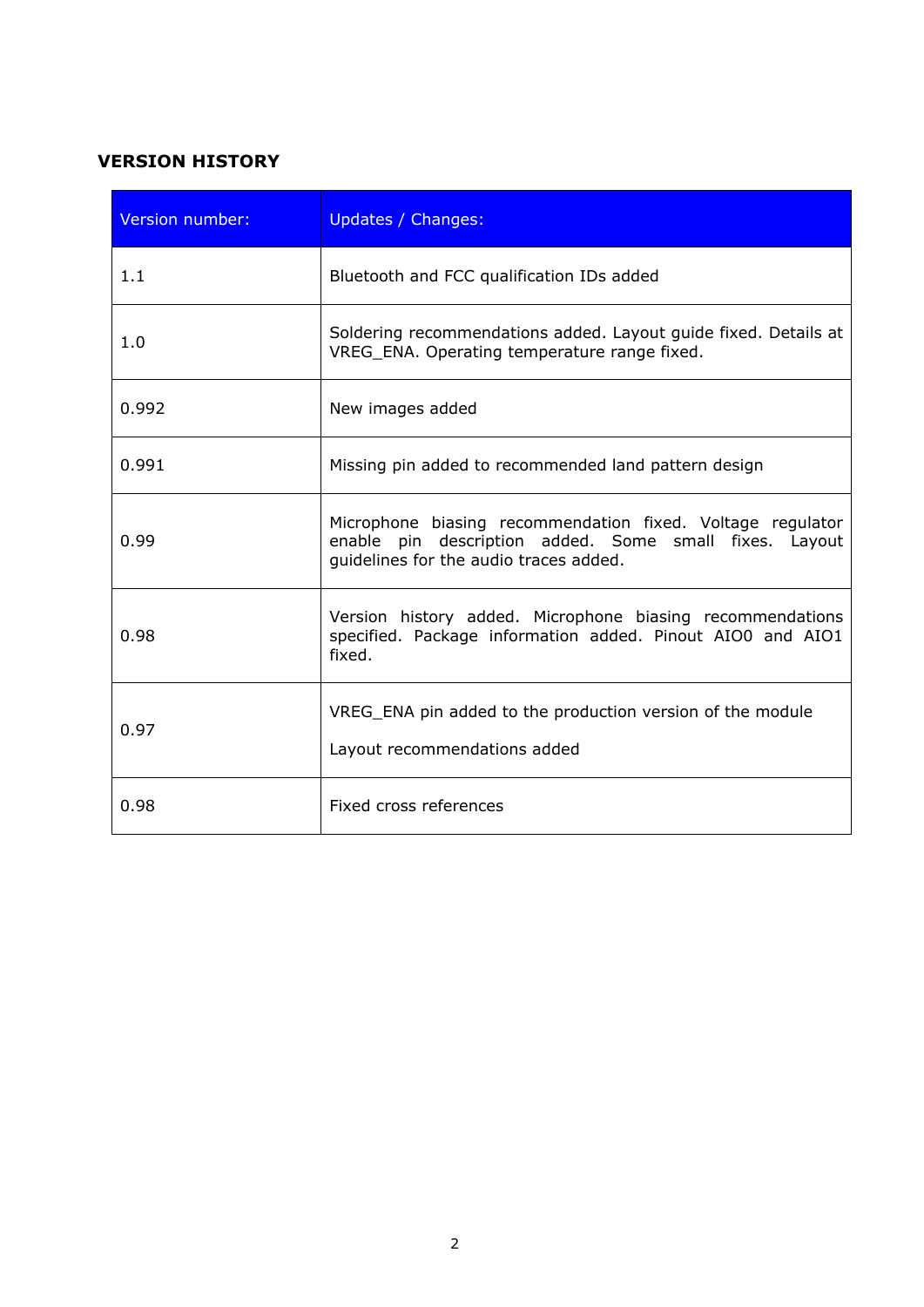## **Contents:**

| 1.  |       |  |
|-----|-------|--|
| 2.  |       |  |
| 3.  |       |  |
| 3.1 |       |  |
| 3.2 |       |  |
| 4.  |       |  |
| 4.1 |       |  |
| 5.  |       |  |
| 5.1 |       |  |
| 5.2 |       |  |
| 5.3 |       |  |
| 5.4 |       |  |
| 6.  |       |  |
| 6.1 |       |  |
|     | 6.1.1 |  |
|     | 6.1.2 |  |
| 6.2 |       |  |
|     | 6.2.1 |  |
|     | 6.2.2 |  |
|     | 6.2.3 |  |
|     | 6.2.4 |  |
|     | 6.2.5 |  |
|     | 6.2.6 |  |
|     | 6.2.7 |  |
|     | 6.2.8 |  |
| 6.3 |       |  |
| 7.  |       |  |
|     |       |  |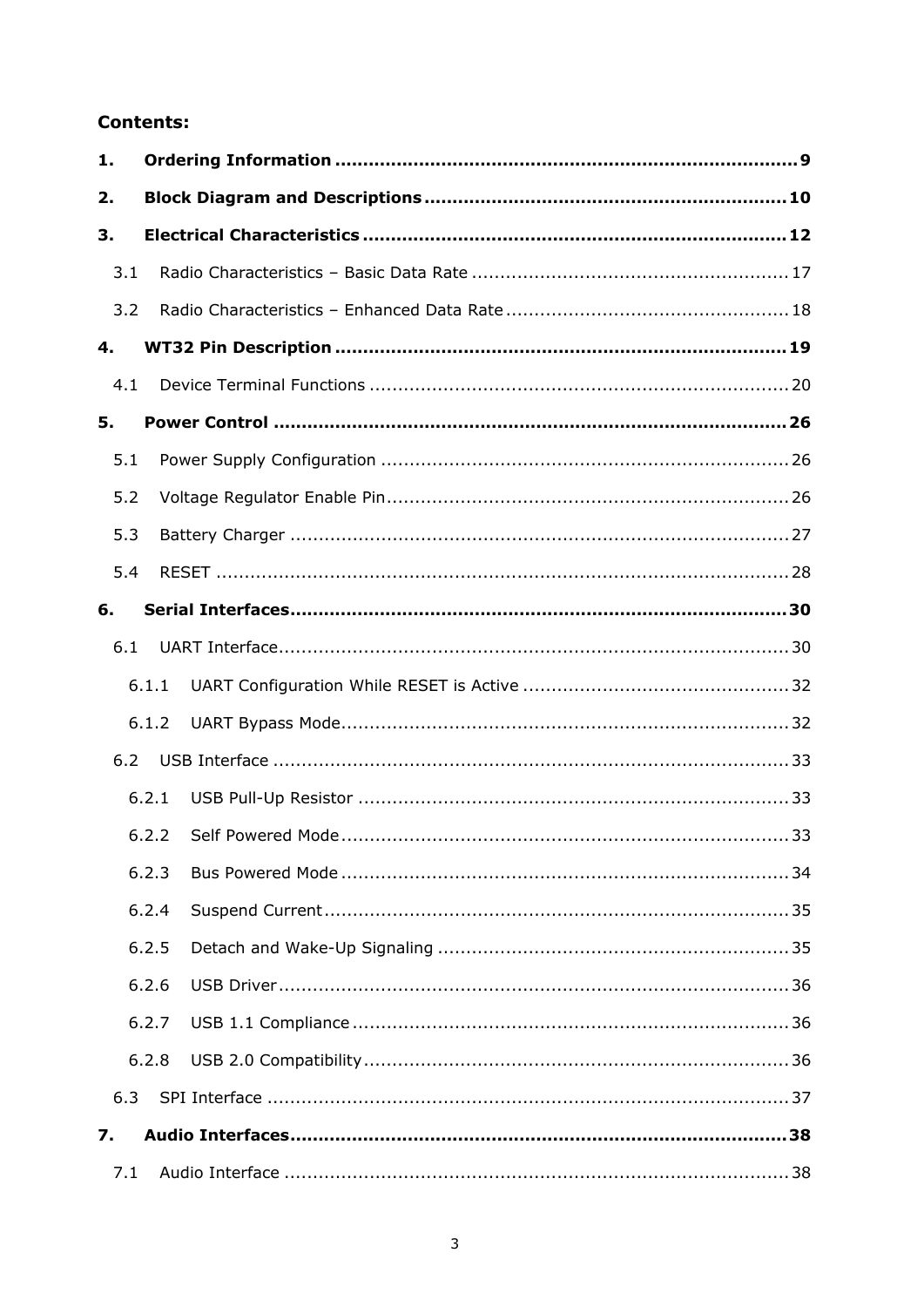|      | 7.1.1 |  |
|------|-------|--|
| 7.2  |       |  |
|      | 7.2.1 |  |
|      | 7.2.2 |  |
|      | 7.2.3 |  |
|      | 7.2.4 |  |
|      | 7.2.5 |  |
|      | 7.2.6 |  |
| 7.3  |       |  |
| 7.4  |       |  |
|      | 7.4.1 |  |
|      | 7.4.2 |  |
|      | 7.4.3 |  |
|      | 7.4.4 |  |
|      | 7.4.5 |  |
|      | 7.4.6 |  |
|      | 7.4.7 |  |
|      | 7.4.8 |  |
|      | 7.4.9 |  |
| 8.   |       |  |
| 9.   |       |  |
| 9.1  |       |  |
| 9.2  |       |  |
| 9.3  |       |  |
| 10.  |       |  |
| 10.1 |       |  |
| 10.2 |       |  |
| 10.3 |       |  |
| 11.  |       |  |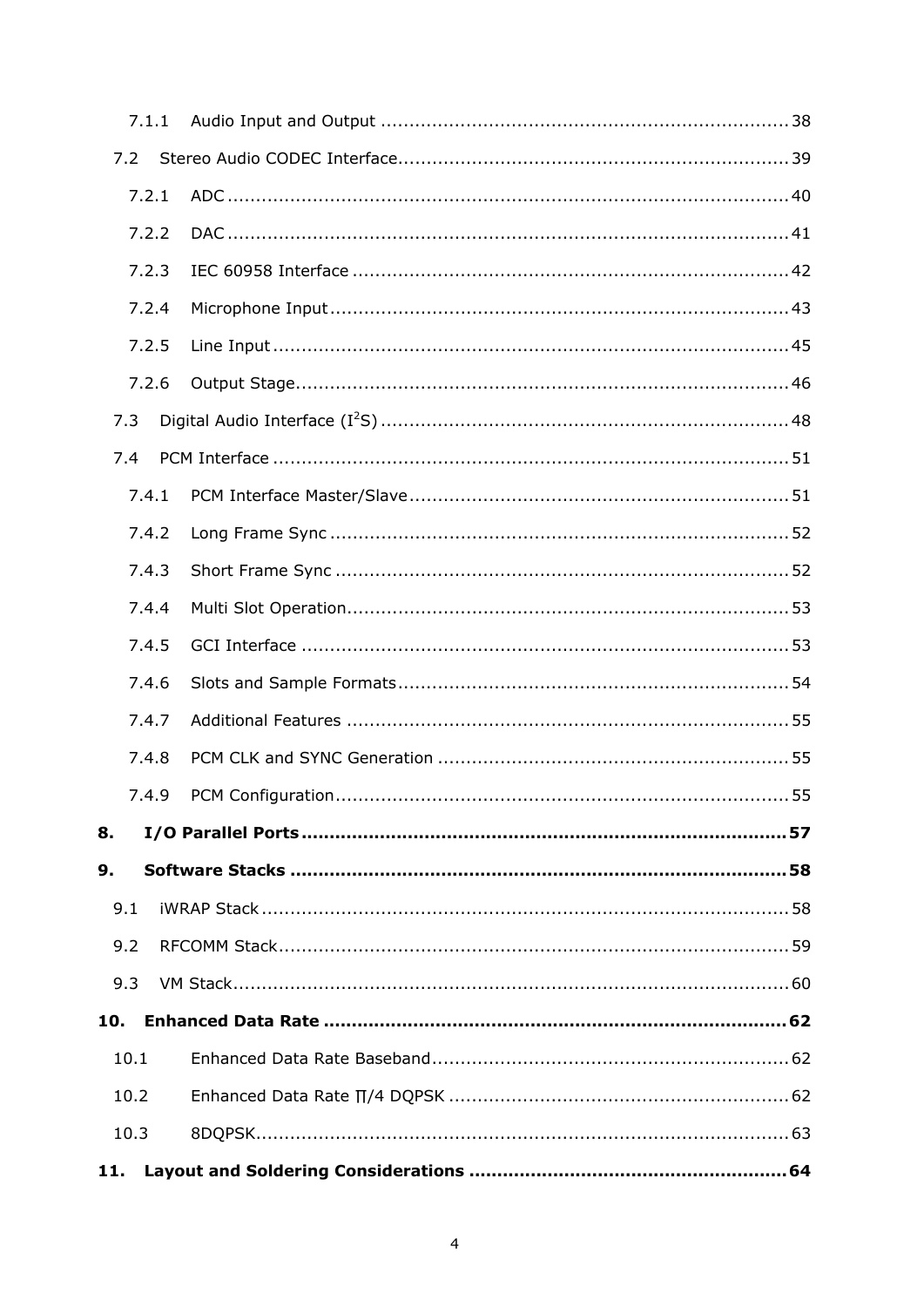| 11.1 |        |  |
|------|--------|--|
| 11.2 |        |  |
|      | 11.2.1 |  |
|      |        |  |
|      |        |  |
|      |        |  |
|      |        |  |
| 14.1 |        |  |
| 14.2 |        |  |
| 14.3 |        |  |
| 14.4 |        |  |
| 15.  |        |  |
|      |        |  |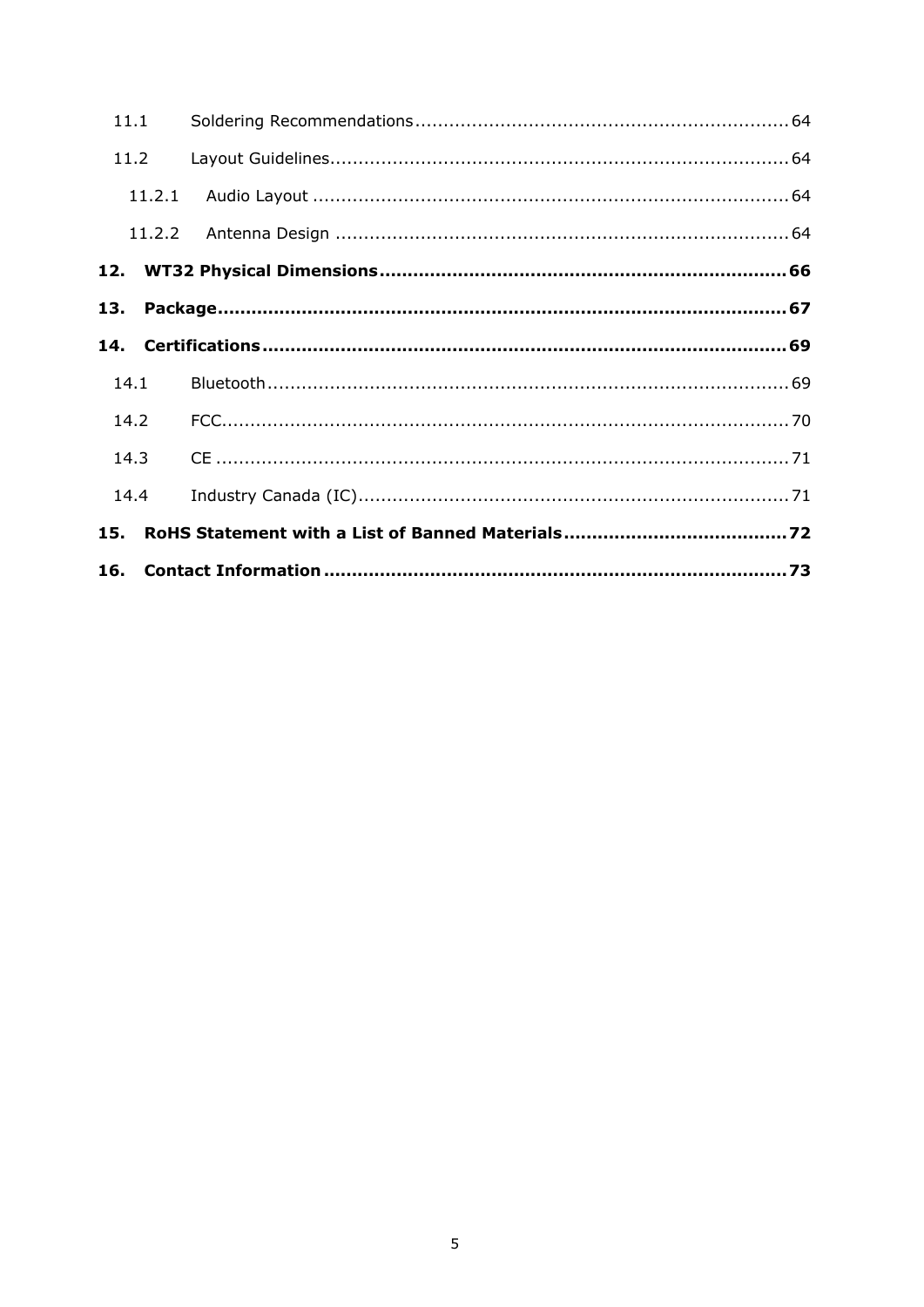# **Terms & Abbreviations**

| <b>Term or Abbreviation:</b> | <b>Explanation:</b>                                                                          |
|------------------------------|----------------------------------------------------------------------------------------------|
| A <sub>2</sub> DP            | Advanced Audio Distribution Profile                                                          |
| <b>AAC</b>                   | Advanced Audio Coding                                                                        |
| <b>AVRCP</b>                 | Audio/Video Remote Control Profile                                                           |
| Bluetooth                    | Set of technologies providing audio and data transfer over short-<br>range radio connections |
| <b>CE</b>                    | Conformité Européene                                                                         |
| <b>DFU</b>                   | Device Firmware Upgrade                                                                      |
| <b>DSP</b>                   | Digital Signal Processing                                                                    |
| <b>EDR</b>                   | <b>Enhanced Data Rate</b>                                                                    |
| <b>FCC</b>                   | <b>Federal Communications Commission</b>                                                     |
| <b>HCI</b>                   | <b>Host Controller Interface</b>                                                             |
| <b>HFP</b>                   | Hands-Free Profile                                                                           |
| <b>HID</b>                   | Human Interface Device                                                                       |
| IC                           | <b>Integrated Circuit</b>                                                                    |
| <b>iWRAP</b>                 | Interface for WRAP                                                                           |
| MP3                          | MPEG-1 Audio Layer                                                                           |
| <b>OPP</b>                   | Object Push Profile                                                                          |
| PCB                          | <b>Printed Circuit Board</b>                                                                 |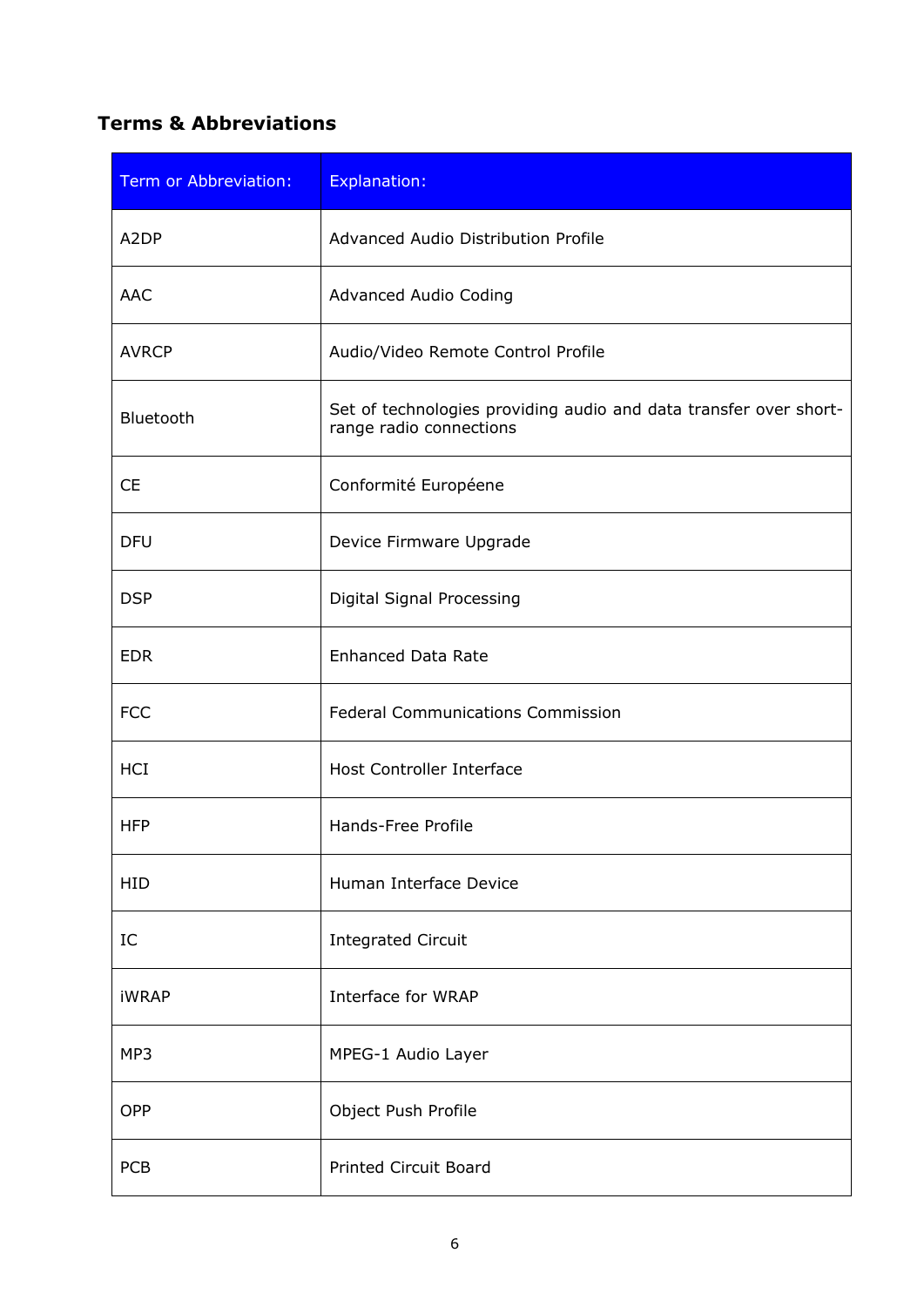| <b>PCM</b>  | <b>Pulse Code Modulation</b>                                                                             |
|-------------|----------------------------------------------------------------------------------------------------------|
| <b>RoHS</b> | The Restriction of Hazardous Substances in Electrical and<br>Electronic Equipment Directive (2002/95/EC) |
| <b>SBC</b>  | Sub Band Codec                                                                                           |
| <b>SPI</b>  | Serial Peripheral Interface                                                                              |
| <b>SPP</b>  | Serial Port Profile                                                                                      |
| <b>UART</b> | Universal Asynchronous Transmitter Receiver                                                              |
| <b>USB</b>  | <b>Universal Serial Bus</b>                                                                              |
| VM          | <b>Virtual Machine</b>                                                                                   |
| VoIP        | Voice over Internet Protocol                                                                             |
| <b>WRAP</b> | Wireless Remote Access Platform                                                                          |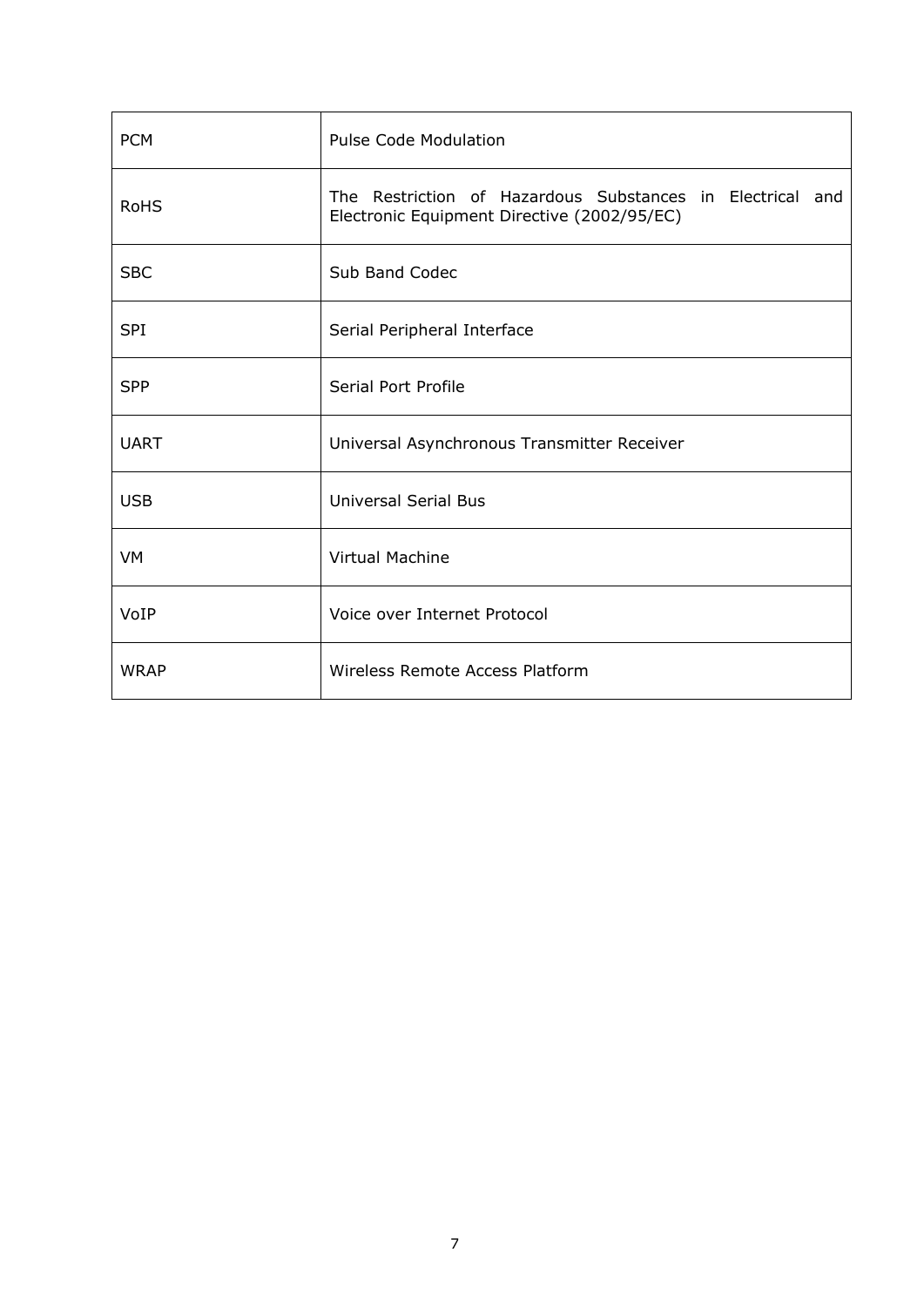

### **DESCRIPTION:**

WT32 is the latest generation of Bluetooth modules. It provides highest level of integration with integrated 2.4GHz radio, DSP, battery charger. stereo codec, and antenna ready to hit mono and stereo audio applications. WT32 is also ready to support the latest Bluetooth 2.1 standard.

The embedded DSP core allows enhancement of the product with features such as advanced audio decoding (MP3, AAC, AAC+), echo cancellation, noise reduction, and data manipulation.

Bluegiga's flexible iWRAP firmware enables device manufacturers to easily add wireless, secure, and standardbased Bluetooth connectivity into new or existing applications with very limited development and manufacturing effort. WT32 is Bluetooth End Product, CE and FCC certified meaning that OEMs do not need to apply any additional certifications.

#### **APPLICATIONS:**

- High quality wireless stereo headsets
- Wireless mono headsets
- Wireless speakers
- USB multimedia dongles
- MP3 players
- VoIP handsets
- Hands-free car kits

#### **FEATURES:**

- Plug n' Play Bluetooth Solution for Mono and Stereo Audio Solutions
- Integrated DSP, Stereo Codec, and Battery Charger
- Integrated Antenna and W.FL Connector
- Bluetooth 2.0 Compliant and Bluetooth 2.1 Ready
- Bluetooth End Product, CE and FCC **Oualified**
- Class 2 Range up to 30 Meters
- Industrial Temperature Range from  $-40C$  to  $+85C$
- Low Power Consumption
- iWRAP™ Firmware for Controlling Connections and Configuring Settings
- Supported Bluetooth Profiles: A2DP, AVRCP, HFP, HFP-AG, SPP, OPP and HID



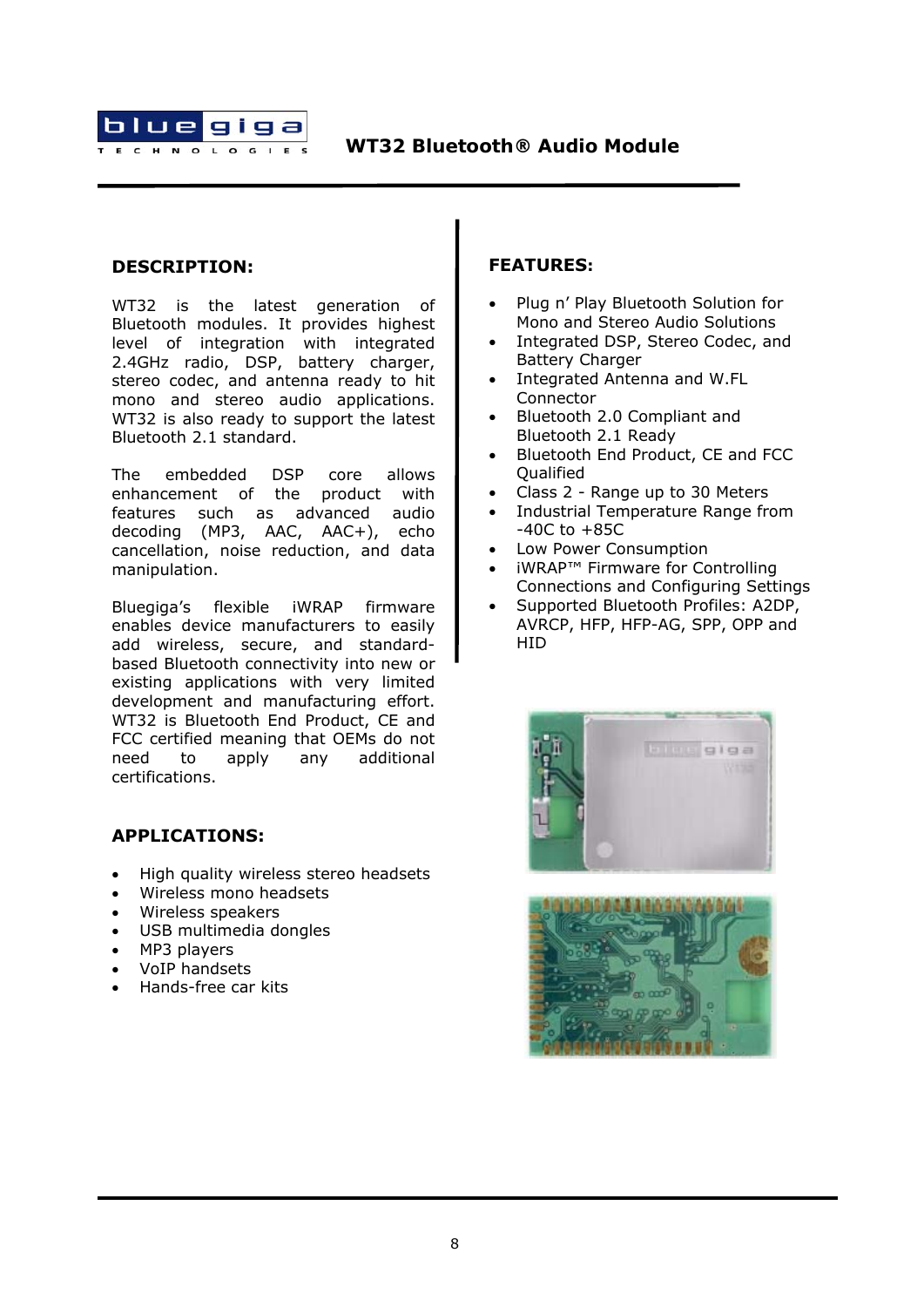# <span id="page-9-0"></span>**1. ORDERING INFORMATION**





*\*) Custom firmware refers to any standard firmware with custom parameters (like UART baud rate), custom firmware developed by customer, or custom firmware developed by Bluegiga for the customer. To order custom firmware, you must have a properly filled Custom Firmware Order Form and a unique ordering code issued by Bluegiga.* 

*Contact [support@bluegiga.com](mailto:support@bluegiga.com) for more information.*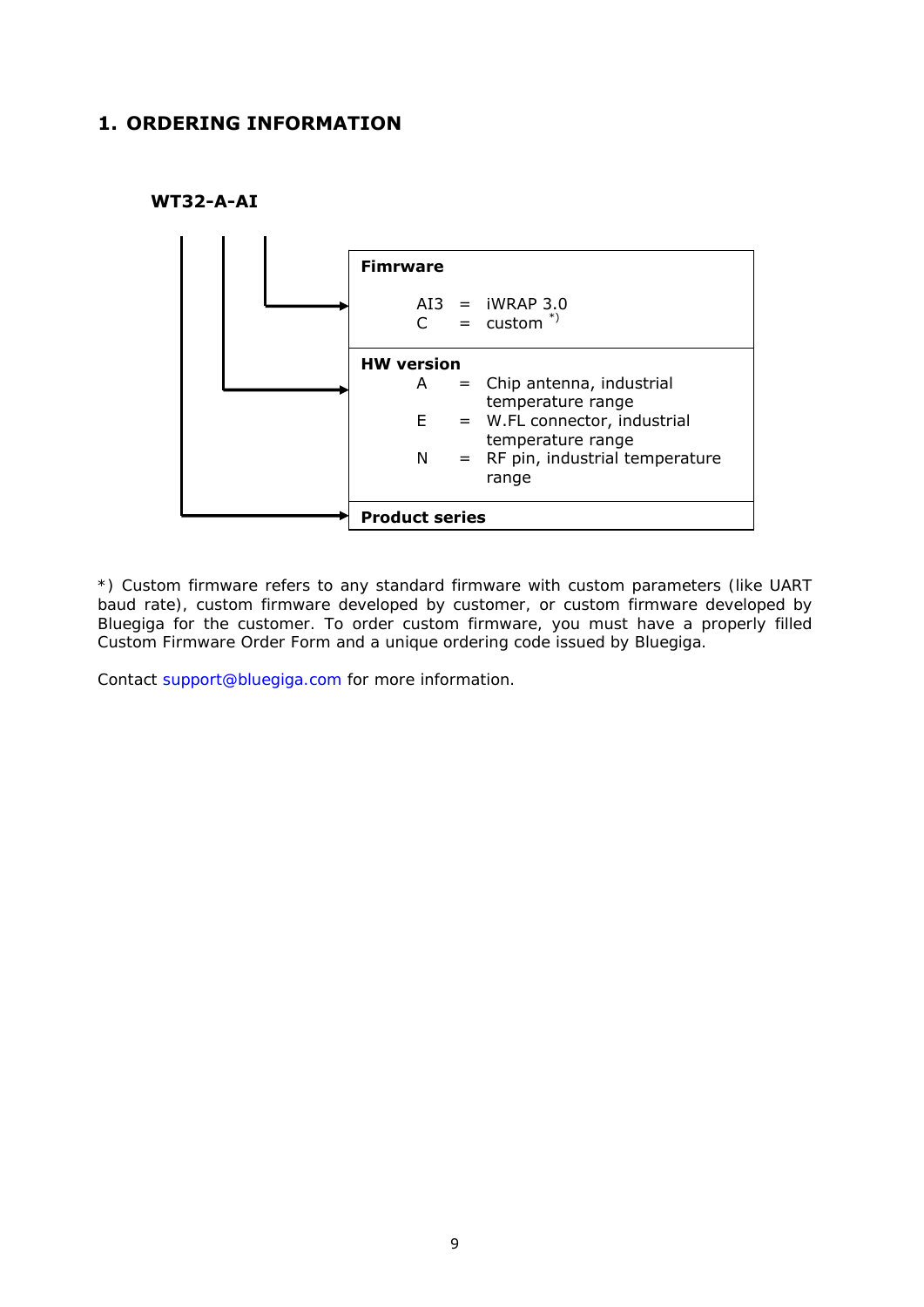# **2. BLOCK DIAGRAM AND DESCRIPTIONS**

<span id="page-10-0"></span>

**Figure 1:** Block diagram of WT32

#### **BC05-MM**

The BlueCore05-MM is a single-chip radio and baseband IC for Bluetooth 2.4GHz systems. It provides a fully compliant Bluetooth system to v2.0+EDR of the specification for data and voice.

BlueCore05-MM contains the Kalimba DSP co-processor with double the MIPS of BlueCore03-MM, supporting enhanced audio applications. BlueCore05-MM integrates a 16 bit stereo codec and it has a fully differential audio interface with a low noise microphone bias.

## **Crystal**

The crystal oscillates at 26MHz.

## **Flash**

Flash memory is used for storing the Bluetooth protocol stack and Virtual Machine applications. It can also be used as an optional external RAM for memory-intensive applications.

#### **Balanced Filter**

Combined balun and filter changes the balanced input/output signal of the module to unbalanced signal of the antenna. The filter is a band pass filter (ISM band).

## **Antenna**

WT32 uses ceramic chip antenna with high dielectric constant, which makes the antenna very insensitive to surrounding environment and thus gives high design freedom around the antenna.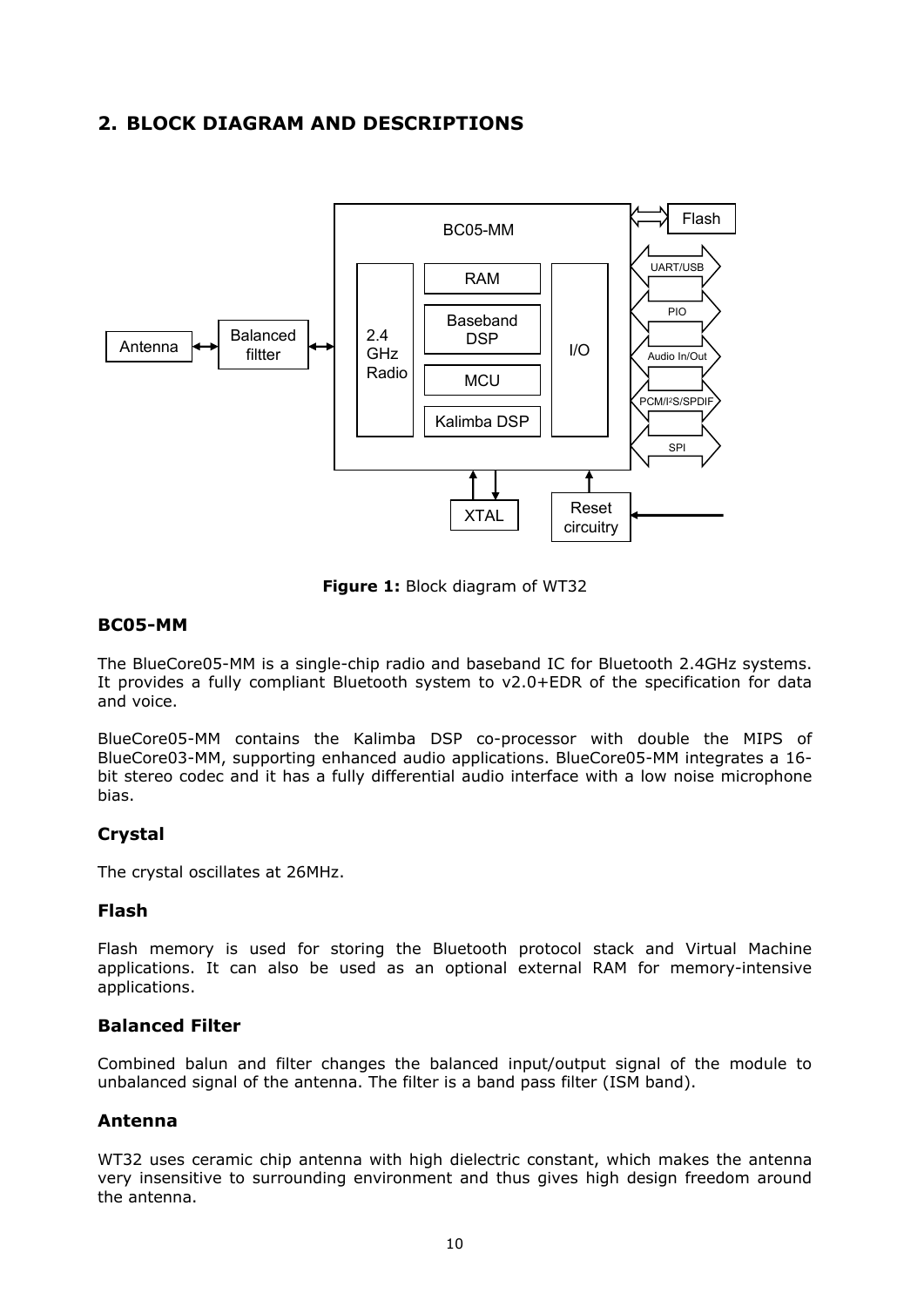## **USB**

The USB interface is a full speed Universal Serial Bus (USB) interface for communicating with other compatible digital devices. WT32 acts as a USB peripheral, responding to requests from a Master host controller such as a Personal Computer (PC).

#### **Synchronous Serial Interface**

This interface is a synchronous serial port interface (SPI) for interfacing with other digital devices. The SPI port can be used for system debugging. It can also be used for programming the Flash memory.

### **UART**

This interface is a standard Universal Asynchronous Receiver Transmitter (UART) interface for communicating with other serial devices.

# **PCM / I<sup>2</sup> S / SPDIF Interface**

This interface is a bi-directional serial programmable audio interface supporting PCM, I2S and SPDIF formats.

### **Audio Interface**

The audio interface of WT32 has fully differential inputs and outputs and a microphone bias output. A high-quality stereo audio Bluetooth application can be implemented with minimum amount of external components.

## **Programmable I/O**

WT32 has a total of 10 digital programmable I/O terminals. These are controlled by the firmware running on the device.

#### **Reset**

WT32 has a reset circuitry that is used to reset the module in the startup to ensure proper operation of the flash memory. Alternatively, the reset can be externally driven by using a WT32 reset pin.

#### **802.11 Coexistence Interface**

Dedicated hardware is provided to implement a variety of coexistence schemes. Channel skipping AFH (Adaptive Frequency Hopping), priority signaling, channel signaling, and host passing of channel instructions are all supported. The features are configured in firmware. Since the details of some methods are proprietary (e.g. Intel WCS), please contact Bluegiga Technologies for details.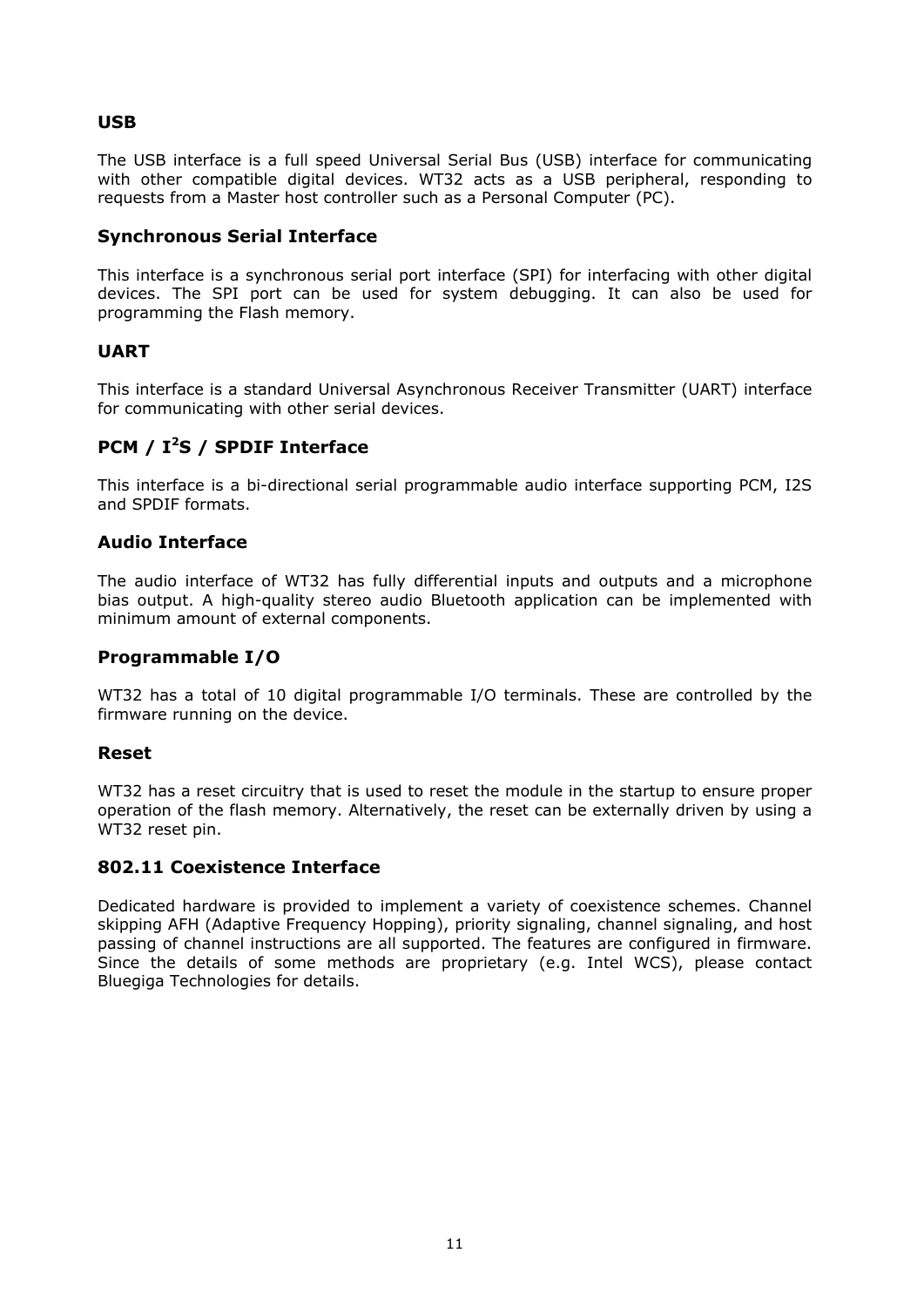# <span id="page-12-0"></span>**3. ELECTRICAL CHARACTERISTICS**

## **Absolute maximum ratings**

|                          | Min    | <b>Max</b>  | Unit          |
|--------------------------|--------|-------------|---------------|
| Storage temperature      | $-40$  | 85          | $\circ$ C     |
| Operating temperature    | $-30$  | 85          | $\mathcal{C}$ |
| VDD_IO                   | $-0.4$ | 3.6         |               |
| <b>VDD BAT</b>           | $-0.4$ | 4.4         |               |
| VDD CHG                  | $-0.4$ | 6.5         |               |
| Terminal voltages        | $-0.4$ | $Vdd + 0,4$ |               |
| Output current from PIOs |        | TBD         | mA            |

The module should not continuously run under these conditions. Exposure to absolute maximum rating conditions for extended periods of time may affect reliability and cause permanent damage to the device.

#### **Table 1:** Absolute maximum ratings

## **Recommended operating conditions**

|                       | Min   | Max | Unit |
|-----------------------|-------|-----|------|
| Operating temperature | $-40$ | 85  | °C   |
| VDD IO                | 1.7   | 3.6 |      |
| VDD BAT               | 2.5   | 4.4 |      |
| VDD CHG               |       | 6.5 |      |
| Terminal voltages     |       | Vdd |      |

**Table 2:** Recommended operating conditions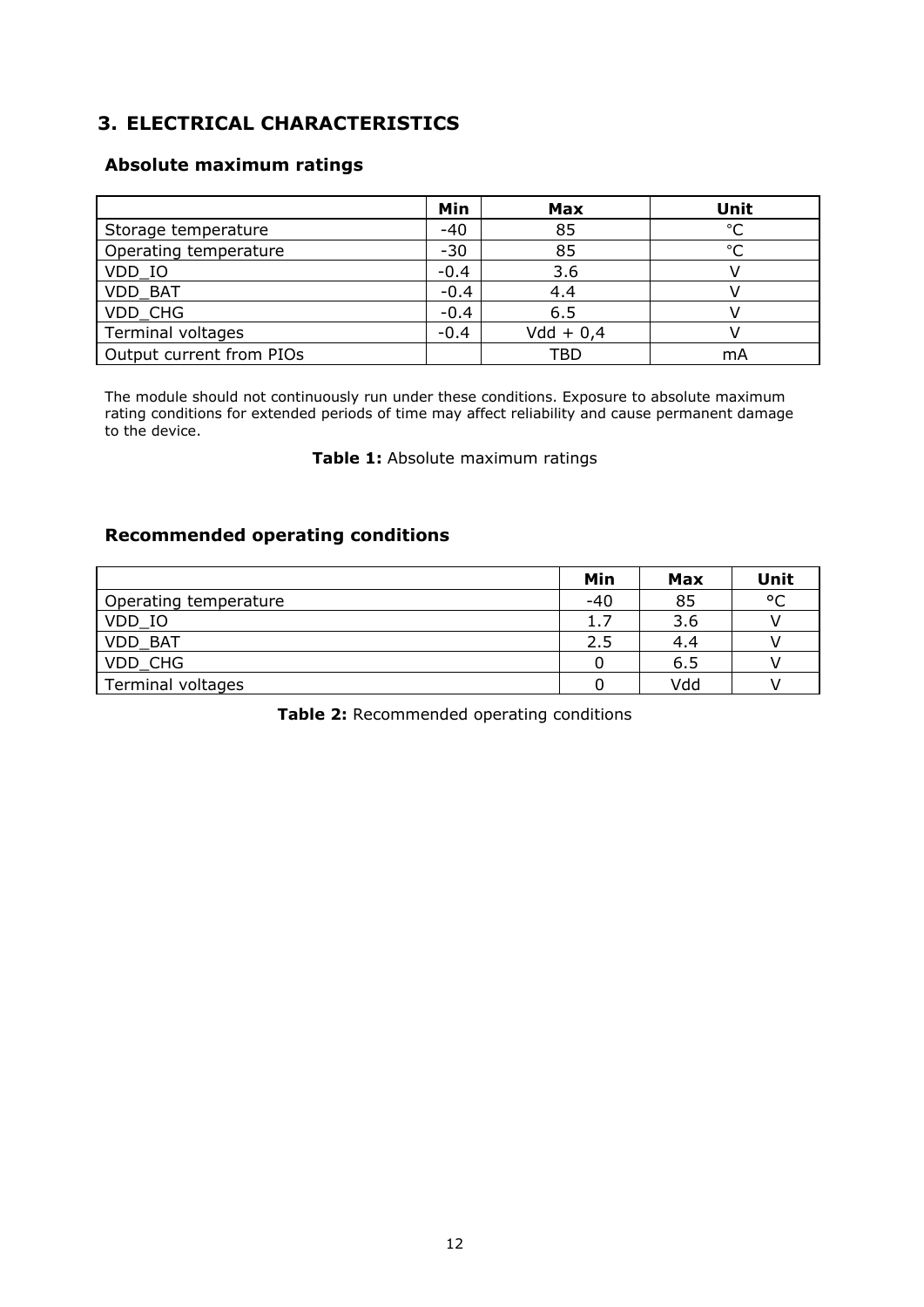# **Terminal characteristics**

|                                                                       | Min               | <b>Typ</b>               | Max            | Unit     |
|-----------------------------------------------------------------------|-------------------|--------------------------|----------------|----------|
| I/O voltage levels                                                    |                   |                          |                |          |
| $V_{IL}$ input logic level low                                        | $-0.4$            | $\blacksquare$           | 0.25xVDD       | $\vee$   |
| V <sub>IH</sub> input logic level high                                | 0.625xVDD         | $\overline{\phantom{0}}$ | $Vdd + 0.3$    | V        |
| $V_{OL}$ output logic level low                                       | 0                 | -                        | 0.125          | $\vee$   |
| V <sub>OH</sub> output logic level high                               | 0.75xVDD          |                          | <b>VDD</b>     | $\vee$   |
| <b>Reset terminal</b>                                                 |                   |                          |                |          |
| V <sub>TH,res</sub> threshold voltage                                 | 0.64              | 0.85                     | 1.5            | $\vee$   |
| R <sub>IRES</sub> input resistance                                    |                   | 220                      |                | kΩ       |
| C <sub>IRES</sub> input capacitance                                   |                   | 220                      |                | nF       |
| Input and tri-state current with                                      |                   |                          |                |          |
| Strong pull-up                                                        | $-100$            | $-40$                    | $-10$          | uA       |
| Strong pull-down                                                      | 10                | 40                       | 100            | μA       |
| Weak pull-up                                                          | $-5$              | -1                       | $-0.2$         | μA       |
| Weak pull-down                                                        | 0.2               | 1                        | 5              | μA       |
| I/O pad leakage current                                               | $-1$              | $\Omega$                 | 1              | μA       |
| <b>LED driver pad</b>                                                 |                   |                          |                |          |
| Off current                                                           | $\qquad \qquad -$ | 1                        | $\overline{2}$ | μA       |
| On resistance ( $V_{PAD}$ < 0.5 V)                                    |                   | 20                       | 33             | $\Omega$ |
| On resistance, pad enabled by battery<br>charger ( $V_{PAD}$ < 0.5 V) |                   | 20                       | 50             | Ω        |

|  |  | Table 3: Terminal characteristics |  |
|--|--|-----------------------------------|--|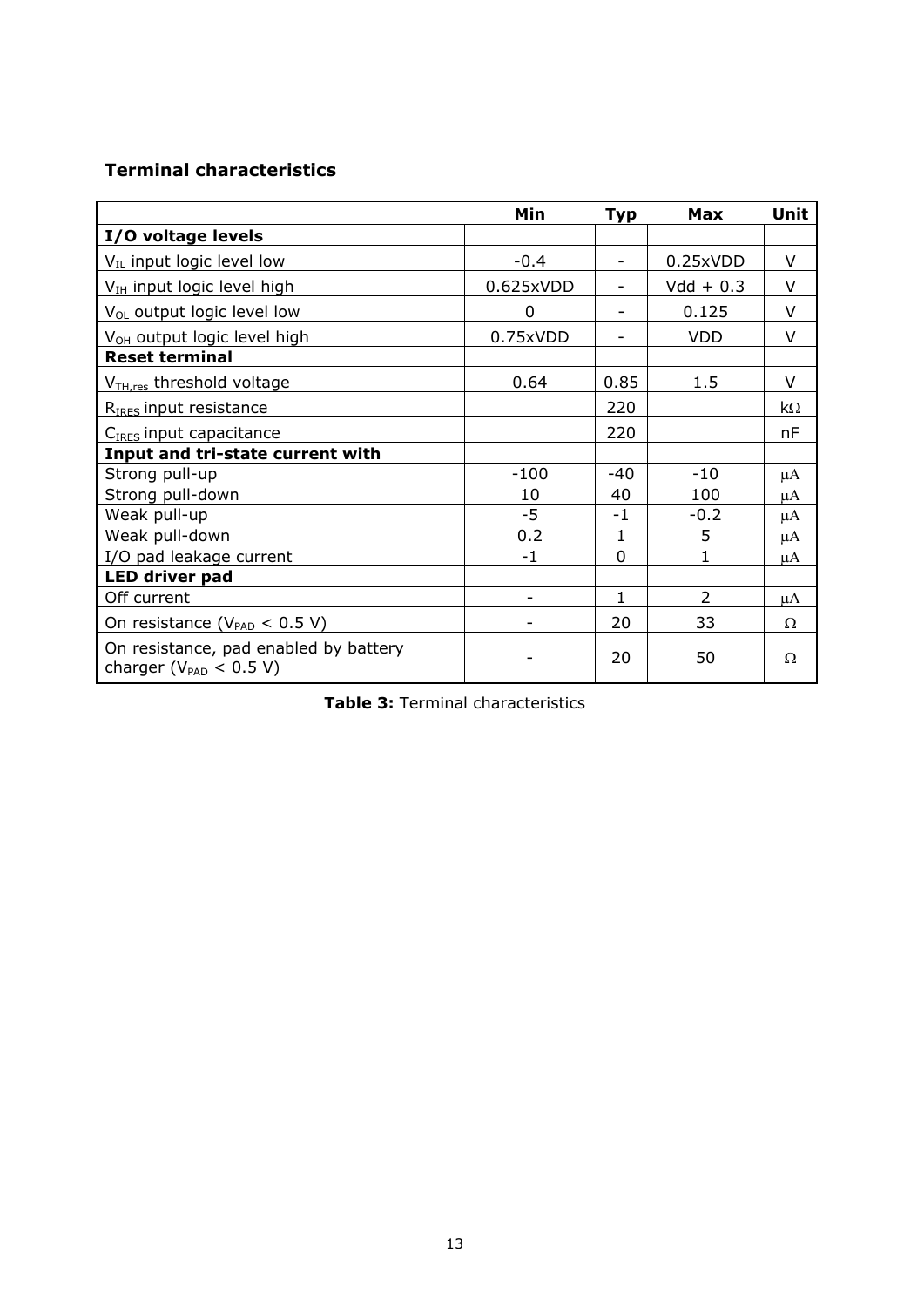#### **Battery charger**

| <b>Battery charger</b>                                                            |                                                         | <b>Min</b>               | <b>Typ</b>     | <b>Max</b>               | Unit           |
|-----------------------------------------------------------------------------------|---------------------------------------------------------|--------------------------|----------------|--------------------------|----------------|
| <b>VDD CHG</b>                                                                    |                                                         | 4.5                      |                | 6.5                      | $\vee$         |
|                                                                                   | Charging mode (VDD_BAT rising to 4.2 V)                 |                          |                |                          |                |
| Supply current (a)                                                                |                                                         | ÷,                       | 4.5            | 6                        | m <sub>A</sub> |
| Battery trickle                                                                   | Maximum setting                                         | $\overline{\phantom{a}}$ | 14             |                          | mA             |
| charge current (b) (c)                                                            | Minimum setting                                         | ÷                        | $\overline{4}$ | $\overline{\phantom{a}}$ | mA             |
| Maximum battery<br>fast charge current                                            | Headroom $> 0.7$ V<br>(e)                               |                          | 140            |                          | mA             |
| $(d)$ $(c)$                                                                       | Headroom = $0.3$ V                                      | $\overline{\phantom{a}}$ | 120            | $\overline{\phantom{a}}$ | m <sub>A</sub> |
| Maximum battery                                                                   | Headroom $> 0.7$ V                                      |                          | 40             |                          | m <sub>A</sub> |
| fast charge current<br>$(d)$ $(c)$                                                | Headroom = $0.3$ V                                      |                          | 35             |                          | mA             |
| Trickle charge voltage threshold                                                  |                                                         | $\overline{\phantom{a}}$ | 2.9            | ÷,                       | V              |
| Float voltage (with correct trim value set),<br>$V_{FLOAT}$ <sup>(f)</sup>        | 4.17                                                    | 4.2                      | 4.23           | $\vee$                   |                |
| Float voltage trim step size (f)                                                  |                                                         | $\overline{\phantom{a}}$ | 50             | $\overline{\phantom{0}}$ | mV             |
| Battery charge termination current, as a<br>percentage of the fast charge current |                                                         | 5                        | 10             | 20                       | $\frac{0}{0}$  |
|                                                                                   | <b>Standby Mode (BAT_P falling from 4.2V)</b>           |                          |                |                          |                |
| Supply current (a)                                                                |                                                         | $\blacksquare$           | 1.5            | $\overline{2}$           | m <sub>A</sub> |
| Battery current                                                                   |                                                         |                          | $-5$           |                          | μA             |
| Battery recharge hysteresis <sup>(g)</sup>                                        |                                                         | 100                      |                | 200                      | mV             |
|                                                                                   | Shutdown Mode (VDD_CHG too low or disabled by firmware) |                          |                |                          |                |
| VDD CHG under-                                                                    | VDD_CHG rising                                          |                          | 3.9            | $\overline{a}$           | $\vee$         |
| voltage<br>threshold                                                              | VDD_CHG falling                                         |                          | 3.7            |                          | $\vee$         |
| VDD_CHG - BAT_P                                                                   | VDD_CHG rising                                          | $\overline{\phantom{0}}$ | 0.22           | $\overline{\phantom{a}}$ | V              |
| lockout<br>threshold                                                              | VDD CHG falling                                         |                          | 0.17           |                          | V              |
| Supply current                                                                    |                                                         |                          | 1.5            | $\overline{2}$           | mA             |
| Battery current                                                                   | $-1$                                                    | $\blacksquare$           | $\overline{0}$ | μA                       |                |

(a) Current into VDD\_CHG - does not include current delivered to battery (I VDD\_CHG - I BAT\_P)

 $(b)$  BAT\_P < Float voltage

 $(c)$  Charge current can be set in 16 equally spaced steps

 $^{(d)}$  Trickle charge threshold < BAT\_P < Float voltage

 $(e)$  Where headroom = VDD CHG - BAT P

<sup>(f)</sup> Float voltage can be adjusted in 15 steps. Trim setting is determined in production test and must be loaded into the battery charger by firmware during boot-up sequence

(g) Hysteresis of (VFLOAT - BAT\_P) for charging to restart

**Table 4:** Battery charger characteristics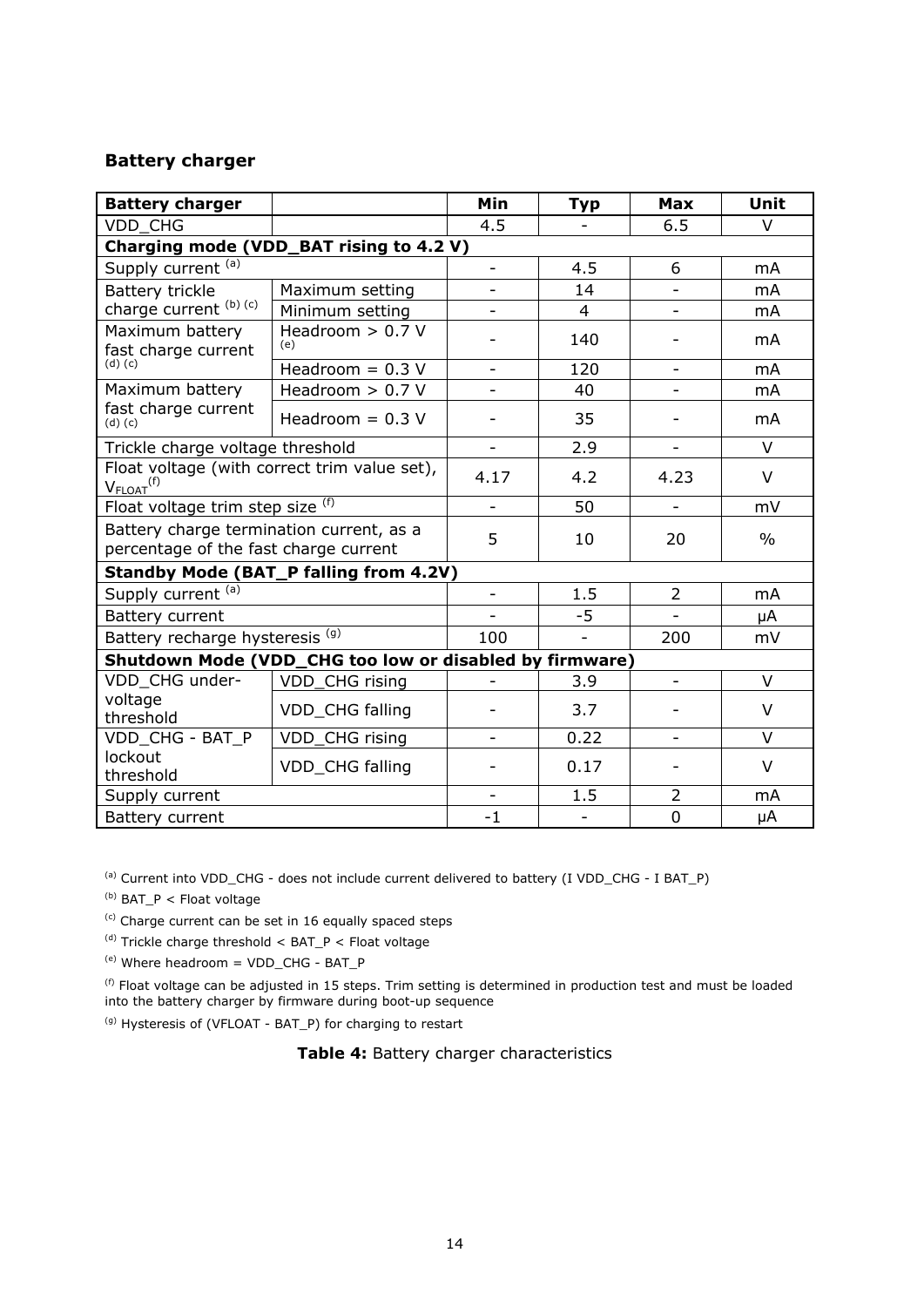# **Power Consumption**

#### TBD

| <b>Stereo CODEC Analogue to Digital Converter</b> |                                                                                          |                                    |      |            |            |             |
|---------------------------------------------------|------------------------------------------------------------------------------------------|------------------------------------|------|------------|------------|-------------|
| <b>Parameter</b>                                  | <b>Conditions</b>                                                                        |                                    | Min  | <b>Typ</b> | <b>Max</b> | Unit        |
| Resolution                                        |                                                                                          |                                    |      |            | 16         | <b>Bits</b> |
| Input Sample<br>Rate, F <sub>sample</sub>         |                                                                                          |                                    | 8    |            | 44.1       | kHz         |
|                                                   |                                                                                          | F <sub>sample</sub>                |      |            |            |             |
|                                                   |                                                                                          | 8 kHz                              |      | 82         |            | dB          |
| Signal to Noise<br>Ratio, SNR                     | $fin = 1kHz$<br>$B/W =$<br>20Hz→20kHz<br>A-Weighted<br>$THD+N < 1\%$<br>150mVpk-pk input | 11.025<br><b>kHz</b>               |      | 81         |            | dB          |
|                                                   |                                                                                          | 16 kHz                             |      | 80         |            | dB          |
|                                                   |                                                                                          | 22.050<br><b>kHz</b>               |      | 79         |            | dB          |
|                                                   |                                                                                          | 32 kHz                             |      | 79         |            | dB          |
|                                                   |                                                                                          | 44.1 kHz                           | -    | 78         |            | dB          |
| Digital Gain                                      |                                                                                          | Digital Gain Resolution = $1/32dB$ |      |            | 21.5       | dB          |
| Analogue Gain                                     | Analogue Gain Resolution = $3dB$                                                         |                                    | $-3$ |            | 42         | dB          |
| Input full scale at maximum gain (differential)   |                                                                                          |                                    | -    | 4          |            | mV rms      |
| Input full scale at minimum gain (differential)   |                                                                                          |                                    |      | 800        |            | mV rms      |
| 3dB Bandwidth                                     |                                                                                          |                                    |      | 20         | -          | kHz         |
| Microphone mode input impedance                   |                                                                                          |                                    |      | 6.0        |            | kΩ          |
| THD+N (microphone input) @ 30mV rms input         |                                                                                          |                                    |      | 0.04       |            | $\%$        |

**Table 5:** Stereo CODEC ADC characteristics

| <b>Stereo CODEC Digital to Analog Converter</b>                      |                                                                                          |                     |                          |     |                |               |
|----------------------------------------------------------------------|------------------------------------------------------------------------------------------|---------------------|--------------------------|-----|----------------|---------------|
| <b>Parameter</b>                                                     | <b>Conditions</b>                                                                        | Min                 | <b>Typ</b>               | Max | Unit           |               |
| Resolution                                                           |                                                                                          |                     |                          |     | 16             | <b>Bits</b>   |
| Input Sample<br>Rate, F <sub>sample</sub>                            |                                                                                          |                     | 8                        |     | 48             | kHz           |
|                                                                      | $fin = 1kHz$<br>$B/W =$<br>20Hz→20kHz<br>A-Weighted<br>$THD+N < 1\%$<br>150mVpk-pk input | $F_{\text{sample}}$ |                          |     |                |               |
|                                                                      |                                                                                          | 8 kHz               | $\qquad \qquad -$        | 95  |                | dB            |
| Signal to Noise                                                      |                                                                                          | 11.025 kHz          |                          | 95  |                | dB            |
| Ratio, SNR                                                           |                                                                                          | 16 kHz              |                          | 95  |                | dB            |
|                                                                      |                                                                                          | 22.050 kHz          |                          | 95  |                | dB            |
|                                                                      |                                                                                          | 32 kHz              | $\overline{\phantom{0}}$ | 95  |                | dB            |
|                                                                      |                                                                                          | 44.1 kHz            | $\overline{\phantom{0}}$ | 95  | $\overline{a}$ | dB            |
| Digital Gain                                                         | Digital Gain Resolution = $1/32dB$                                                       |                     | $-24$                    |     | 21.5           | dB            |
| Analogue Gain                                                        | Analogue Gain Resolution = $3dB$                                                         |                     | 0                        | -   | $-21$          | dB            |
| Output voltage full scale swing (differential)                       |                                                                                          |                     |                          | 750 |                | mV rms        |
| Resistive<br>Allowed Load<br>Capacitive                              |                                                                                          |                     | 16(8)                    | -   | <b>OC</b>      | Ω             |
|                                                                      |                                                                                          |                     |                          | -   | 500            | pF            |
| THD+N 100kΩ load                                                     |                                                                                          |                     |                          |     | 0.01           | $\%$          |
| THD+N $16\Omega$ load                                                |                                                                                          |                     | $\overline{\phantom{0}}$ | -   | 0.1            | $\frac{0}{0}$ |
| SNR (Load = $16\Omega$ , OdBFS input relative to digital<br>silence) |                                                                                          |                     |                          | 95  |                | dB            |

**Table 6:** Stereo CODEC DAC characteristics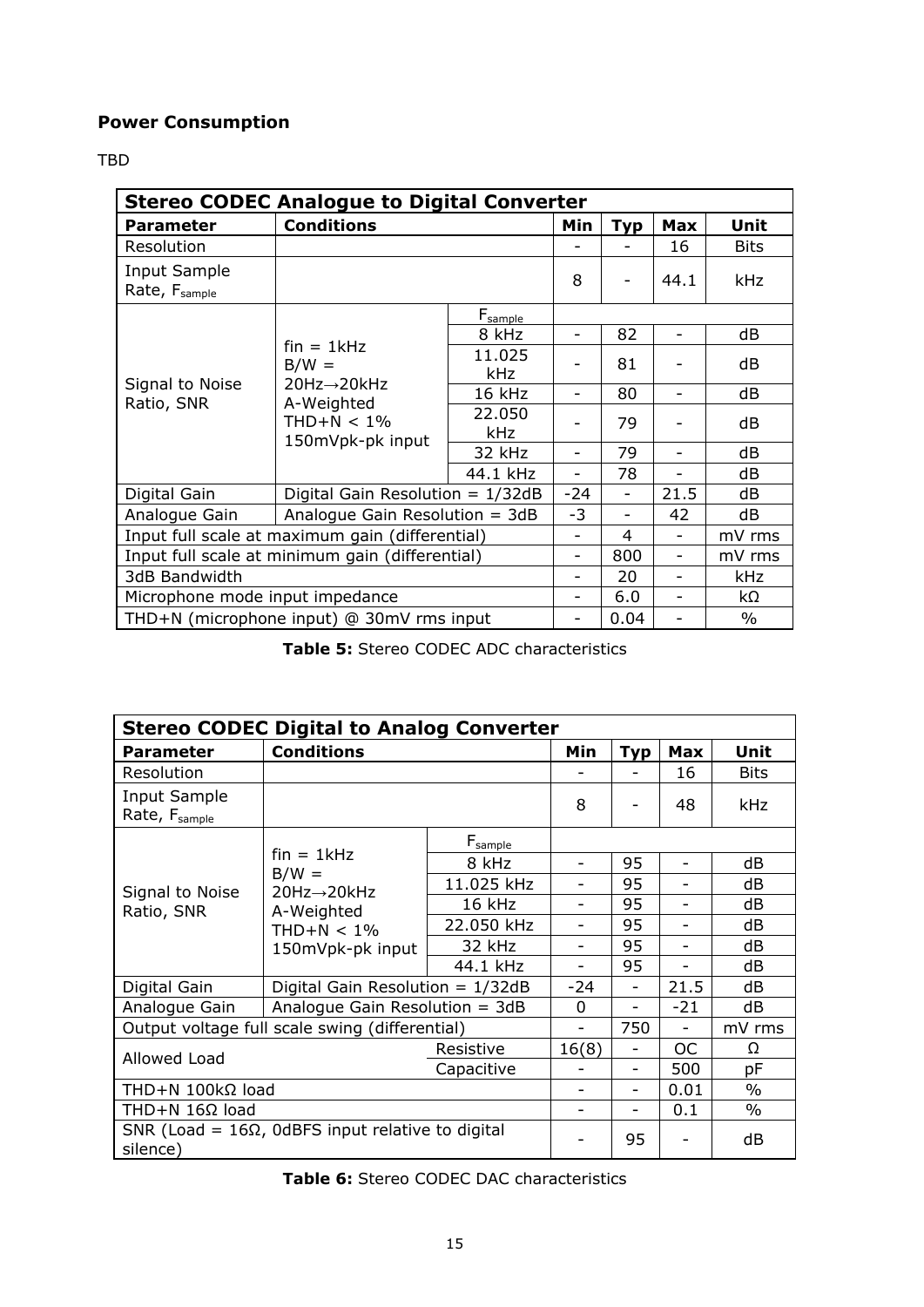| Radio characteristics and general specifications |
|--------------------------------------------------|
|--------------------------------------------------|

|                                                                            | <b>Specification</b>                                     |                                                                                        | <b>Note</b>                  |
|----------------------------------------------------------------------------|----------------------------------------------------------|----------------------------------------------------------------------------------------|------------------------------|
| Operating frequency<br>range                                               | (2400  2483,5) MHz                                       |                                                                                        | <b>ISM Band</b>              |
| Lower quard band                                                           |                                                          | 2 MHz                                                                                  |                              |
| Upper quard band                                                           |                                                          | 3,5 MHz                                                                                |                              |
| Carrier frequency                                                          | 2402 MHz  2480 MHz                                       |                                                                                        | $f = 2402 + k,$<br>$k = 078$ |
| Modulation method                                                          | GFSK (1 Mbps)<br>$\Pi/4$ DQPSK (2Mbps)<br>8DQPSK (3Mbps) |                                                                                        |                              |
| Hopping                                                                    |                                                          | 1600 hops/s, 1 MHz channel space                                                       |                              |
|                                                                            | GFSK:                                                    | Asynchronous, 723.2<br>kbps / 57.6 kbps<br>Synchronous: 433.9<br>kbps / 433.9 kbps     |                              |
| Maximum data rate                                                          | $\Pi/4$ DQPSK:                                           | Asynchronous, 1448.5<br>kbps / 115.2 kbps<br>Synchronous: 869.7<br>kbps / 869.7 kbps   |                              |
|                                                                            | 8DQPSK:                                                  | Asynchronous, 2178.1<br>kbps / 177.2 kbps<br>Synchronous: 1306.9<br>kbps / 1306.9 kbps |                              |
| Receiving signal range                                                     | <b>TBD</b>                                               |                                                                                        | Typical condition            |
| Receiver IF frequency                                                      | 1.5 MHz                                                  |                                                                                        | Center frequency             |
| Transmission power                                                         | Min                                                      | <b>TBD</b>                                                                             |                              |
|                                                                            | Max                                                      | <b>TBD</b>                                                                             |                              |
| RF input impedance                                                         | 50 $\Omega$                                              |                                                                                        |                              |
| Compliance                                                                 |                                                          | Bluetooth specification, version $2.1 + EDR$                                           |                              |
| USB specification, version 1.1 (USB 2.0<br>USB specification<br>compliant) |                                                          |                                                                                        |                              |

**Table 7:** Radio characteristics and general specifications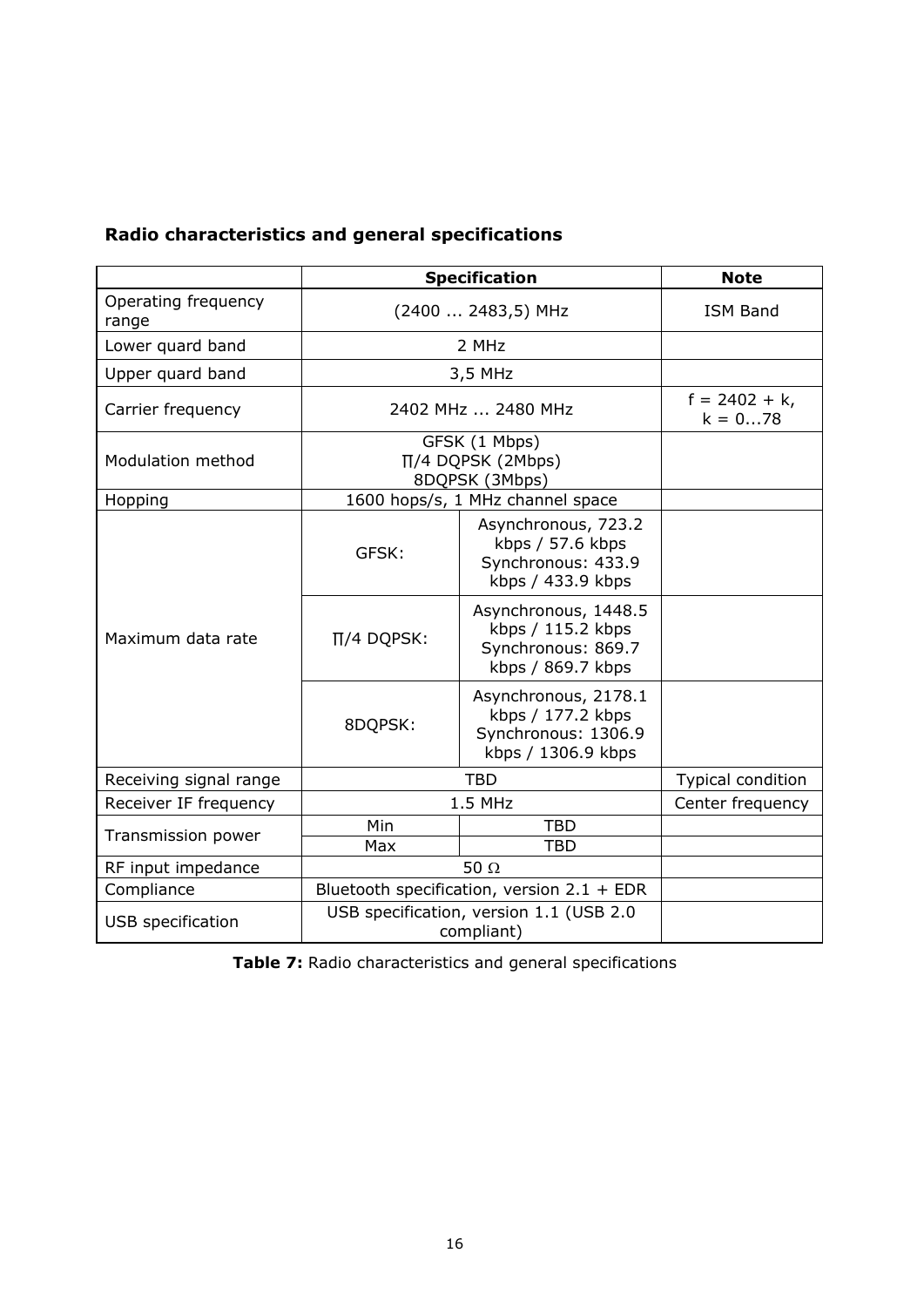# <span id="page-17-0"></span>**3.1 Radio Characteristics – Basic Data Rate**

Transmitter radio characteristics

TBD

Receiver radio characteristics

TBD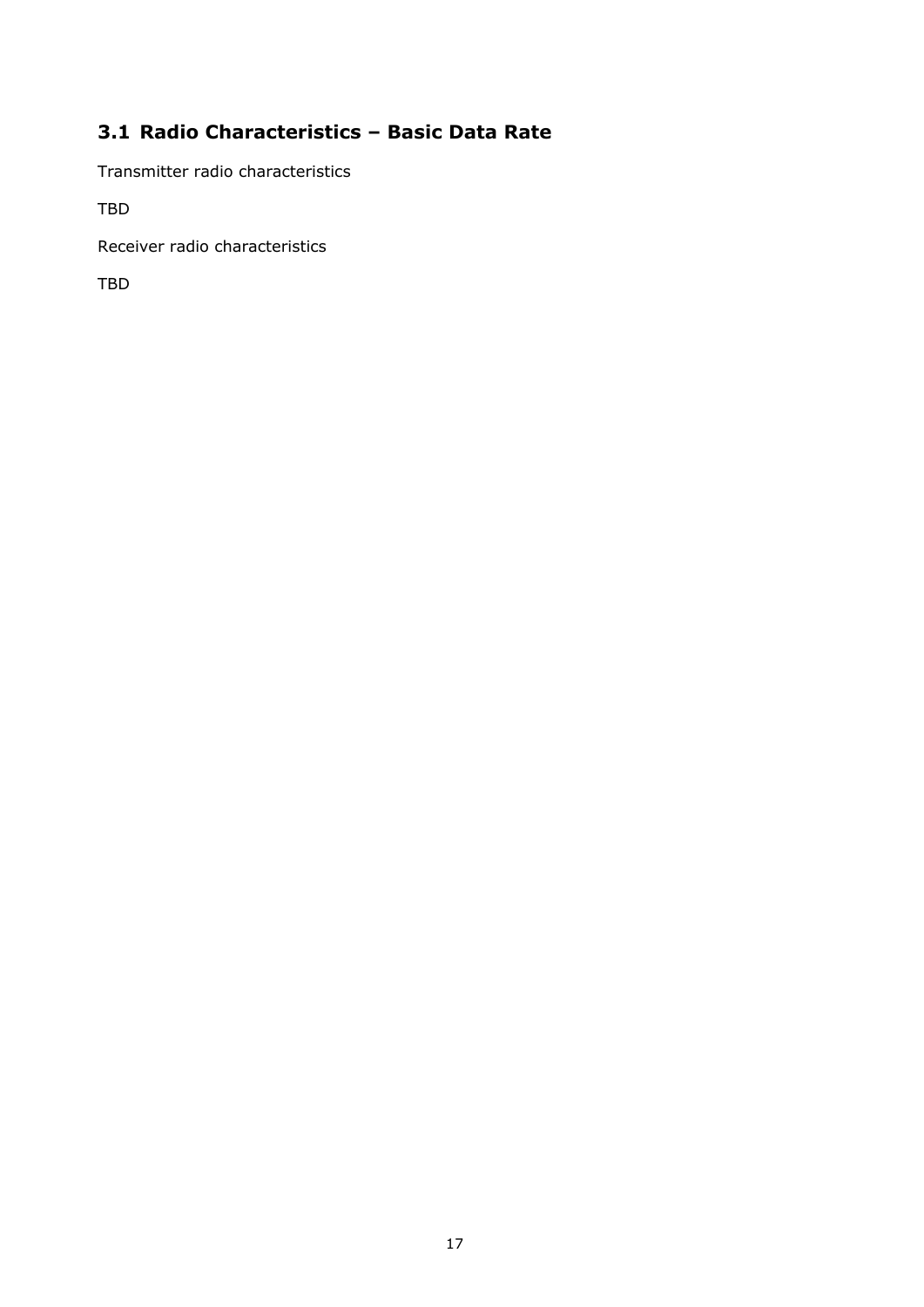# <span id="page-18-0"></span>**3.2 Radio Characteristics – Enhanced Data Rate**

Transmitter radio characteristics

TBD

Receiver radio characteristics

TBD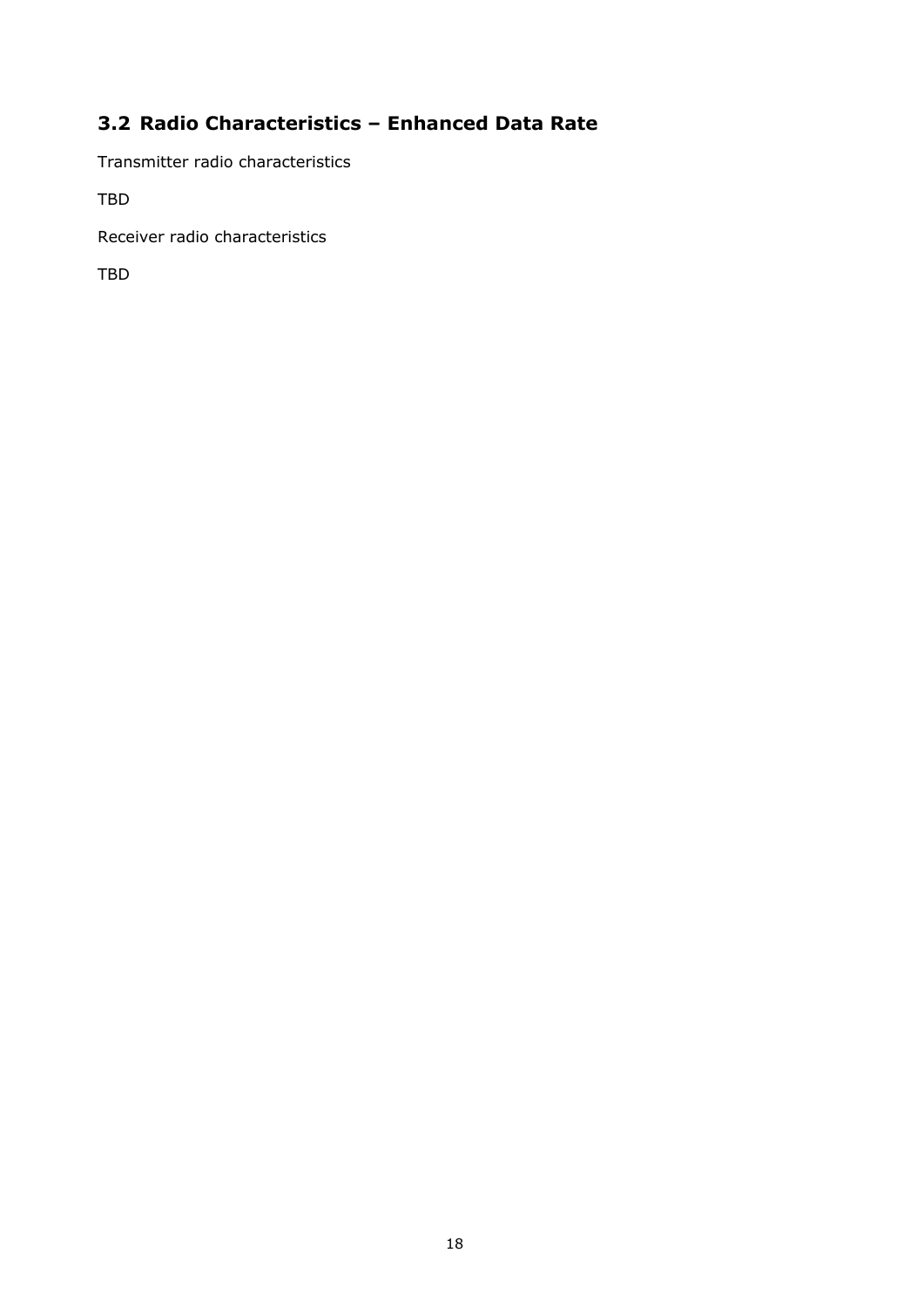# <span id="page-19-0"></span>**4. WT32 PIN DESCRIPTION**



**Figure 2:** WT32 connection diagram (top view)

NOTE: VREG\_ANA pin is only available with the production version of the module. With engineering samples the VREG\_ENA is internally connected to VDD\_BAT.

| <b>DEVICE TERMINALS</b> |                  |
|-------------------------|------------------|
|                         |                  |
| 1                       | VREG_ENA         |
| $\overline{2}$          | <b>DGND</b>      |
| 3                       | <b>DGND</b>      |
| $\overline{4}$          | <b>DGND</b>      |
| 5                       | AIO0             |
| 6                       | AIO1             |
| 7                       | PIO <sub>0</sub> |
| 8                       | PIO1             |
| 9                       | PIO <sub>2</sub> |
| 10                      | PIO <sub>3</sub> |
| 11                      | USB_DN           |
| 12                      | USB_DP           |
| 13                      | PIO9             |
| 14                      | <b>PIO10</b>     |
| 15                      | <b>RXD</b>       |
| 16                      | <b>TXD</b>       |
| 17                      | VDD IO           |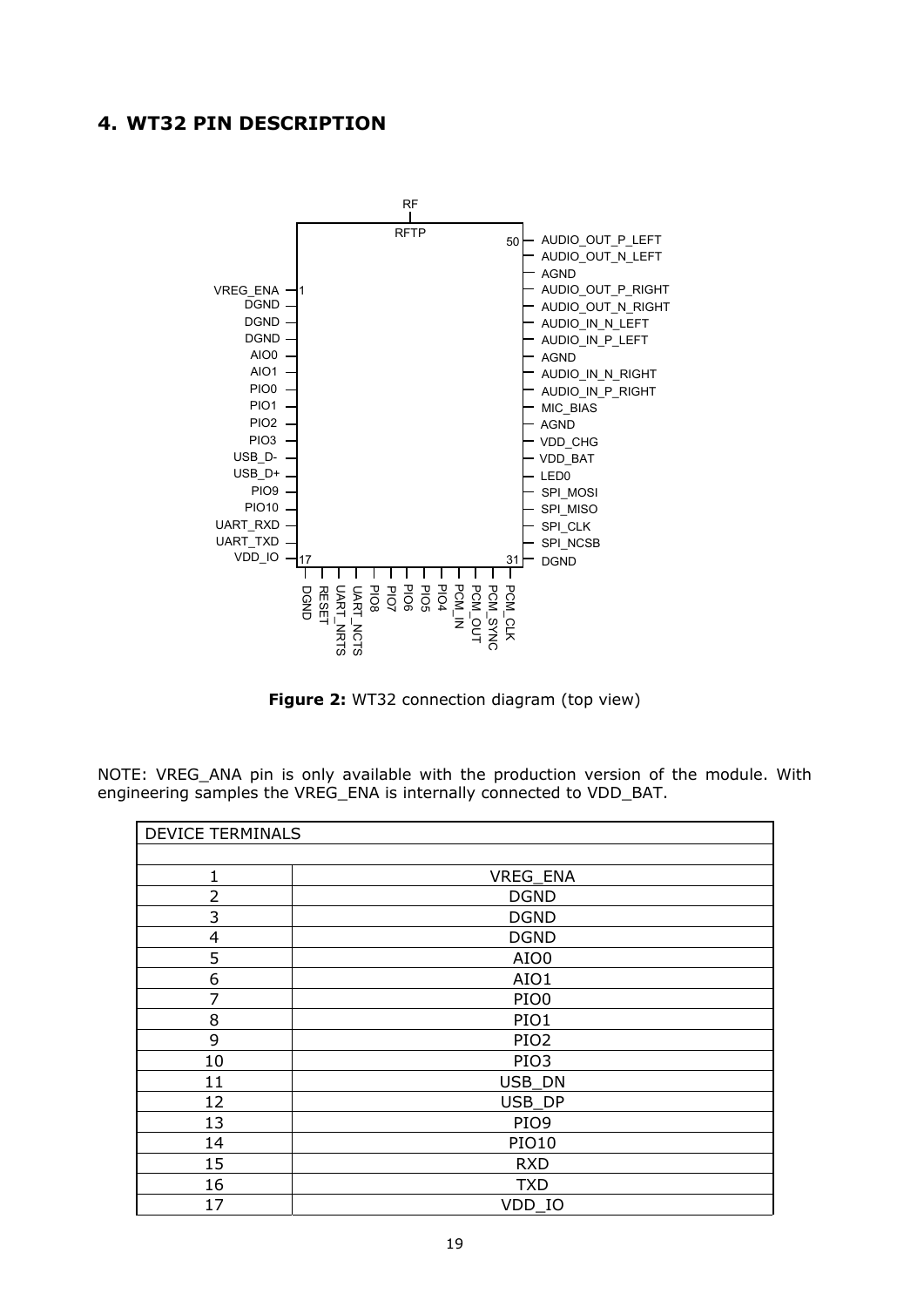| 18          | <b>DGND</b>          |  |  |
|-------------|----------------------|--|--|
| 19          | <b>RESET</b>         |  |  |
| 20          | RTS#                 |  |  |
| 21          | CTS#                 |  |  |
| 22          | PIO <sub>8</sub>     |  |  |
| 23          | PIO7                 |  |  |
| 24          | PIO <sub>6</sub>     |  |  |
| 25          | PIO5                 |  |  |
| 26          | PIO4                 |  |  |
| 27          | PCM_IN               |  |  |
| 28          | PCM OUT              |  |  |
| 29          | PCM_SYNC             |  |  |
| 30          | PCM_CLK              |  |  |
| 31          | <b>DGND</b>          |  |  |
| 32          | SPI_CS#              |  |  |
| 33          | SPI CLK              |  |  |
| 34          | SPI MISO             |  |  |
| 35          | SPI_MOSI             |  |  |
| 36          | LED <sub>0</sub>     |  |  |
| 37          | <b>VDD BAT</b>       |  |  |
| 38          | <b>VDD CHG</b>       |  |  |
| 39          | <b>AGND</b>          |  |  |
| 40          | MIC BIAS             |  |  |
| 41          | AUDIO_IN _P_RIGHT    |  |  |
| 42          | AUDIO IN<br>N_RIGHT  |  |  |
| 43          | <b>AGND</b>          |  |  |
| 44          | AUDIO IN<br>P LEFT   |  |  |
| 45          | AUDIO IN N LEFT      |  |  |
| 46          | AUDIO OUT<br>N RIGHT |  |  |
| 47          | AUDIO OUT P RIGHT    |  |  |
| 48          | <b>AGND</b>          |  |  |
| 49          | AUDIO OUT N LEFT     |  |  |
| 50          | AUDIO OUT P LEFT     |  |  |
| <b>RFTP</b> | RF test point        |  |  |

**Table 8:** WT32 device terminals

# <span id="page-20-0"></span>**4.1 Device Terminal Functions**

# **DGND**

Connect digital GND pins to the ground plane of the PCB.

## **AGND**

Ground for the audio signals. AGND and DGND are internally combined in WT32. Use solid ground plane for AGND and keep AGND and DGND planes separated.

# **VDD\_IO**

Supply voltage connection for the digital I/Os of the module. Supply voltage at this pin can vary between 1.8 V and 3.3 V. Output voltage swing at the digital terminals of WT32 is 0 to VDD\_IO.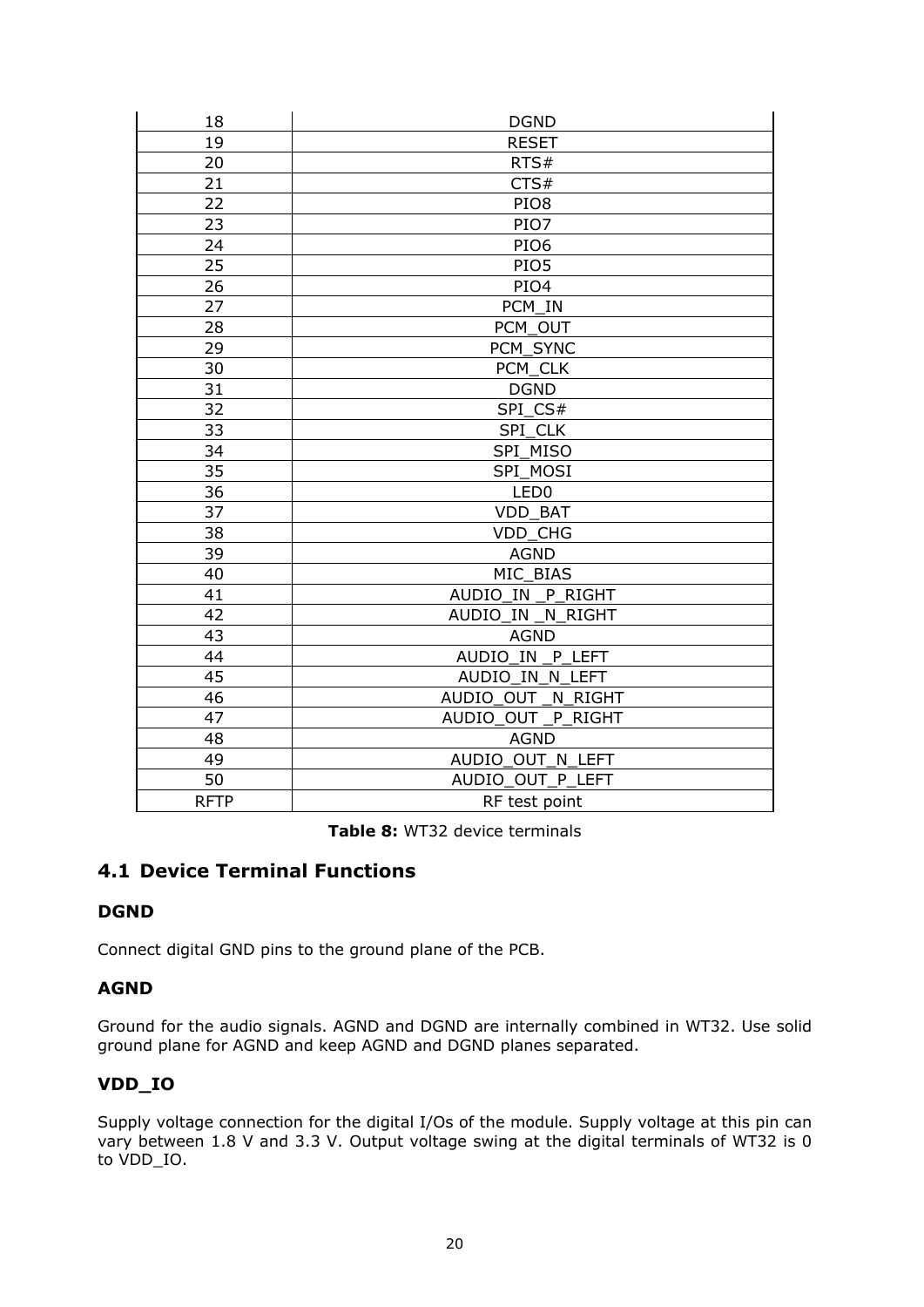## **VDD\_BAT**

Input for an internal 1.8 V switched mode regulator combined with output of the internal battery charger. See chapter [5.3](#page-27-0) for detailed description for the charger. When not powered from a battery, VDD\_IO and VDD\_BAT can be combined to a single 3.3 V supply voltage.

# **VREG\_ENA**

Enable pin for the internal 1,8 V regulator. This pin is only available with production version. With the engineering samples VREG\_ENA is internally connected to VDD\_BAT.

## **VDD\_CHG**

Charger input voltage. The charger will start operating when voltage to this pin is applied. When the charger is not used, this pin should be left floating. See chapter [5.3](#page-27-0) for detailed description of the charger.

### **RES**

The RESET pin is an active high reset and is internally filtered using the internal low frequency clock oscillator. A reset will be performed between 1.5 and 4.0ms following RESET being active. It is recommended that RESET be applied for a period greater than 5ms.

WT32 has an internal reset circuitry, which keeps the reset pin active until supply voltage has reached stability in the start up. This ensures that supply for the flash memory inside the WT32 will reach stability before BC4 chip fetches instructions from it. Schematic of the reset circuitry is shown in figure 3. Rising supply voltage charges the capacitor, which will activate the reset of WT32. The capacitor discharges through 220  $k\Omega$  resistor, which eventually deactivates the reset. Time constant of the RC circuitry is set in a way that the supply voltage is safely stabilized before the reset deactivates. Pull-up or pull-down resistor should not be connected to the reset pin to ensure proper start up of WT32. If the reset pin of WT32 is in use, the designer should verify that WT32 remains in reset during a start-up until all supply voltages have stabilized.



**Figure 3: WT32 internal reset circuitry** 

See chapter 4 for detailed description of reset.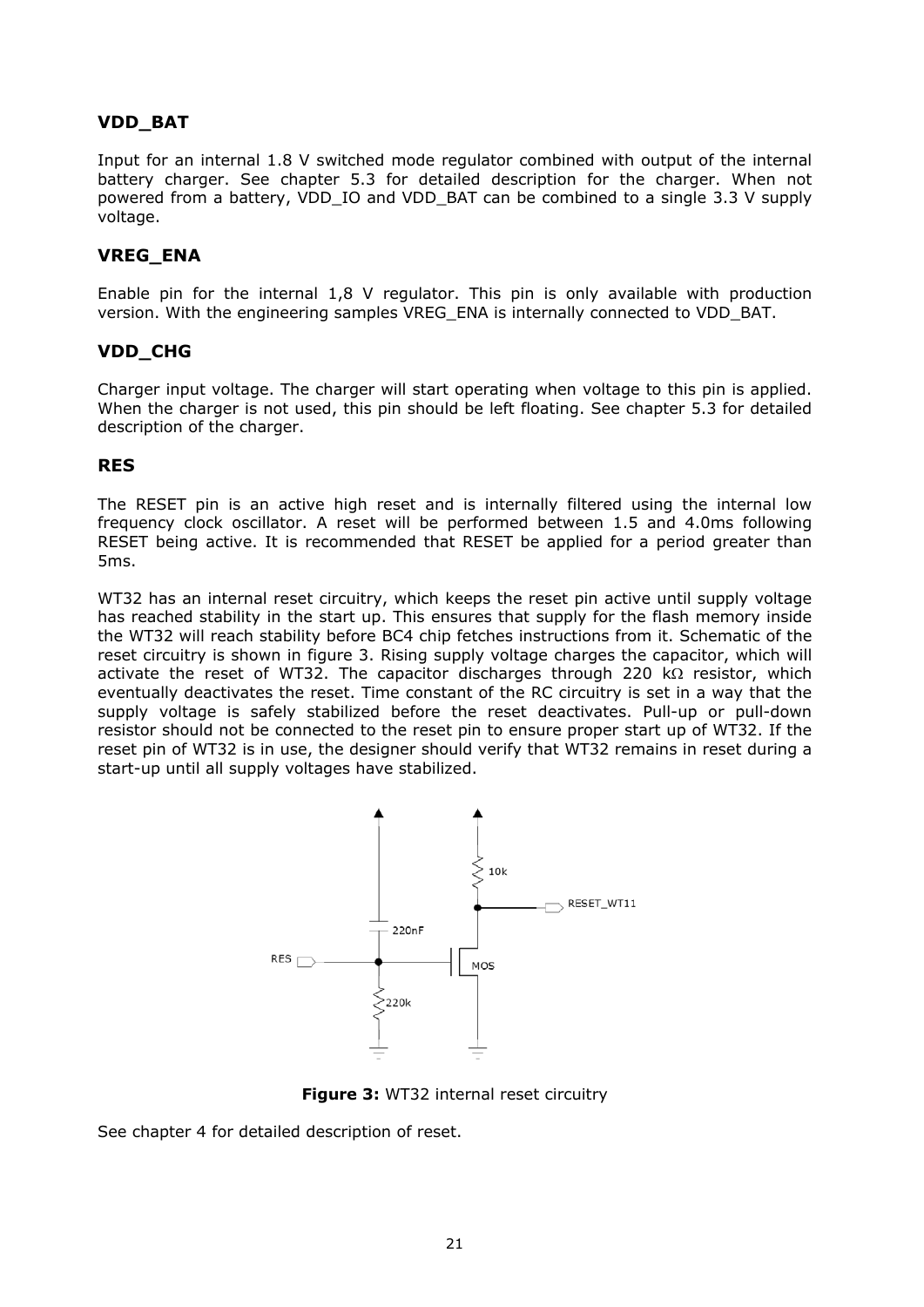#### **PIO0 – PIO10**

Programmable digital I/O lines. All PIO lines can be configured through software to have either weak or strong pull-ups or pull-downs. Configuration for each PIO line depends on the application. See section 10 "I/O parallel ports" for detailed descriptions for each terminal. Default configuration for all of the PIO lines is input with weak internal pull-up.

## **AIO0 – AIO1**

AIOs can be used to monitor analogue voltages such as a temperature sensor for the battery charger. AIOs can also be configured to be used as digital I/Os. The voltage level at these pins is 0 V to 1,5 V.

#### **UART\_NRTS**

A CMOS output with a weak internal pull-up. This pin can be used to implement RS232 hardware flow control where RTS (request to send) is an active low indicator. The UART interface requires an external RS232 transceiver chip.

### **UART\_NCTS**

A CMOS input with a weak internal pull-down. This pin can be used to implement RS232 hardware flow control where CTS (clear to send) is an active low indicator. The UART interface requires an external RS232 transceiver chip.

### **UART\_RXD**

A CMOS input with a weak internal pull-down. RXD is used to implement UART data transfer from another device to WT32. The UART interface requires an external RS232 transceiver chip.

#### **UART\_TXD**

A CMOS output with a weak internal pull-up. TXD is used to implement UART data transfer from WT32 to another device. The UART interface requires external RS232 transceiver chip.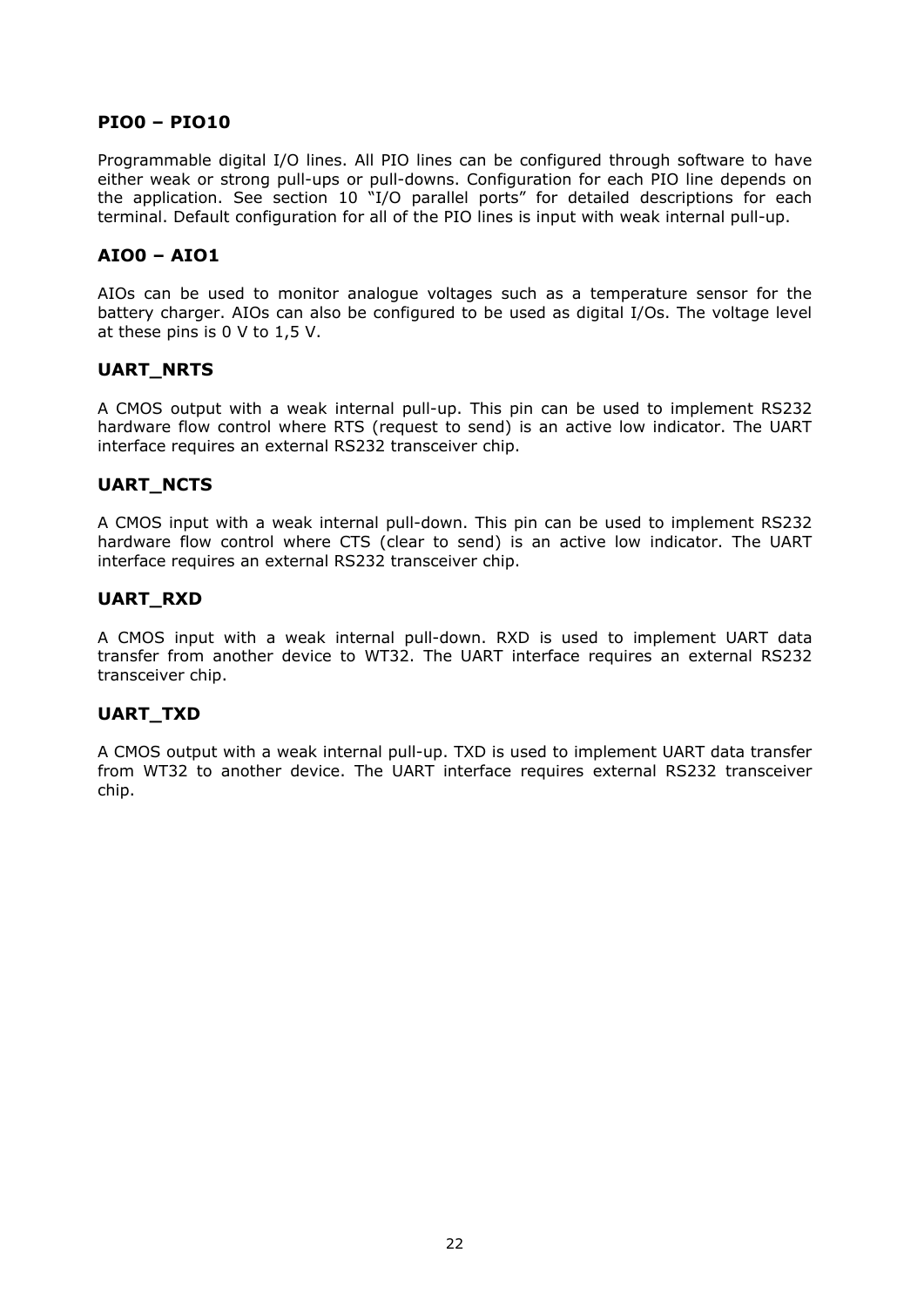# **PCM\_OUT**

A CMOS output with a weak internal pull-down. Used in the PCM (pulse code modulation) interface to transmit digitized audio. The PCM interface is shared with the  $I^2S$  interface.

### **PCM\_IN**

A CMOS input with a weak internal pull-down. Used in the PCM interface to receive digitized audio. The PCM interface is shared with the  $I^2S$  interface.

## **PCM\_CLK**

A bi-directional synchronous data clock signal pin with a weak internal pull-down. PCMC is used in the PCM interface to transmit or receive the CLK signal. When configured as a master, WT32 generates the clock signal for the PCM interface. When configured as a slave, the PCMC is an input and receives the clock signal from another device. The PCM interface is shared with the  $I^2S$  interface.

### **PCM\_SYNC**

A bi-directional synchronous data strobe with a weak internal pull-down. When configured as a master, WT32 generates the SYNC signal for the PCM interface. When configured as a slave, the PCMS is an input and receives the SYNC signal from another device. The PCM interface is shared with the  $I^2S$  interface.

#### **USB\_D+**

A bi-directional USB data line with a selectable internal 1.5 k $\Omega$  pull-up implemented as a current source (compliant with USB specification v1.2) An external series resistor is required to match the connection to the characteristic impedance of the USB cable.

#### **USB\_D-**

A bi -directional USB data line. An external series resistor is required to match the connection to the characteristic impedance of the USB cable.

### **SPI\_NCSB**

A CMOS input with a weak internal pull-down. Active low chip select for SPI (serial peripheral interface).

#### **SPI\_CLK**

A CMOS input for the SPI clock signal with a weak internal pull-down. WT32 is the slave and receives the clock signal from the device operating as a master.

#### **SPI\_MISO**

An SPI data output with a weak internal pull-down.

#### **SPI\_MOSI**

An SPI data input with a weak internal pull-down.

#### **RF**

This pin can be used when not using a chip antenna or w.fl connector of the module.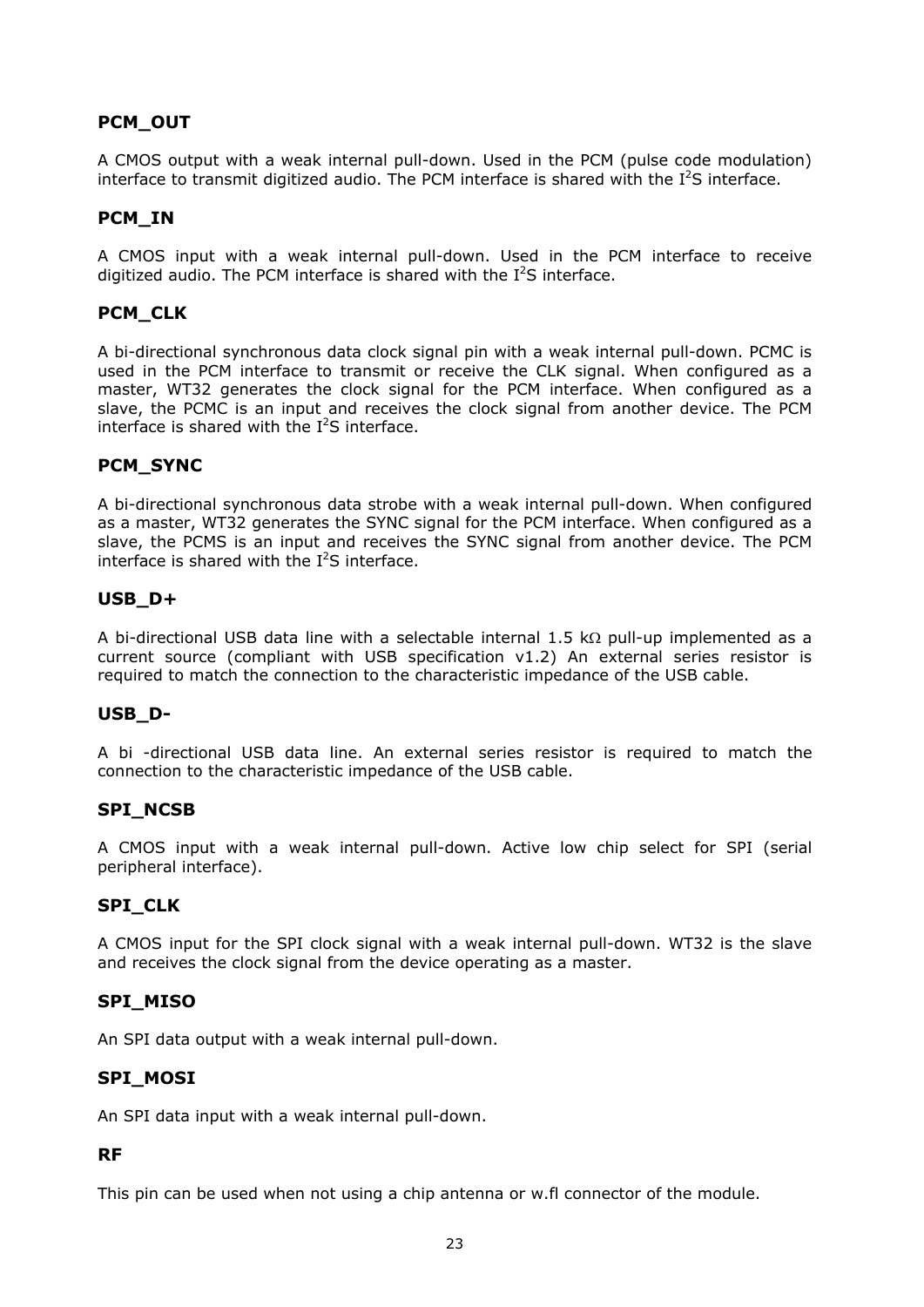# **AUDIO\_IN\_P\_RIGHT and AUDIO\_IN\_N\_RIGHT**

Right channel audio inputs. This dual audio input can be configured to be either singleended or fully differential and programmed for either microphone or line input. Route differential pairs close to each other and use a solid dedicated audio ground plane for the audio signals.

Audio inputs are sensitive to ESD strikes and thus it is recommended to use ESD clamping diodes at the audio input terminals. Audio signals internal to WT32 use 1.5 V supply and thus a voltage divider has to be placed to create 1.5 V reference for the ESD clamping diodes. A capacitor placed next to the voltage divider will short high frequency ESD strikes to a solid ground plane and thus prevent damage to the module. The voltage divider can be common for all audio input signals and the capacitor should be placed as close to the diodes as possible.



**Figure 4:** Recommended input implementation for audio

# **AUDIO\_IN\_P\_LEFT and AUDIO\_IN\_N\_LEFT**

Left channel audio input. ESD protection and layout considerations similar to right channel audio should be used.

## **AUDIO\_OUT\_P\_RIGHT and AUDIO\_OUT\_N\_RIGHT**

Right channel audio output. The audio output lines should be routed differentially to either the speakers or to the output amplifier, depending on whether or not a single-ended signal is required. Use low impedance ground plane dedicated for the audio signals.

## **AUDIO\_OUT\_P\_LEFT and AUDIO\_OUT\_N\_LEFT**

Left channel audio output. The same guidelines apply to this section as discussed previously.

#### **MIC\_BIAS**

Bias voltage output for a microphone. Use the same layout guidelines as discussed previously with other audio signals.

#### **LED0**

WT32 includes a pad dedicated to driving LED indicators. This terminal may be controlled by firmware and it can also be set by the battery charger. The terminal is an open-drain output, so the LED must be connected from a positive supply rail to the pad in series with a current limiting resistor.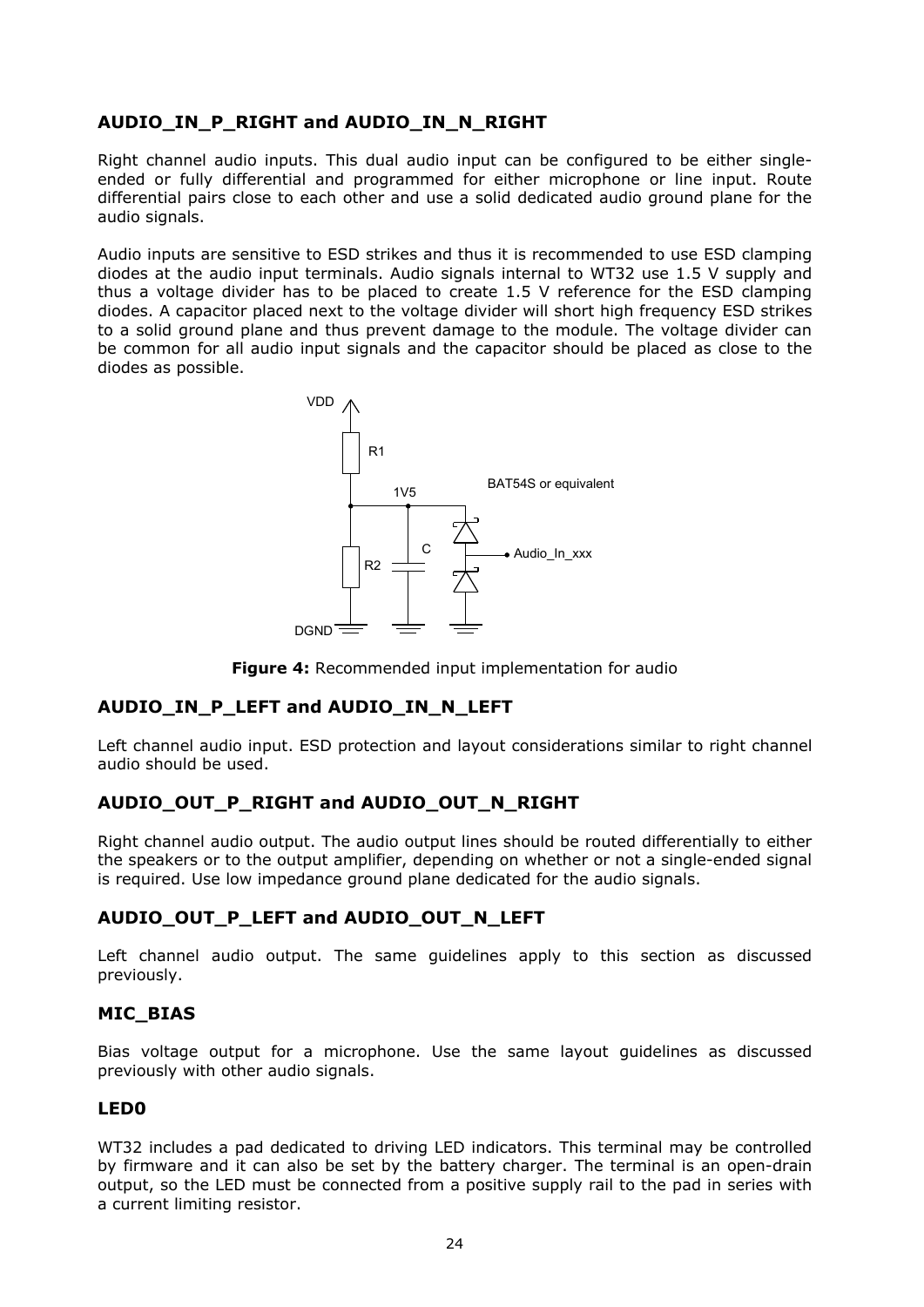It is recommended that the LED pad is operated with a pad voltage below 0.5V. In this case, the pad can be thought of as a resistor, RON. The resistance together with the external series resistor will set the current, ILED, in the LED. Value for the external series resistance can be calculated from the Equation 1

$$
R_{LED} = \frac{VDD - V_F}{I_{LED}} - R_{ON}
$$

#### **Equation 1:** LED series resistor

Where  $V_F$  is the forward voltage drop of the LED,  $I_{LED}$  is the forward current of the LED and R<sub>ON</sub> is the on resistance (typically 20 Ω) of the LED driver.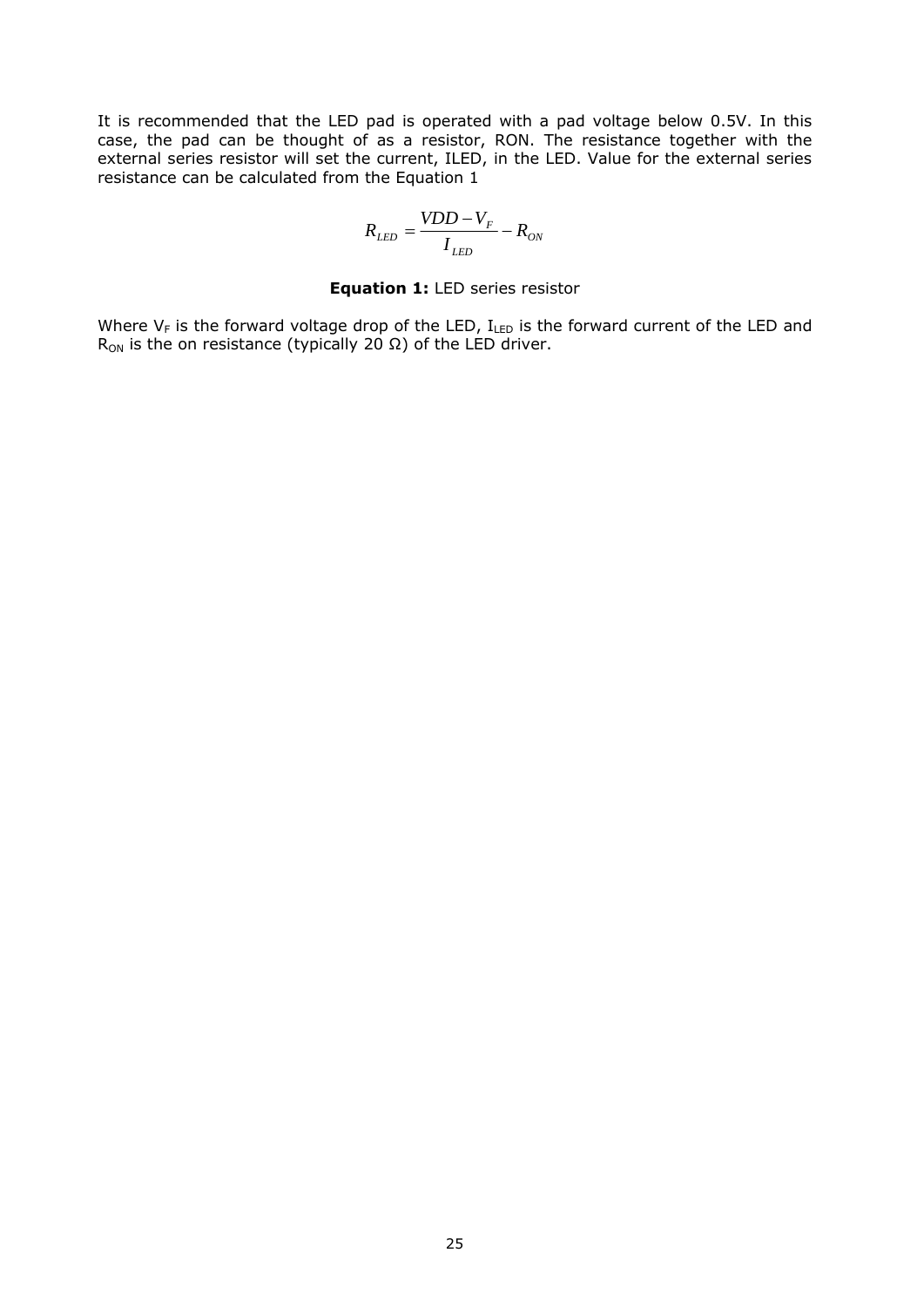# <span id="page-26-0"></span>**5. POWER CONTROL**

# <span id="page-26-1"></span>**5.1 Power Supply Configuration**

WT32 contains an internal battery charger and a switch mode regulator that is mainly used for internal blocks of the module. The module can be powered from a single 3.3 V supply provided that VDD\_CHG is floating. Alternatively the module can be powered from a battery connected to VDD\_BAT and using an external regulator for VDD\_IO. 1.8 V to 3.3 V supply voltage for VDD IO can be used to give desired signal levels for the digital interfaces of the module. USB, however, requires 3.3 V for proper operation and thus, when USB is in use, 3.3 V for VDD IO is mandatory.

AIO pins of the module use 1.8 V from the internal regulator and thus voltage level with these pins is within 0 V and 1.8 V.



**Figure 5:** Power supply configuration of WT32

# <span id="page-26-2"></span>**5.2 Voltage Regulator Enable Pin**

The regulator enable pin VREG\_ENA is used to enable WT32. VREG\_ENA enables the onchip switched mode regulator.

VREG ENA is active high, with a logic threshold of around 1V, and it has weak pull-down. It can tolerate voltages up to 4.9V, so it may be connected directly to a battery to enable the device.

VREG ENA can be configured with iWRAP to either latch on/off the internal regulators at the rising edge of the input voltage, or to latch the regulators on at the rising edge and shut down the regulators at the falling edge. Following figure shows an example of how to to implement a power on/off button using the latch feature. See iWRAP user guide for the details on configuration.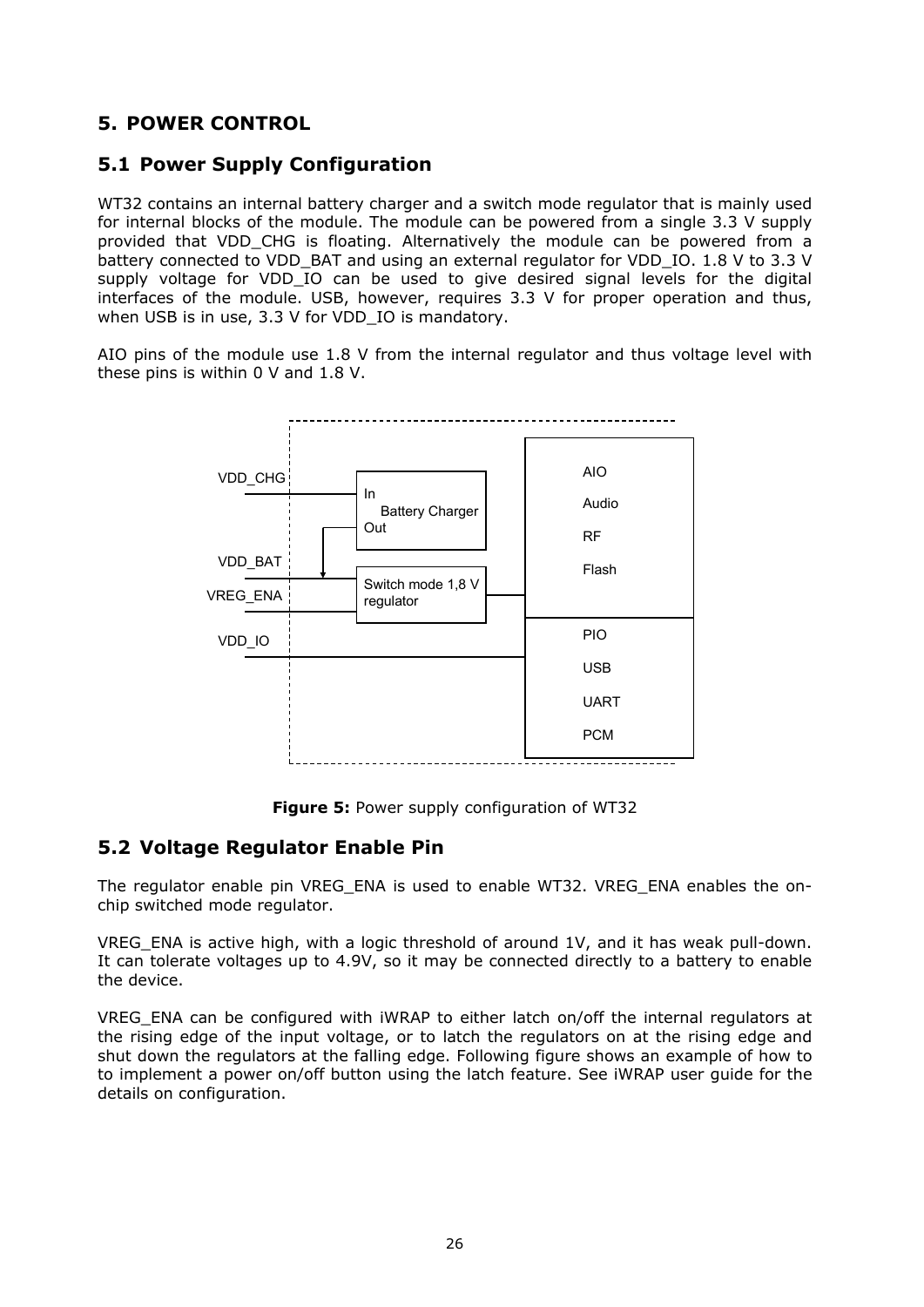

**Figure 6:** Example of how to make a power on/off button using latch feature of the internal regulators

In figure 6 the internal regulators are latched on at the rising edge, i.e when pressing SW1. One of the PIOs is configured to power hold thus keeping the external regulator on until shut down by pressing SW1 again.

# <span id="page-27-0"></span>**5.3 Battery Charger**

The battery charger is a constant current / constant voltage charger circuit, and is suitable for lithium ion/polymer batteries only. It shares a connection to the battery terminal, VDD\_BAT, with the switch-mode regulator. The charger is initially calibrated by Bluegiga Technologies to have  $V_{\text{float}} = 4.2$  V.

The constant current level can be varied to allow charging of different capacity batteries.

The charger enters various states of operation as it charges a battery. These are shown below:

- Off: entered when the charger is disconnected.
- Trickle Charge: entered when the battery voltage is below 2.9V.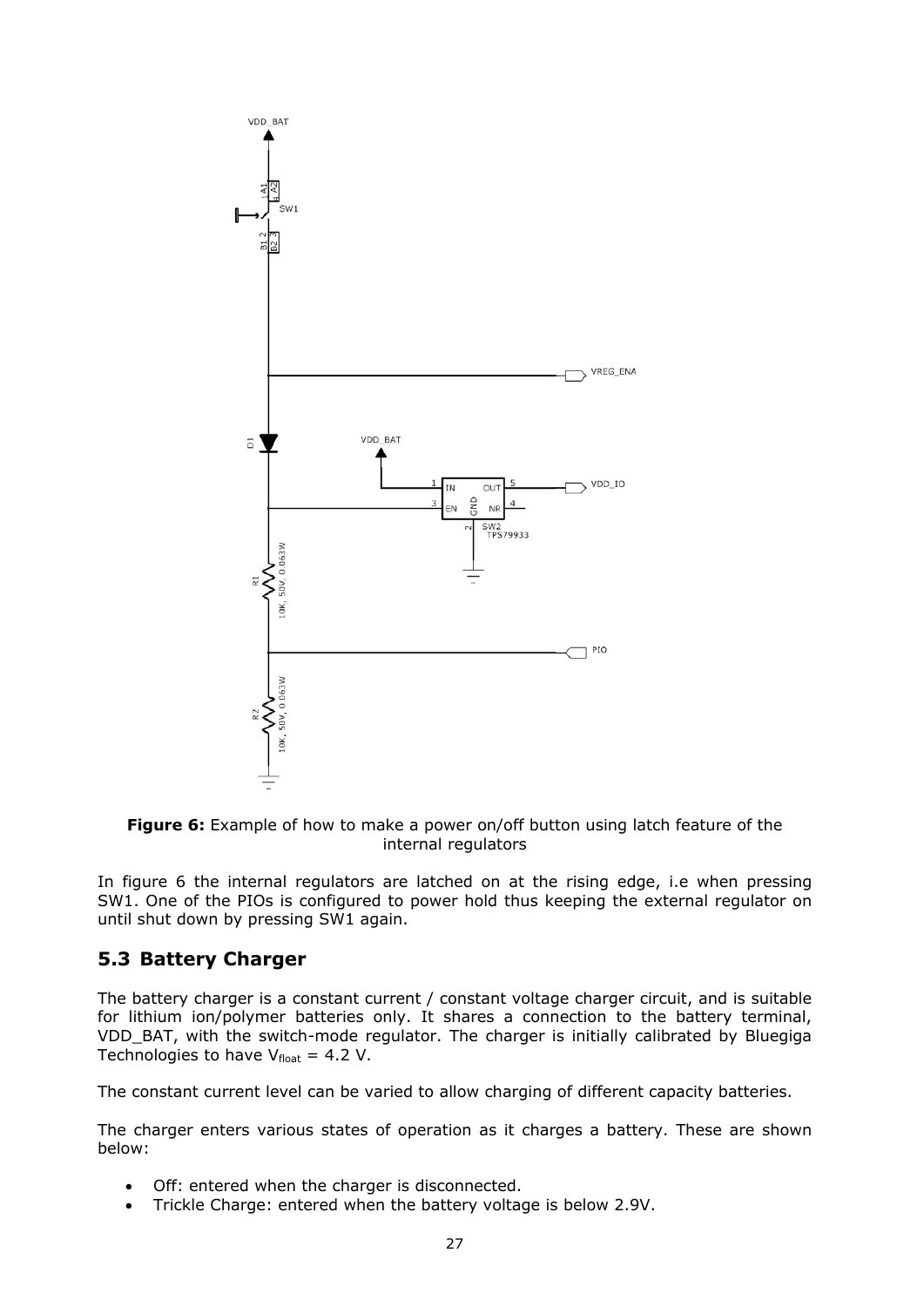- Fast Charge Constant Current: entered when the battery voltage is above 2.9V.
- Fast Charge Constant Voltage: entered when the battery has reached  $V_{float}$ , the charger switches mode to maintain the cell voltage at  $V_{\text{float}}$  voltage by adjusting the constant charge current.
- Standby: this is the state when the battery is fully charged and no charging takes place.

When a voltage is applied to the charger input terminal VDD CHG, and the battery is not fully charged, the charger will operate and a LED connected to the terminal LED0 will illuminate. By default, until the firmware is running, the LED will pulse at a low-duty cycle to minimize current consumption.

The battery charger circuitry auto-detects the presence of a power source, allowing the firmware to detect, using an internal status bit, when the charger is powered. Therefore, when the charger supply is not connected to VDD\_CHG, the terminal must be left open circuit. The VDD\_CHG pin, when not connected, must be allowed to float and not be pulled to a power rail. When the battery charger is not enabled, this pin may float to a low undefined voltage. Any DC connection will increase current consumption of the device. Capacitive components such as diodes, FETs, and ESD protection, may be connected.

The battery charger is designed to operate with a permanently connected battery. If the application permits the charger input to be connected while the battery is disconnected, the VDD BAT pin voltage may become unstable. This, in turn, may cause damage to the internal switch-mode regulator. Connecting a 470μF capacitor to VDD\_BAT limits these oscillations thus preventing damage.

#### **WARNING:**

Use good consideration for battery safety. Do not charge with too much current. Do not charge when the temperature is above  $60^{\circ}$ C or below  $0^{\circ}$ C. WT32 is initially calibrated to stop charging when battery voltage is at 4.2 V. Do not try to charge batteries above 4.2 V. Do not short circuit the battery or discharge below 1.5 V.

# <span id="page-28-0"></span>**5.4 RESET**

WT32 may be reset from several sources: reset pin, power on reset, a UART break character or through software configured watchdog timer.

The power on reset occurs when the VDD\_CORE supply falls below typically 1.26V and is released when VDD\_CORE rises above typically 1.31V. At reset, the digital I/O pins are set to inputs for bi-directional pins and outputs are tri-state. The pull-down state is shown in Table 9.

The chip status after a reset is as follows:

- Warm Reset: data rate and RAM data remain available
- Cold Reset(10): data rate and RAM data are not available

Table 9 shows the pin states of WT32 on reset. Pull-up (PU) and pull-down (PD) default to weak values unless specified otherwise.

| Pin Name<br>Group | $I/O$ Type             | <b>State on Reset</b> |
|-------------------|------------------------|-----------------------|
| JSB -             | Digital bi-directional | N/A                   |
| JSB               | Digital bi-directional | N/A                   |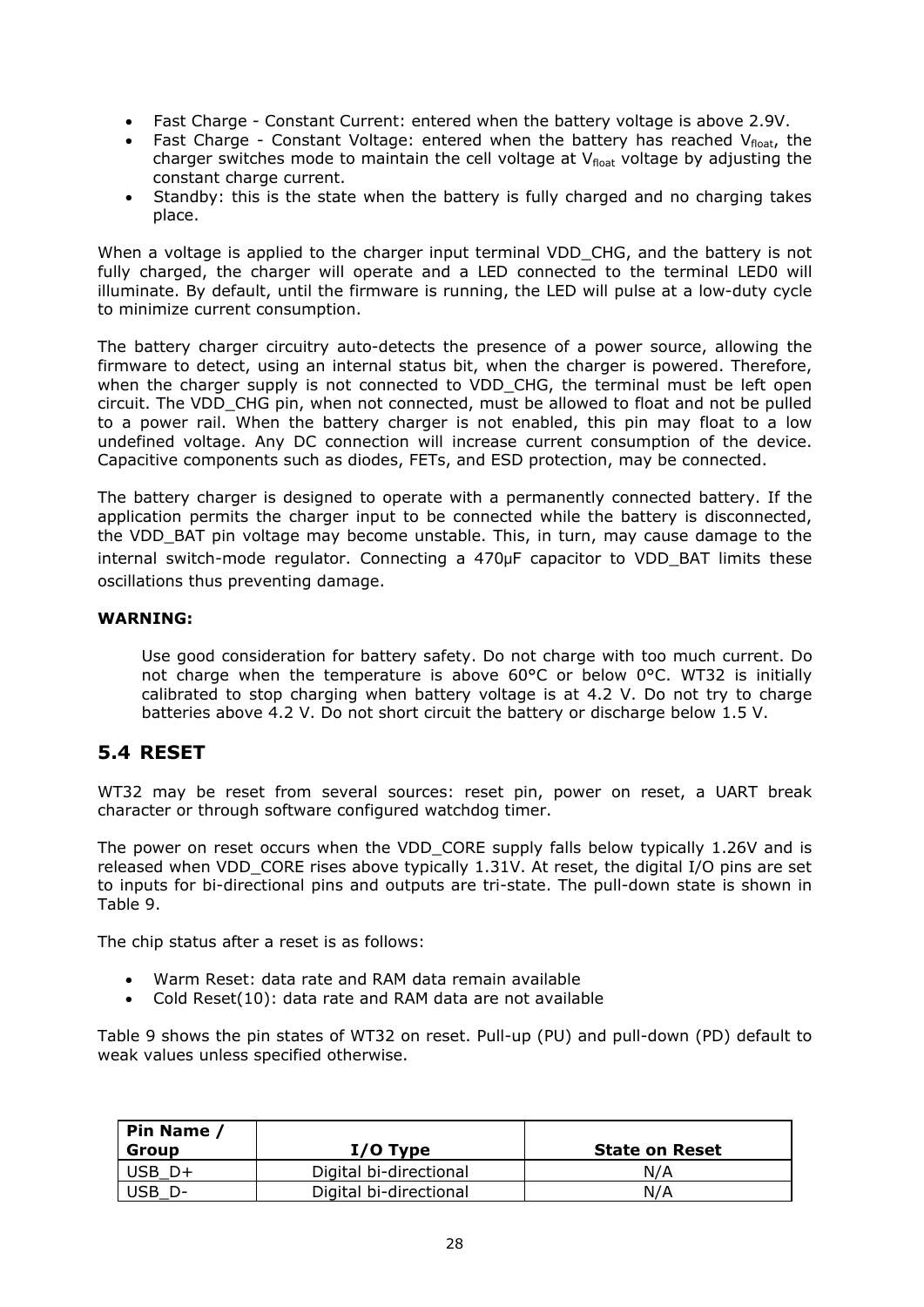| UART_RX         | Digital input with PD             | <b>PD</b> |
|-----------------|-----------------------------------|-----------|
| <b>UART CTS</b> | Digital input with PD             | <b>PD</b> |
| UART TX         | Digital bi-directional with PU    | PU        |
| UART_RTS        | Digital bi-directional with PU    | PU        |
| SPI_MOSI        | Digital input with PD             | <b>PD</b> |
| SPI CLK         | Digital input with PD             | <b>PD</b> |
| SPI CS#         | Digital input with PU             | PU        |
| SPI MISO        | Digital tri-state output with PD  | <b>PD</b> |
| PCM IN          | Digital input with PD             | <b>PD</b> |
| PCM CLK         | Digital bi-directional with PD    | <b>PD</b> |
| PCM SYNC        | Digital bi-directional with PD    | <b>PD</b> |
| PCM_OUT         | Digital tri-state output with PD  | <b>PD</b> |
| PIO[10:0]       | Digital bi-directional with PU/PD | <b>PD</b> |

**Table 9:** Pin states on reset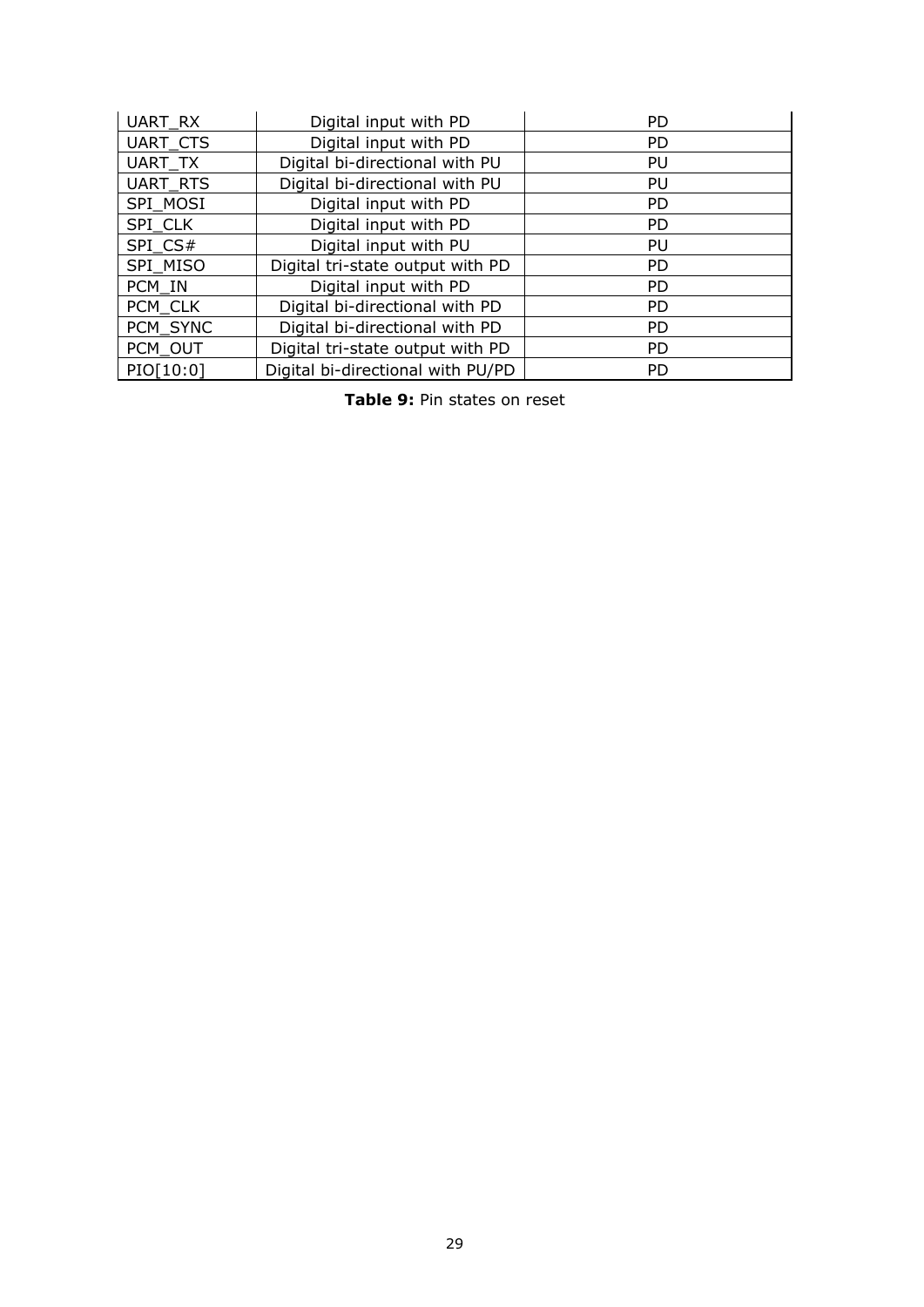# <span id="page-30-0"></span>**6. SERIAL INTERFACES**

# <span id="page-30-1"></span>**6.1 UART Interface**

WT32 Universal Asynchronous Receiver Transmitter (UART) interface provides a simple mechanism for communicating with other serial devices using the RS232 standard. The UART interface of WT32 uses voltage levels from 0 to VDD IO and thus an external transceiver IC is required to meet the voltage level specifications of RS232.



**Figure 7:** WT32 UART interface

Four signals are used to implement the UART function, as shown in Figure 7. When WT32 is connected to another digital device, UART\_RX and UART\_TX transfer data between the two devices. The remaining two signals, UART\_CTS and UART\_RTS, can be used to implement RS232 hardware flow control where both are active low indicators. DTR, DSR and DCD signals can be implemented by using PIO terminals of WT32. All UART connections are implemented by using CMOS technology and have signaling levels of 0V and VDD\_IO.

In order to communicate with the UART at its maximum data rate using a standard PC, an accelerated serial port adapter card is required for the PC.

| <b>Parameter</b>    |         | <b>Possible values</b> |
|---------------------|---------|------------------------|
|                     | Minimum | 1200 baud (≤2%Error)   |
| Baud rate           |         | 9600 baud (≤1%Error)   |
|                     | Maximum | 3.0Mbaud (≤1%Error)    |
| Flow control        |         | RTS/CTS, none          |
| Parity              |         | None, Odd, Even        |
| Number of stop bits |         | $1$ or $2$             |
| Bits per channel    |         | 8                      |

**Table 10:** Possible UART settings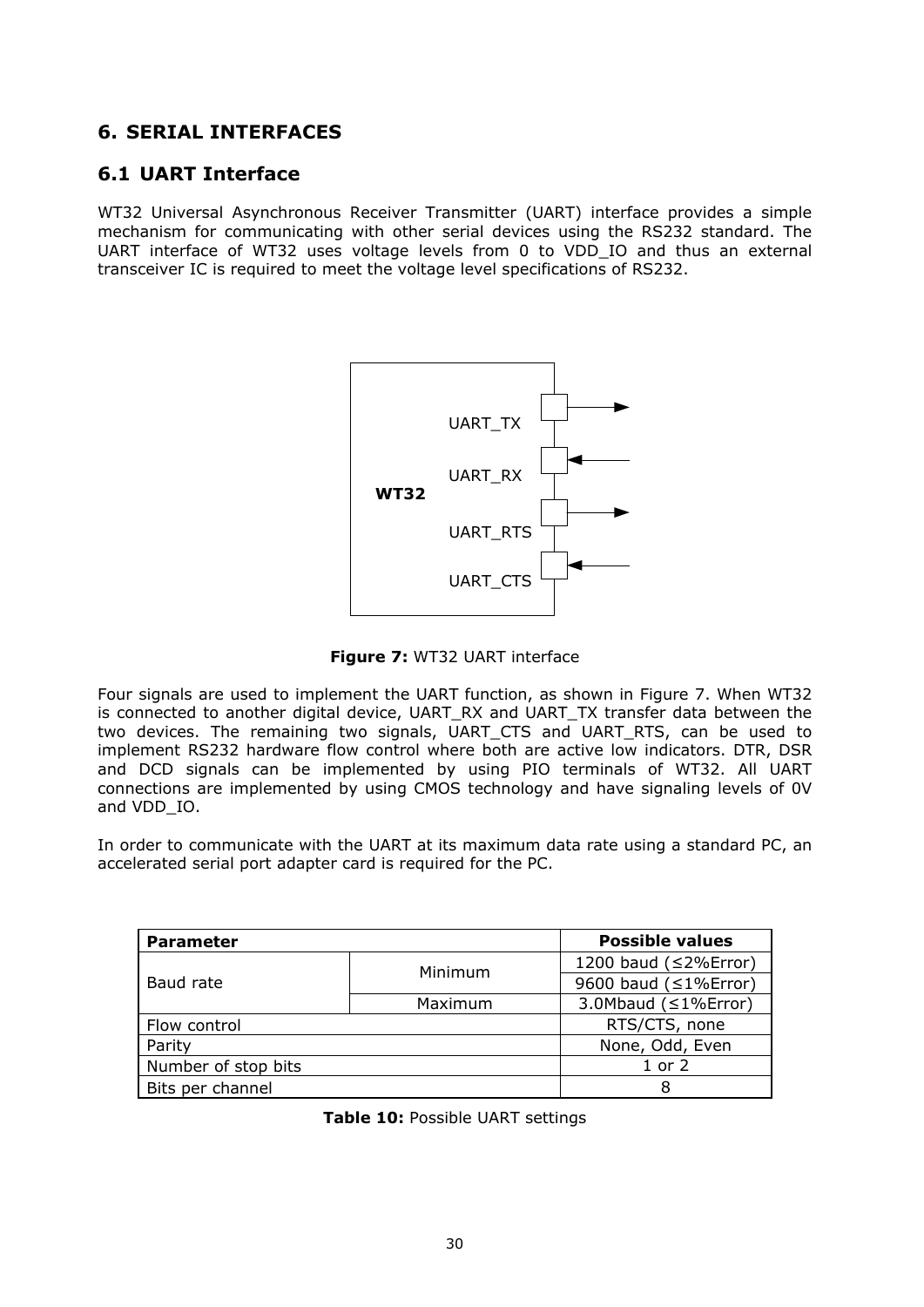The UART interface is capable of resetting WT32 upon reception of a break signal. A Break is identified by a continuous logic low (0V) on the UART\_RX terminal, as shown in Figure 8. If tBRK is longer than the value, defined by the PS Key PSKEY\_HOST\_IO\_UART\_RESET\_TIMEOUT, (0x1a4), a reset will occur. This feature allows a host to initialize the system to a known state. Also, WT32 can emit a Break character that may be used to wake the Host.

Since UART\_RX terminal includes a weak internal pull-down, it cannot be left open unless disabling UART interface using PS\_KEY settings. If UART is not disabled, a pull-up resistor has to be connected to UART RX. The UART interface requires an external RS232 transceiver, which usually includes the required pull-up.

 $\begin{array}{ccc} \texttt{UART\_RX} \end{array}$   $\begin{array}{ccc} \texttt{UART\_RX} \end{array}$ 

**Figure 8:** Break signal

Table 11 shows a list of commonly used Baud rates and their associated values for the Persistent Store Key PSKEY\_UART\_BAUDRATE (0x204). There is no requirement to use these standard values. Any Baud rate within the supported range can be set in the Persistent Store Key according to the formula in Equation below.

> Baud Rate = PSKEY\_UART\_BAUD\_RATE 0.004096

| <b>Baud rate</b> |        | <b>Persistent store values</b> | Error    |
|------------------|--------|--------------------------------|----------|
|                  | Hex    | <b>Dec</b>                     |          |
| 1200             | 0x0005 | 5                              | 1.73%    |
| 2400             | 0x000a | 10                             | 1.73%    |
| 4800             | 0x0014 | 20                             | 1.73%    |
| 9600             | 0x0027 | 39                             | $-0.82%$ |
| 19200            | 0x004f | 79                             | 0.45%    |
| 38400            | 0x009d | 157                            | $-0.18%$ |
| 57600            | 0x00ec | 263                            | 0.03%    |
| 76800            | 0x013b | 315                            | 0.14%    |
| 115200           | 0x01d8 | 472                            | 0.03%    |
| 230400           | 0x03b0 | 944                            | 0.03%    |
| 460800           | 0x075f | 1887                           | $-0.02%$ |
| 921600           | 0x0ebf | 3775                           | $0.00\%$ |
| 1382400          | 0x161e | 5662                           | $-0.01%$ |
| 1843200          | 0x1d7e | 7550                           | $0.00\%$ |
| 2765800          | 0x2c3d | 11325                          | 0.00%    |

#### **Equation 2:** Baud rate calculation formula

**Table 11:** UART baud rates and error values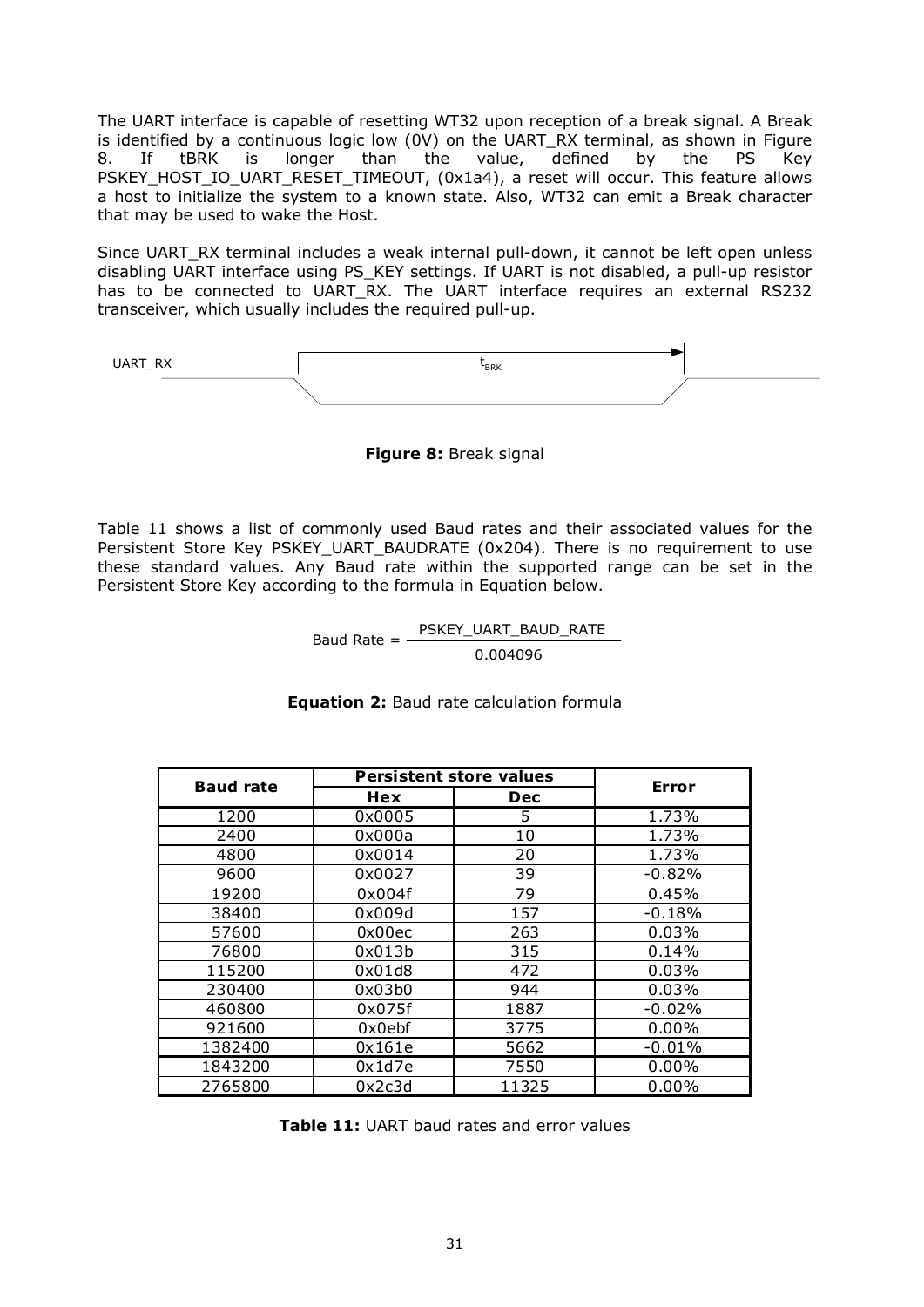## <span id="page-32-0"></span>**6.1.1 UART Configuration While RESET is Active**

The UART interface for WT32 while the chip is being held in reset is tri-state. This will allow the user to daisy chain devices onto the physical UART bus. The constraint on this method is that any devices connected to this bus must tri-state when a WT32 reset is deasserted and the firmware begins to run.

## <span id="page-32-1"></span>**6.1.2 UART Bypass Mode**

Alternatively, for devices that do not tri-state the UART bus, the UART bypass mode on WT32 can be used. The default state of WT32 after reset is de-asserted, this is for the host UART bus to be connected to the WT32 UART, thereby allowing communication to WT32 via the UART.

In order to apply the UART bypass mode, a BCCMD command will be issued to WT32. Upon this, WT32 will switch the bypass to PIO[7:4] as shown in Figure 9. Once the bypass mode has been invoked, WT32 will enter the deep sleep state indefinitely.

In order to re-establish communication with WT32, the chip must be reset so that the default configuration takes effect.

It is important for the host to ensure a clean Bluetooth disconnection of any active links before the bypass mode is invoked. Therefore, it is not possible to have active Bluetooth links while operating the bypass mode.

The current consumption for a device in UART Bypass Mode is equal to the values quoted for a device in standby mode.



**Figure 9:** UART bypass mode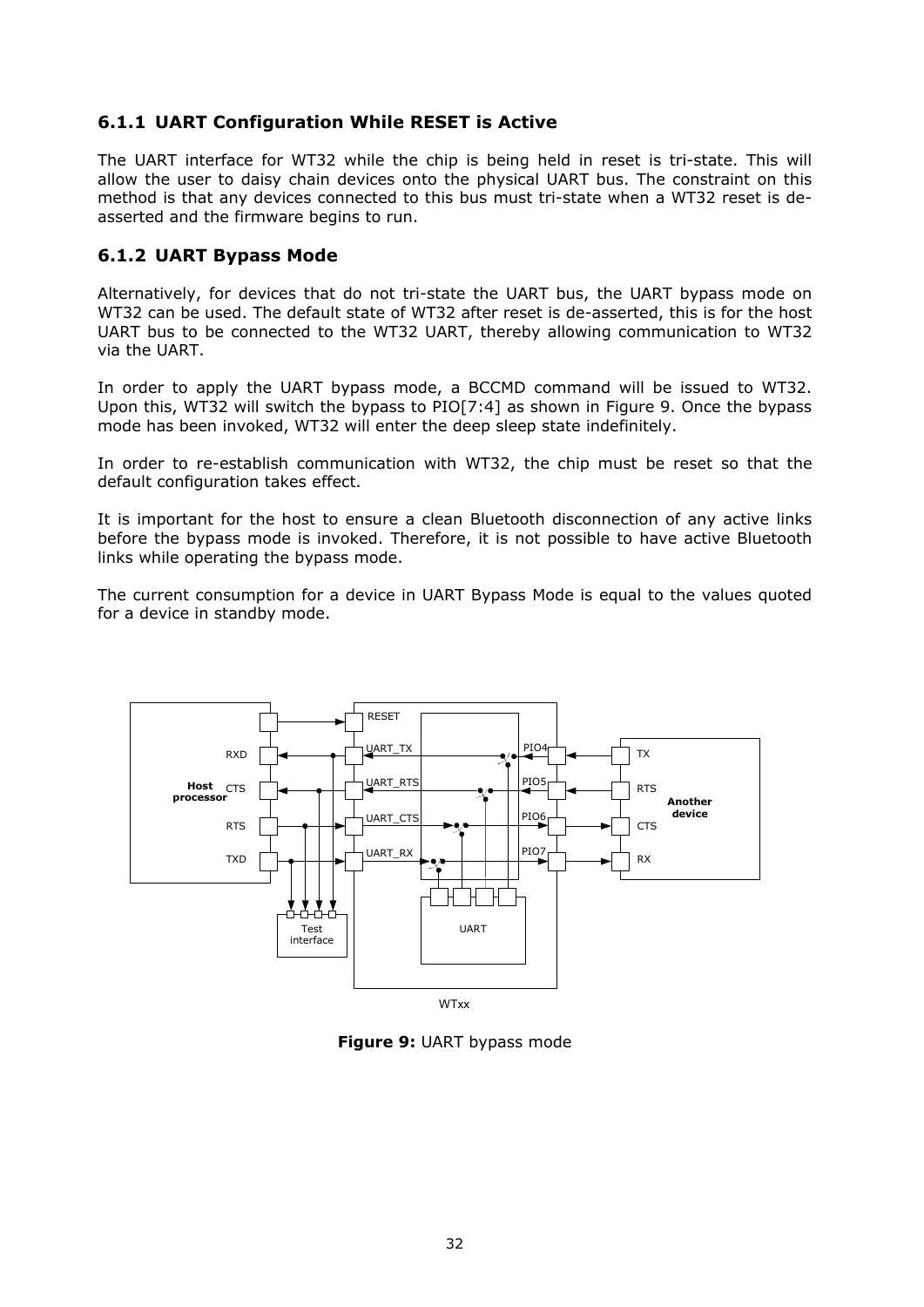# **6.2 USB Interface**

<span id="page-33-0"></span>WT32 USB devices contain a full speed (12Mbits/s) USB interface that is capable of driving a USB cable directly. No external USB transceiver is required. To match the connection to the characteristic impedance of the USB cable, series resistors must be included to both of the signal lines. These should be of 1% tolerance and the value required may vary between 0 and 20 ohm with 10 ohm being nominal. The resistors should be placed close to the USB pins of the module in order to avoid reflections. Internally, the module has 22 ohm resistors in series. The total input impedance seen by the cable is affected by the IC characteristics, track layout and the connector. The cable impedance is approximately 40 ohms.

The device operates as a USB peripheral, responding to requests from a master host controller such as a PC. Both the OHCI and the UHCI standards are supported. The set of USB endpoints implemented can behave as specified in the USB section of the Bluetooth  $v2.0 + EDR$  specification or alternatively can appear as a set of endpoints appropriate to USB audio devices such as speakers.

As USB is a Master/Slave oriented system (in common with other USB peripherals), WT32 only supports the USB Slave operation.

# <span id="page-33-1"></span>**6.2.1 USB Pull-Up Resistor**

WT32 features an internal USB pull-up resistor. This pulls the USB DP pin weakly high when WT32 is ready to enumerate. It signals to the PC that it is a full speed (12Mbit/s) USB device.

The USB internal pull-up is implemented as a current source, and is compliant with Section 7.1.5 of the USB specification v1.2. The internal pull-up pulls USB\_D+ high to at least 2.8V when loaded with a 15k $\Omega$  +/-5% pull-down resistor (in the hub/host). This presents a Thevenin resistance to the host of at least  $900\Omega$ . Alternatively, an external 1.5k $\Omega$  pull-up resistor can be placed between a PIO line and D+ on the USB cable. The firmware must be alerted as to which mode is used by setting PS Key PSKEY USB PIO PULLUP appropriately. The default setting uses the internal pull-up resistor.

## <span id="page-33-2"></span>**6.2.2 Self Powered Mode**

In self powered mode, the circuit is powered from its own power supply and not from the VBUS (5V) line of the USB cable. It only draws a small leakage current (below 0.5mA) from VBUS on the USB cable. This is the easier mode which to design for, as the design is not limited by the power that can be drawn from the USB hub or root port. However, it requires that VBUS be connected to WT32 via a voltage divider (Rvb1 and Rvb2), so that WT32 can detect when VBUS is powered up. The voltage divider is essential to drop the 5V voltage at the VBUS to 3.3V expected at the USB interface of WT32. WT32 will not pull USB\_DP high when VBUS is off.

Self powered USB designs (powered from a battery or PSU) must ensure that a PIO line is allocated for USB pull-up purposes. A 1.5K 5% pull-up resistor between USB\_DP and the selected PIO line should be fitted to the design. Failure to fit this resistor may result in the design failing to be USB compliant in the self powered mode. The internal pull-up in WT32 is only suitable for bus powered USB devices, such as dongles.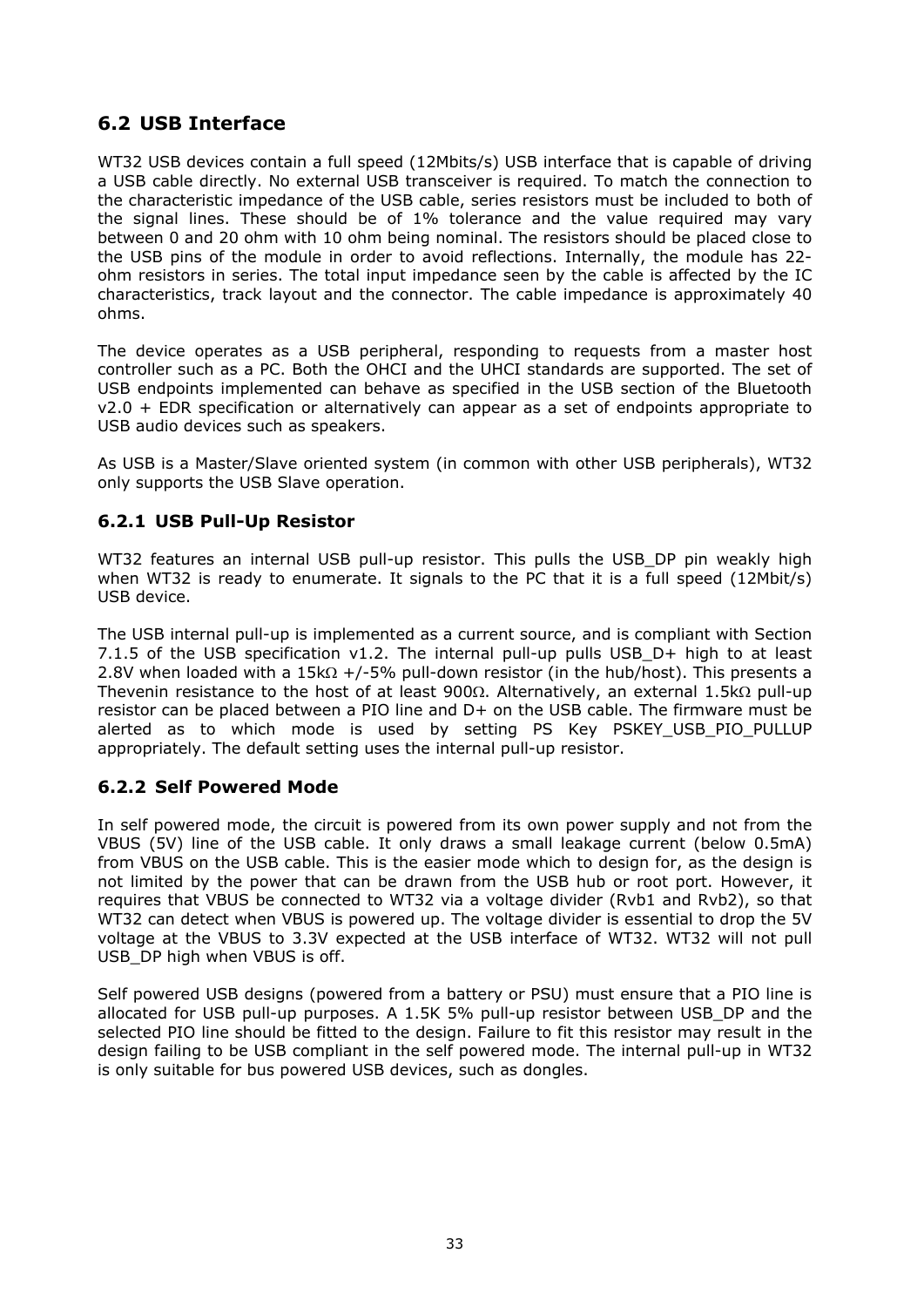

**Figure 10:** USB in self powered mode

The terminal marked USB\_ON can be any free PIO pin. The PIO pin selected must be registered by setting PSKEY USB PIO VBUS to the corresponding pin number. In self powered mode, PSKEY\_USB\_PIO\_PULLUP must be set to match with the PIO selected.

#### **Note:**

USB\_ON is shared with WT32 PIO terminals (PIO2-PIO7).

### **6.2.3 Bus Powered Mode**

<span id="page-34-0"></span>In bus powered mode, the application circuit draws its current from the 5V VBUS supply on the USB cable. WT32 negotiates with the PC during the USB enumeration stage about how much current it is allowed to consume.

For WT32 Bluetooth applications, it is recommended that the regulator used to derive 3.3V from VBUS is rated at 100mA average current and should be able to handle peaks of 120mA without fold back or limiting. In bus powered mode, WT32 requests 100mA during enumeration.

When selecting a regulator, be aware that VBUS may go as low as 4.4V. The inrush current (when charging the reservoir and supply decoupling capacitors) is limited by the USB specification (see USB specification v1.1, Section 7.2.4.1). Some applications may require soft start circuitry to limit inrush current if more than 10pF is present between VBUS and GND.

The 5V VBUS line emerging from a PC is often electrically noisy. As well as regulation down to 3.3V, applications should include careful filtering of the 5V line to attenuate noise that is above the voltage regulator bandwidth.

In bus powered mode, PSKEY\_USB\_PIO\_PULLUP must be set to 16 for internal pull-up (default configuration in WT32).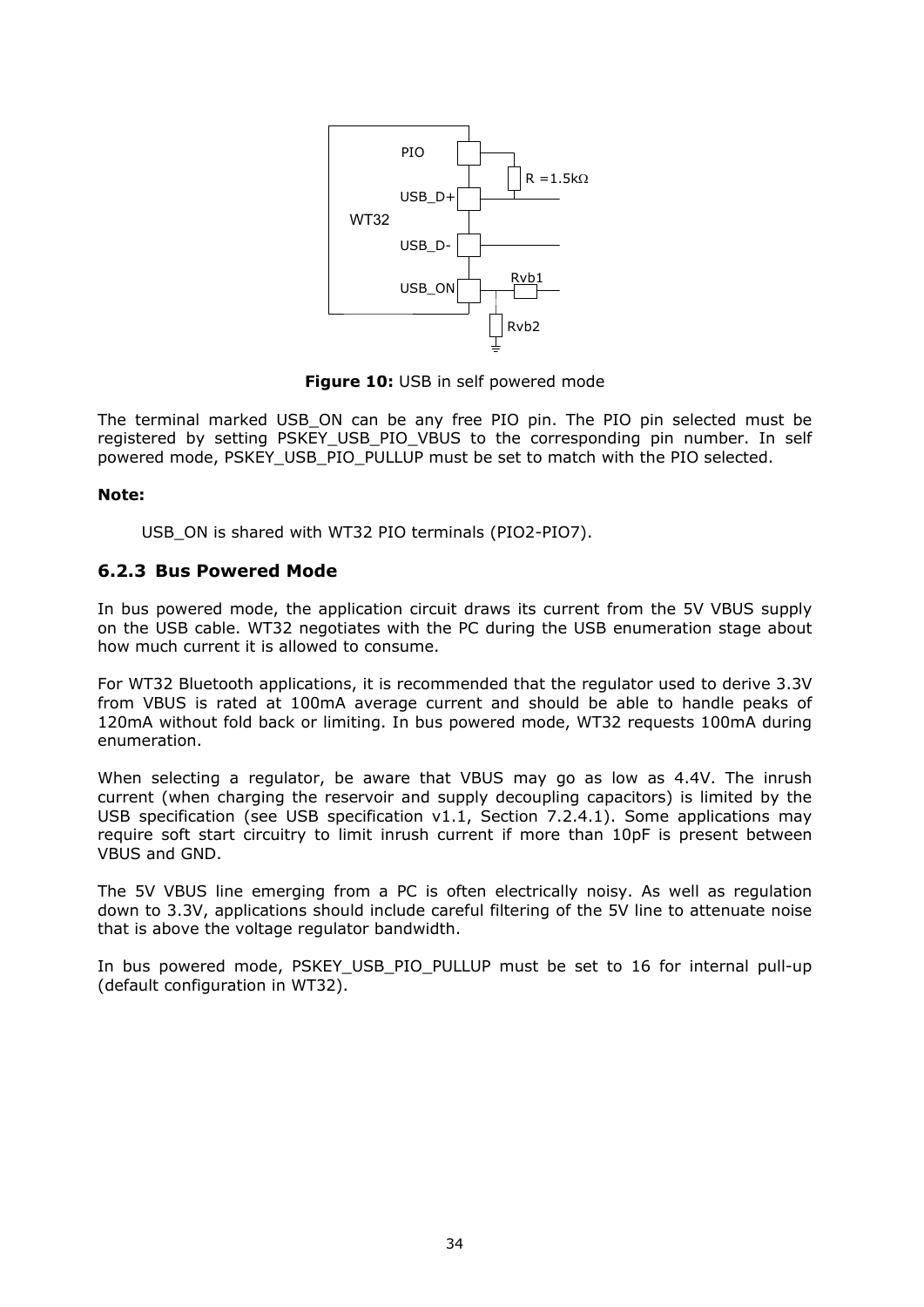

**Figure 11:** USB in bus powered mode

# <span id="page-35-0"></span>**6.2.4 Suspend Current**

All USB devices must permit the USB controller to place them in a USB Suspend mode. While in USB Suspend, bus powered devices must not draw more than 0.5mA from USB VBUS (self powered devices may draw more than 0.5mA from their own supply). This current draw requirement prevents operation of the radio by bus powered devices during USB Suspend.

The voltage regulator circuit itself should only draw a small quiescent current (typically less than 100uA) to ensure adherence to the suspend current requirement of the USB specification. This is not normally a problem with modern regulators. Ensure that external LEDs and/or amplifiers can be turned off by WT32. The entire circuit must be able to enter the suspend mode. (For more details on USB Suspend, see separate CSR documentation).

#### <span id="page-35-1"></span>**6.2.5 Detach and Wake-Up Signaling**

WT32 can provide out-of-band signaling to a host controller by using the control lines called 'USB\_DETACH' and 'USB\_WAKE\_UP'. These are outside the USB specification (no wires exist for them inside the USB cable), but can be useful when embedding WT32 into a circuit where no external USB is visible to the user. Both control lines are shared with PIO pins and can be assigned to any PIO pin by setting the PS Keys PSKEY\_USB\_PIO\_DETACH and PSKEY\_USB\_PIO\_WAKEUP to the selected PIO number.

USB DETACH is an input that, when asserted high, causes WT32 to put USB D- and USB  $D+$  in high impedance state and turns off the pull-up resistor on  $D+$ . This detaches the device from the bus and is logically equivalent to unplugging the device. When USB\_DETACH is taken low, WT32 will connect back to USB and await enumeration by the USB host.

USB\_WAKE\_UP is an active high output (used only when USB\_DETACH is active) to wake up the host and allow USB communication to recommence. It replaces the function of the software USB WAKE\_UP message (which runs over the USB cable), and cannot be sent while WT32 is effectively disconnected from the bus.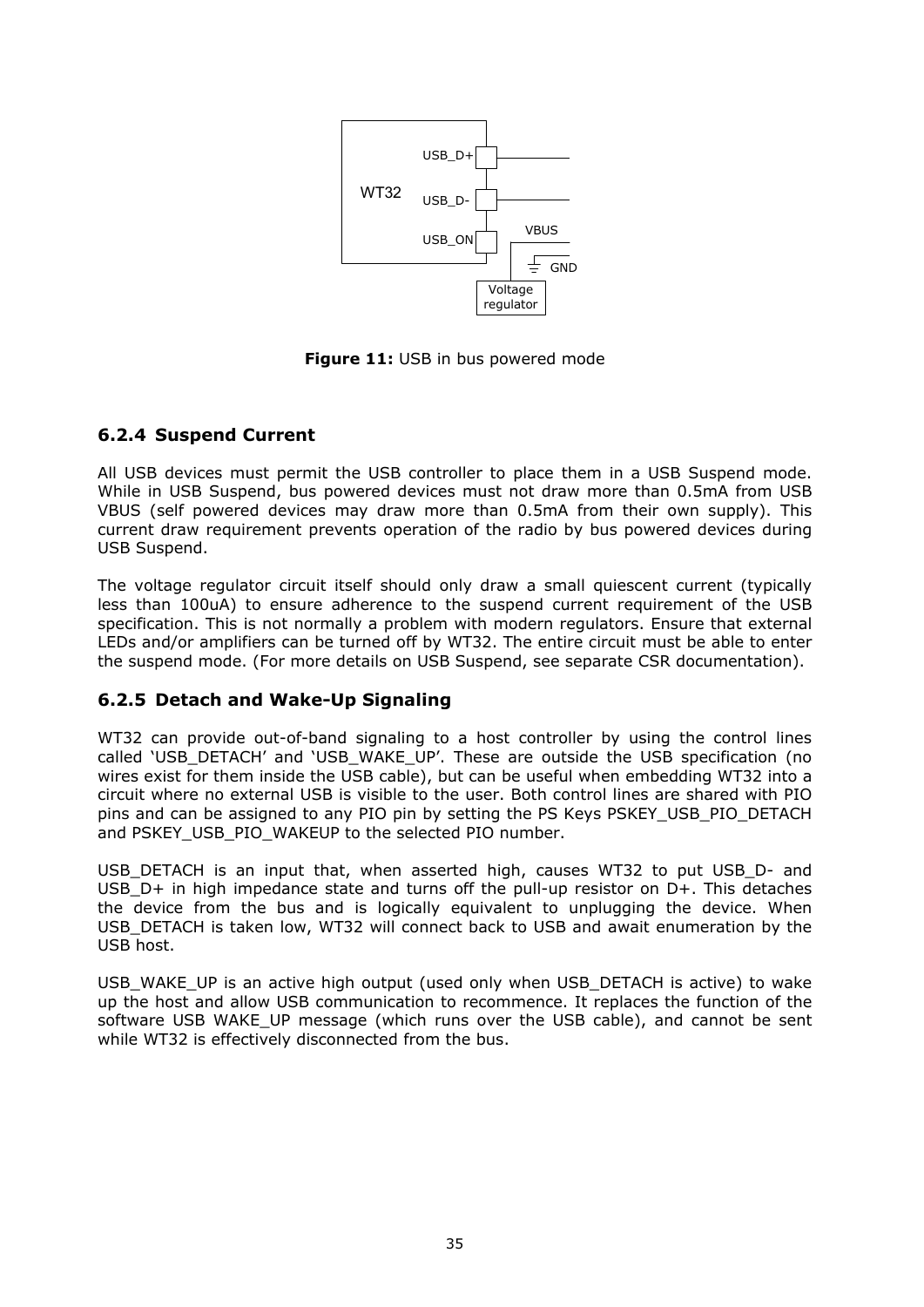

**Figure 12: USB DETACH and USB WAKE UP Signal** 

#### **6.2.6 USB Driver**

A USB Bluetooth device driver is required to provide a software interface between WT32 and Bluetooth software running on the host computer. Suitable drivers are available from [www.bluegiga.com/techforum/](http://www.bluegiga.com/techforum/).

#### **6.2.7 USB 1.1 Compliance**

WT32 is qualified to the USB specification v1.1, details of which are available from [http://www.usb.org](http://www.usb.org/). The specification contains valuable information on aspects such as PCB track impedance, supply inrush current and product labeling.

Although WT32 meets the USB specification, Bluegiga Technologies cannot guarantee that an application circuit designed around the module is USB compliant. The choice of application circuit, component choice and PCB layout all affect USB signal quality and electrical characteristics. The information in this document is intended as a guide and should be read in association with the USB specification, with particular attention being given to Chapter 7. Independent USB qualification must be sought before an application is deemed USB compliant and can bear the USB logo. Such qualification can be obtained from a USB plug fest or from an independent USB test house.

Terminals USB\_D+ and USB\_D- adhere to the USB specification 2.0 (Chapter 7) electrical requirements.

#### **6.2.8 USB 2.0 Compatibility**

WT32 is compatible with USB v2.0 host controllers; under these circumstances the two ends agree the mutually acceptable rate of 12Mbits/s according to the USB v2.0 specification.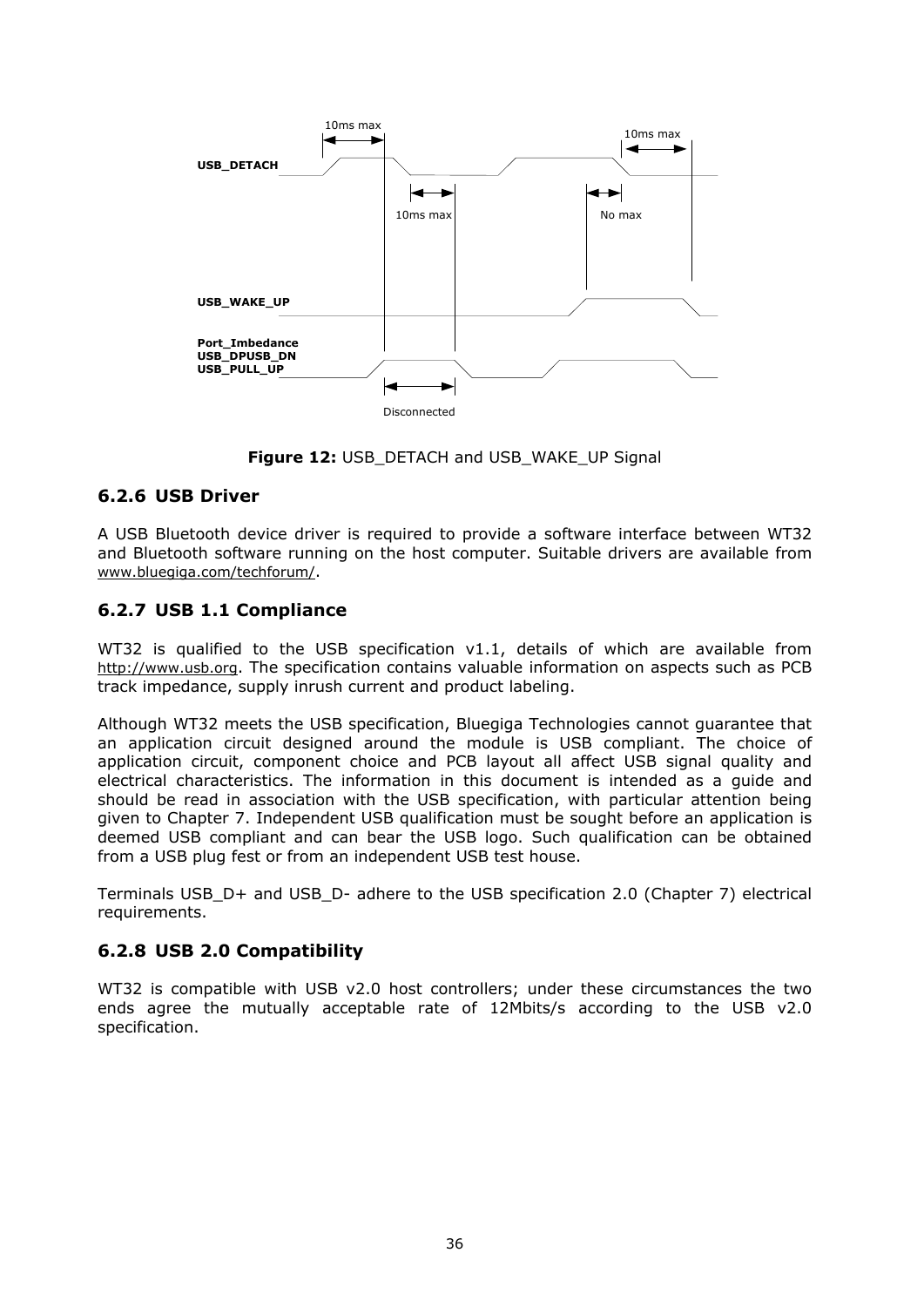# **6.3 SPI Interface**

The synchronous serial port interface (SPI) is for interfacing with other digital devices. The SPI port can be used for system debugging. It can also be used for programming the Flash memory. SPI interface is connected by using the MOSI, MISO, CSB and CLK pins.

SPI interface can not be used for any application purposes.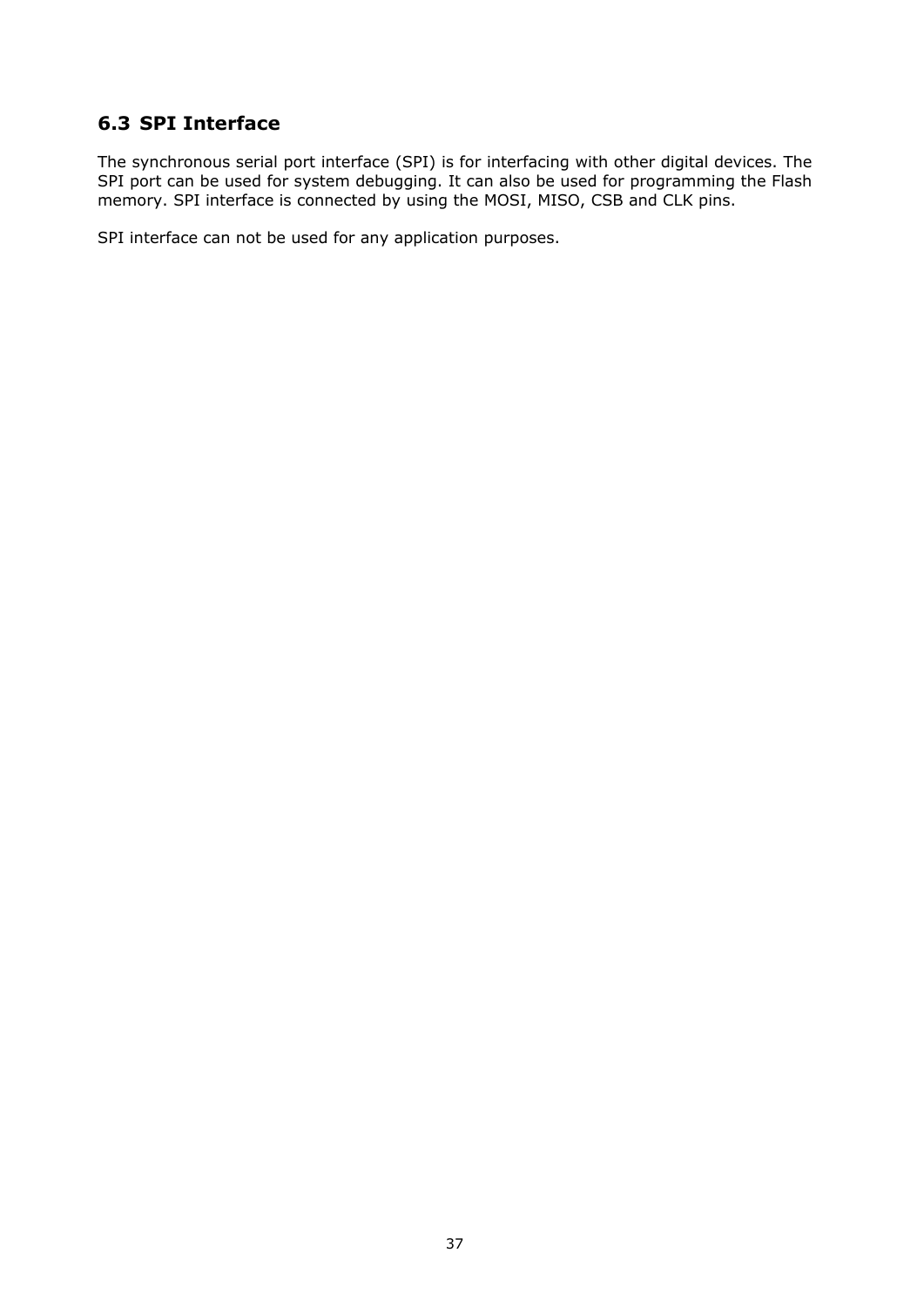# **7. AUDIO INTERFACES**

# **7.1 Audio Interface**

The audio interface circuit consists of:

- Stereo audio CODEC
- Dual audio inputs and outputs
- A configurable PCM, I2S or SPDIF interface

Figure 13 outlines the functional blocks of the interface. The CODEC supports stereo playback and recording of audio signals at multiple sample rates with a resolution of 16 bit. The ADC and the DAC of the CODEC each contain two independent channels. Any ADC or DAC channel can be run at its own independent sample rate.



**Figure 13:** Audio interface

The interface for the digital audio bus shares the same pins as the PCM CODEC interface described in section 6.3, which means that each of the audio buses are mutually exclusive in their usage. Table 12 lists these alternative functions.

| <b>PCM Interface</b> | <b>SPDIF Interface</b> | <b>I2S Interface</b> |  |
|----------------------|------------------------|----------------------|--|
| <b>PCM OUT</b>       | SPDIF OUT              | SD OUT               |  |
| - IN<br><b>PCM</b>   | SPDIF IN               | SD IN                |  |
| <b>PCM SYNC</b>      |                        | WS                   |  |
| <b>PCM</b>           |                        | SCK                  |  |

**Table 12:** Alternative functions of the digital audio bus interface on the PCM interface

#### **7.1.1 Audio Input and Output**

The audio input circuitry consists of a dual audio input that can be configured to be either single-ended or fully differential and programmed for either microphone or line input. It has an analogue and digital programmable gain stage for optimisation of different microphones.

Audio signals are very sensitive to noise caused by the Bluetooth radio and it is highly recommended to always use fully differential signals.

The audio output circuitry consists of a dual differential class A-B output stage.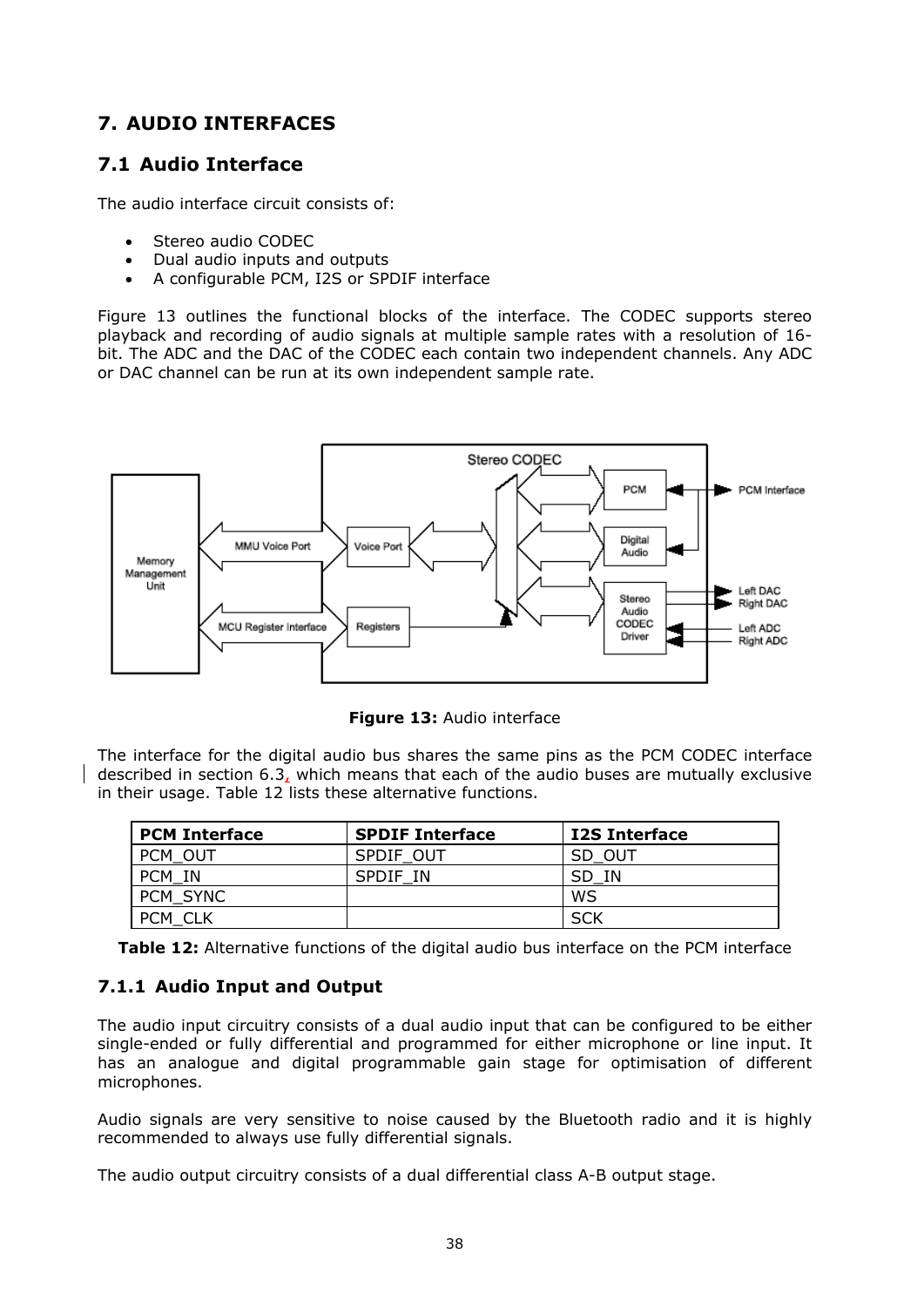# **7.2 Stereo Audio CODEC Interface**

The main features of the interface are:

- Stereo and mono analogue input for voice band and audio band
- Stereo and mono analogue output for voice band and audio band
- Support for stereo digital audio bus standards such as  $I^2S$
- Support for IEC-60958 standard stereo digital audio bus standards, e.g. S/PDIF and AES3/EBU
- Support for PCM interfaces including PCM master CODECs that require an external system clock



**Figure 14:** Stereo CODEC audio input and output stages

The stereo audio CODEC uses a fully differential architecture in the analogue signal path, which results in low noise sensitivity and good power supply rejection while effectively doubling the signal amplitude. It operates from a single power-supply of 1.5V and uses a minimum of external components.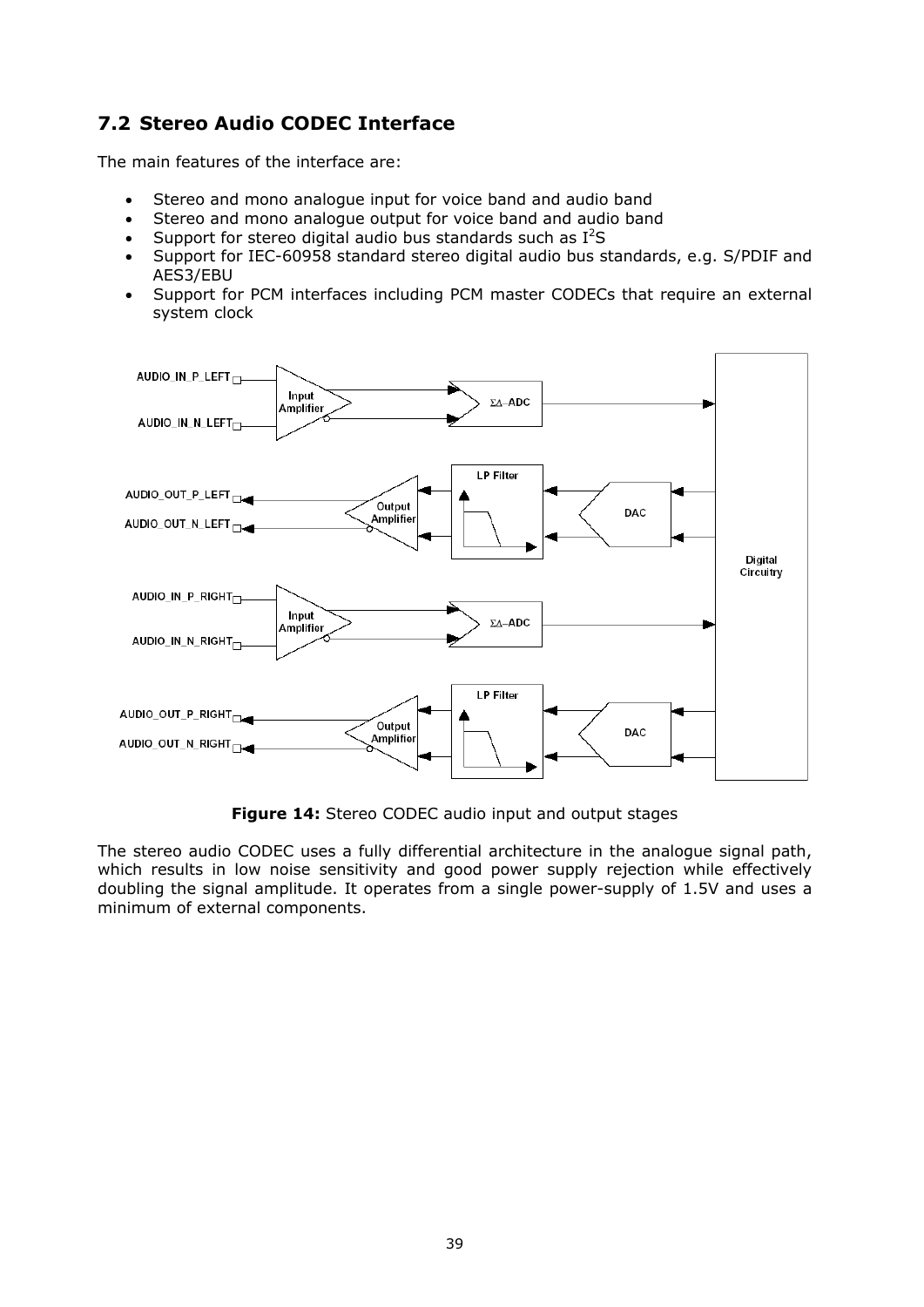#### **7.2.1 ADC**

The ADC consists of two second-order Sigma Delta converters allowing two separate channels that are identical in functionality, as shown in Figure 14.

Each ADC supports the following sample rates:

- $\bullet$  8kHz
- 11.025kHz
- 16kHz
- 22.05kHz
- 24kHz
- 32kHz
- 44.1kHz

The ADC contains two gain stages for each channel, an analogue and a digital gain stage. The digital gain stage has a programmable selection value in the range of 0 to 15 with the associated ADC gain settings summarised in Table 13. There is also a high resolution digital gain mode that allows the gain to be changed in 1/32dB steps. Please contact Bluegiga Technologies for more information.

| <b>Gain SelectionValue</b> | <b>ADC Digital Gain Setting</b><br>(dB) |  |  |
|----------------------------|-----------------------------------------|--|--|
| 0                          |                                         |  |  |
| 1                          | 3.5                                     |  |  |
| 2                          | 6                                       |  |  |
| 3                          | 9.5                                     |  |  |
| 4                          | 12                                      |  |  |
| 5                          | 15.5                                    |  |  |
| 6                          | 18                                      |  |  |
| 7                          | 21.5                                    |  |  |
| 8                          | $-24$                                   |  |  |
| 9                          | $-20.5$                                 |  |  |
| 10                         | $-18$                                   |  |  |
| 11                         | $-14.5$                                 |  |  |
| 12                         | $-12$                                   |  |  |
| 13                         | $-8.5$                                  |  |  |
| 14                         | -6                                      |  |  |
| 15                         | $-2.5$                                  |  |  |

**Table 13:** ADC digital gain rate selection

The ADC analogue amplifier is a two-stage amplifier. The first stage of the analogue amplifier is responsible for selecting the correct gain for either microphone input or line input and, therefore, has two gain settings, one for the microphone and one for the line input. See section 6.2.5 and section 6.2.6 for details on the microphone and line inputs, respectively. In simple terms, the first stage amplifier has a selectable 24dB gain stage for the microphone and this creates the dual programmable gain required for the microphone or the line input. The equivalent block diagram for the two stages is shown in Figure 15.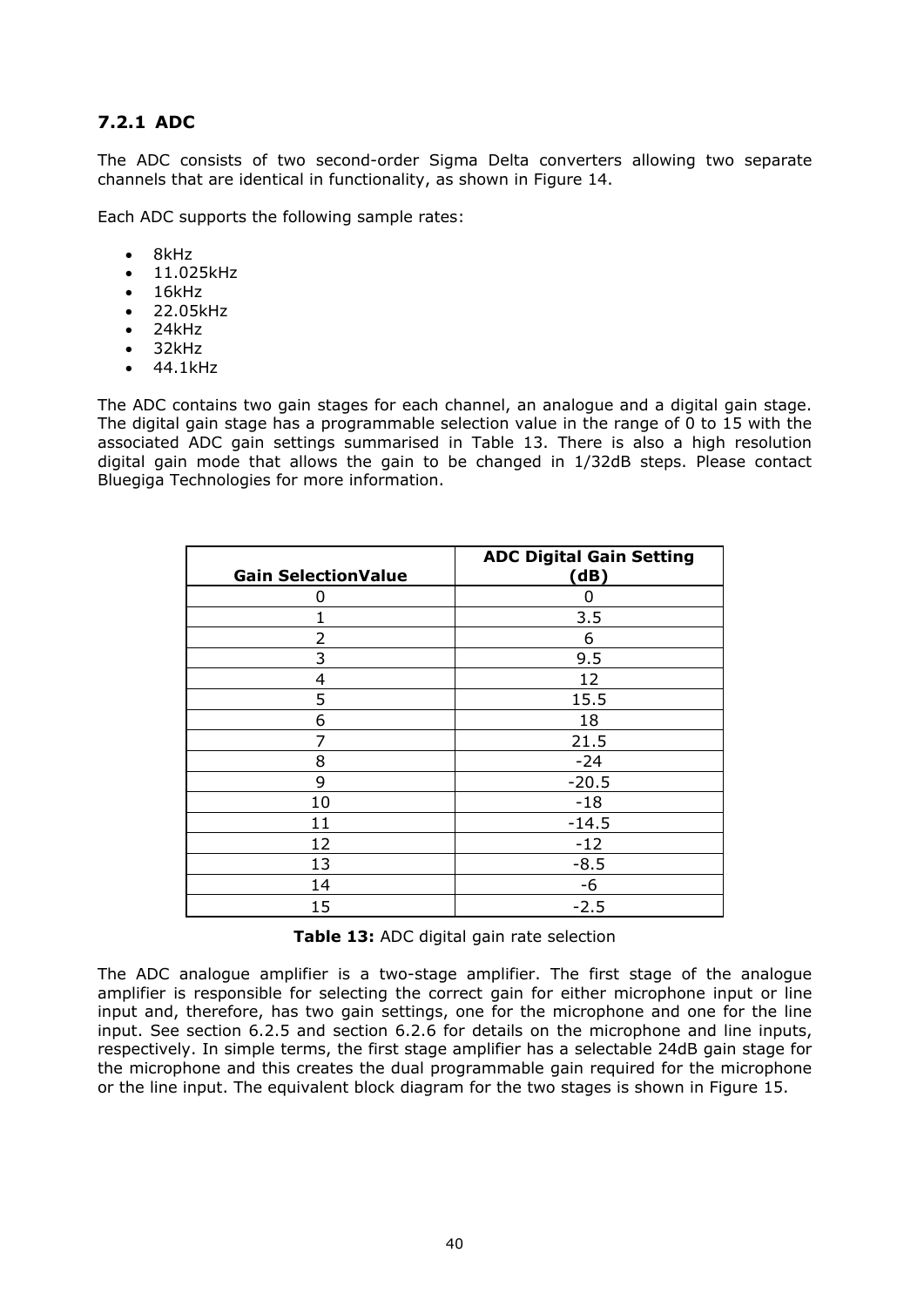



Microphone Mode input impedance =  $6k\Omega$ Line mode input impedance =  $6k\Omega$  to 30k $\Omega$ 



The second stage of the analogue amplifier shown in Figure 15 has a programmable gain with seven individual 3dB steps. In simple terms, by combining the 24dB gain selection of the microphone input with the seven individual 3dB gain steps, the overall range of the analogue amplifier is approximately -3dB to 42dB in 3dB steps. The overall gain control of the ADC is controlled by a VM function. See iWRAP user guide how to set the gain using iWRAP commands.

#### **7.2.2 DAC**

The DAC consists of two third-order Sigma Delta converters allowing two separate channels that are identical in functionality as shown in Figure 14.

Each DAC supports the following samples rates:

- 8kHz
- 11.025kHz
- 16kHz
- 22.050kHz
- 24kHz
- 32kHz
- 44.1kHz
- 48kHz

See the iWRAP user guide how to set the sampling rate using iWRAP commands. The default setting for A2DP is 44.1 kHz and for HFP 8 kHz.

The DAC contains two gain stages for each channel: a digital and an analogue gain stage. The digital gain stage has a programmable selection value in the range of 0 to 15 with associated DAC gain settings. This is summarised in Table 14. There is also a high resolution digital gain mode that allows the gain to be changed in 1/32dB steps. Please contact Bluegiga Technologies for more information.

| <b>Gain Selection Value</b> | <b>ADC Digital Gain Setting (dB)</b> |  |
|-----------------------------|--------------------------------------|--|
|                             |                                      |  |
|                             |                                      |  |
|                             |                                      |  |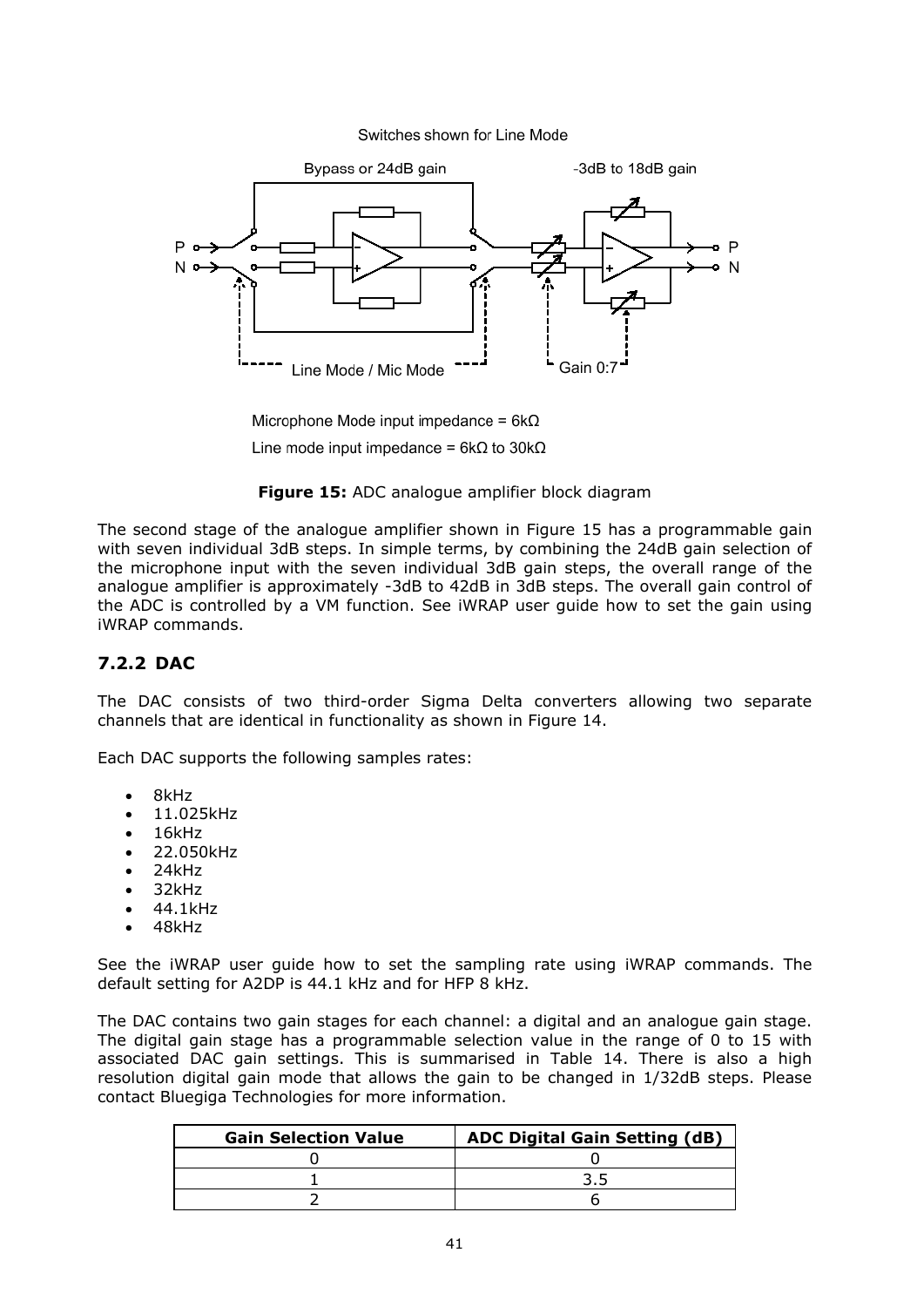| 3  | 9.5     |  |  |
|----|---------|--|--|
| 4  | 12      |  |  |
| 5  | 15.5    |  |  |
| 6  | 18      |  |  |
| ⇁  | 21.5    |  |  |
| 8  | $-24$   |  |  |
| 9  | $-20.5$ |  |  |
| 10 | $-18$   |  |  |
| 11 | $-14.5$ |  |  |
| 12 | $-12$   |  |  |
| 13 | $-8.5$  |  |  |
| 14 | $-6$    |  |  |
| 15 | $-2.5$  |  |  |

**Table 14:** DAC digital gain rate selection

The DAC analogue amplifier has a programmable gain with seven individual 3dB steps. The overall gain control of the DAC is controlled by a VM function. This setting is a combined function of the digital and analogue amplifier settings, therefore, for a 1V rms nominal digital output signal from the digital gain stage of the DAC, the following approximate output values of the analogue amplifier of the DAC can be expected:

| <b>Analogue Gain Setting</b> | <b>DAC Gain Setting (dB)</b> |  |
|------------------------------|------------------------------|--|
|                              |                              |  |
|                              |                              |  |
|                              |                              |  |
|                              |                              |  |
|                              | _q                           |  |
|                              | $-12$                        |  |
|                              | $-15$                        |  |
|                              | $-18$                        |  |

**Table 15:** DAC analogue gain rate selection

#### **7.2.3 IEC 60958 Interface**

The IEC 60958 interface is a digital audio interface that uses bi-phase coding to minimize the DC content of the transmitted signal and allows the receiver to decode the clock information from the transmitted signal. The IEC 60958 specification is based on the two industry standards AES/EBU and the Sony and Philips interface specification SPDIF. The interface is compatible with IEC 60958-1, IEC 60958-3 and IEC 60958-4.

The SPDIF interface signals are SPDIF\_IN and SPDIF\_OUT and are shared on the PCM interface pins. The input and output stages of the SPDIF pins can interface either to a  $75\Omega$ Coaxial cable with an RCA connector, see Figure 16, or there is an option to use an optical link that uses Toslink optical components, see Figure 17.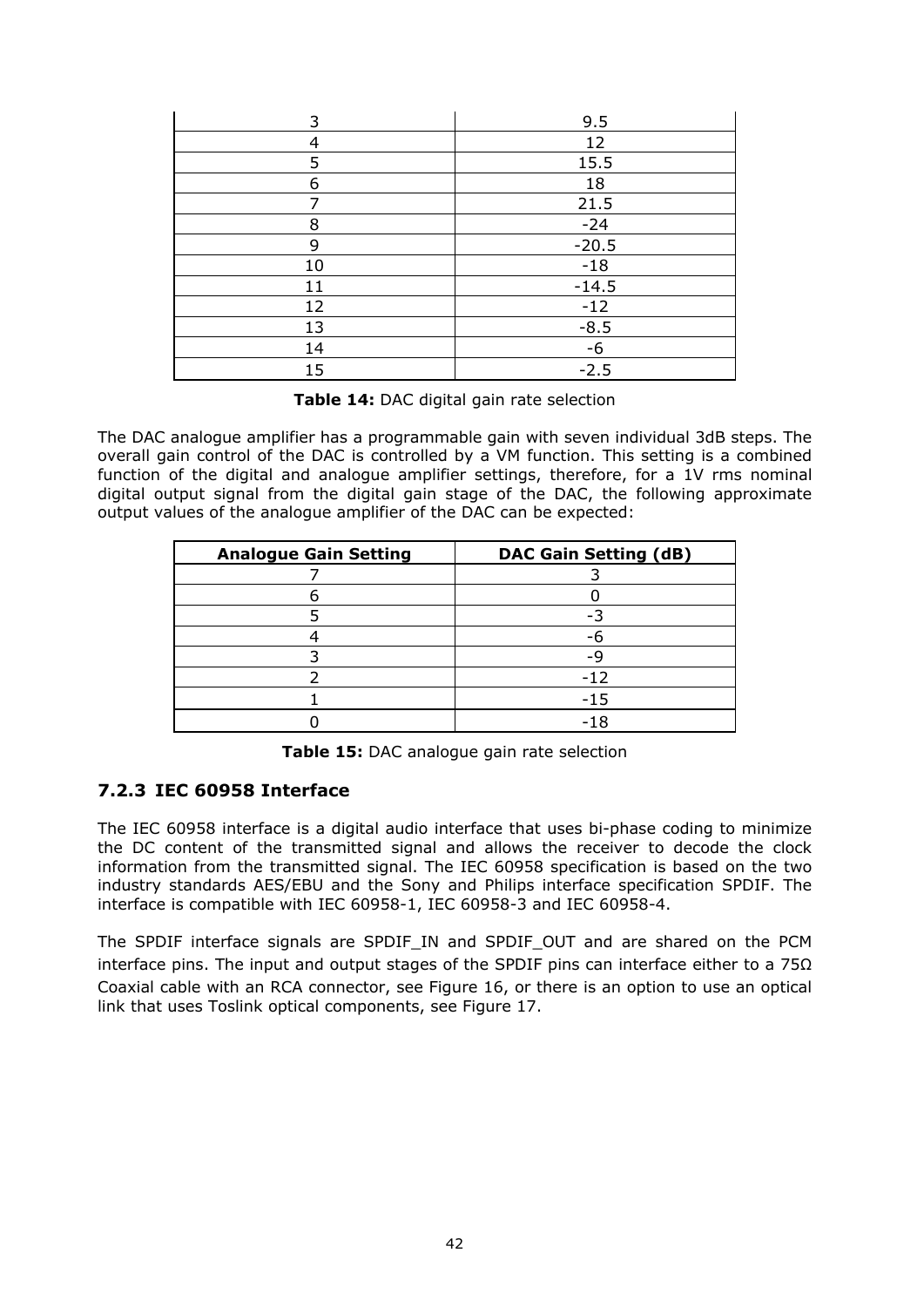

**Figure 16:** Example circuit for SPDIF interface (Co-Axial)



**Figure 17:** Example circuit for SPDIF interface (Optical)

## **7.2.4 Microphone Input**

The audio-input is intended for use from 1μA@94dB SPL to about 10μA@94dB SPL. With biasing resistors R1 and R2 equal to 1kΩ, this requires microphones with sensitivity between about –40dBV and –60dBV.

The MIC\_BIAS is like any voltage regulator and requires a minimum load to maintain regulation. The MIC\_BIAS will maintain regulation within the limits 0.2 - 1.53 mA depending on the bias current setting. This means that if a microphone that sits below these limits is used, the microphone output must be pre-loaded with a large value resistor to ground.

MIC\_BIAS line either bee used to directly drive bias current for the microphone, or as an enable signal for an external biasing regulator. The default setting for the bias current in WT32 is 0.2 mA and it is recommended to use an external low noise biasing regulator for the best noise performance. The recommended microphone biasing circuitry is shown in the figure 18.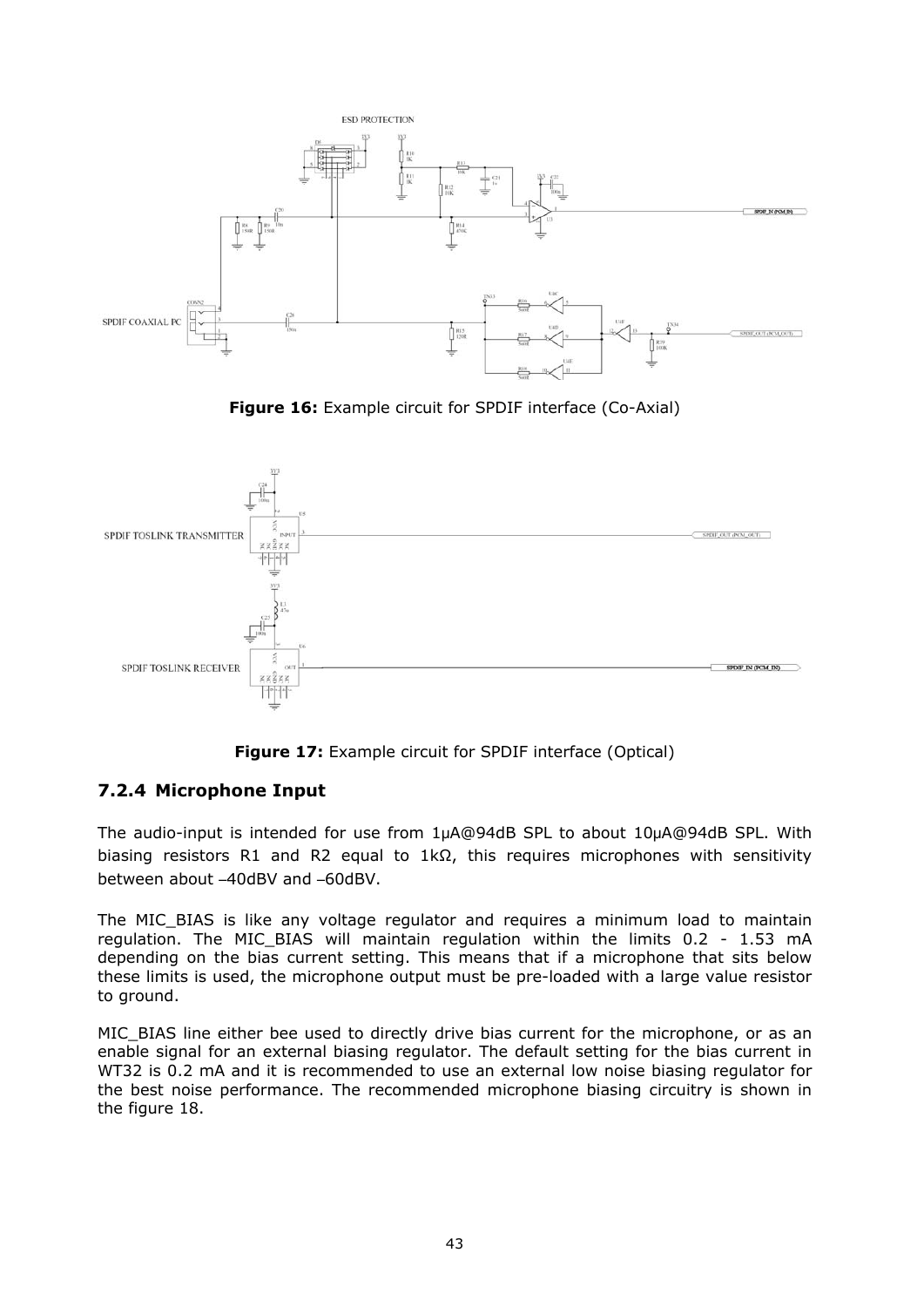

**Figure 18:** Recommended microphone biasing (left channel shown)

The input impedance at AUDIO\_IN\_N\_LEFT, AUDIO\_IN\_P\_LEFT, AUDIO\_IN\_N\_RIGHT and AUDIO\_IN\_P\_RIGHT is typically 6.0kΩ. C1 and C2 should be 150nF if bass roll-off is required to limit wind noise on the microphone. R1 sets the microphone load impedance and is normally in a range of 1 to 2 kΩ. R2, C3 and C4 improve the supply rejection by decoupling supply noise from the microphone. Values should be selected as required. R1 may be connected to a convenient supply, in which case the bias network is permanently enabled, or to the output of the biasing regulator which may be configured to provide bias only when the microphone is required.

The microphone bias provides a 4-bit programmable output voltage with a 4-bit programmable output current, shown in Table 16 and 17.

| <b>Output Step</b> | <b>Typical Voltage Level (V)</b> |
|--------------------|----------------------------------|
|                    | 1.71                             |
| 1                  | 1.76                             |
| $\overline{2}$     | 1.82                             |
| 3                  | 1.87                             |
| 4                  | 1.95                             |
| 5                  | 2.02                             |
| 6                  | 2.10                             |
| 7                  | 2.18                             |
| 8                  | 2.32                             |
| 9                  | 2.43                             |
| 10                 | 2.56                             |
| 11                 | 2.69                             |
| 12                 | 2.9                              |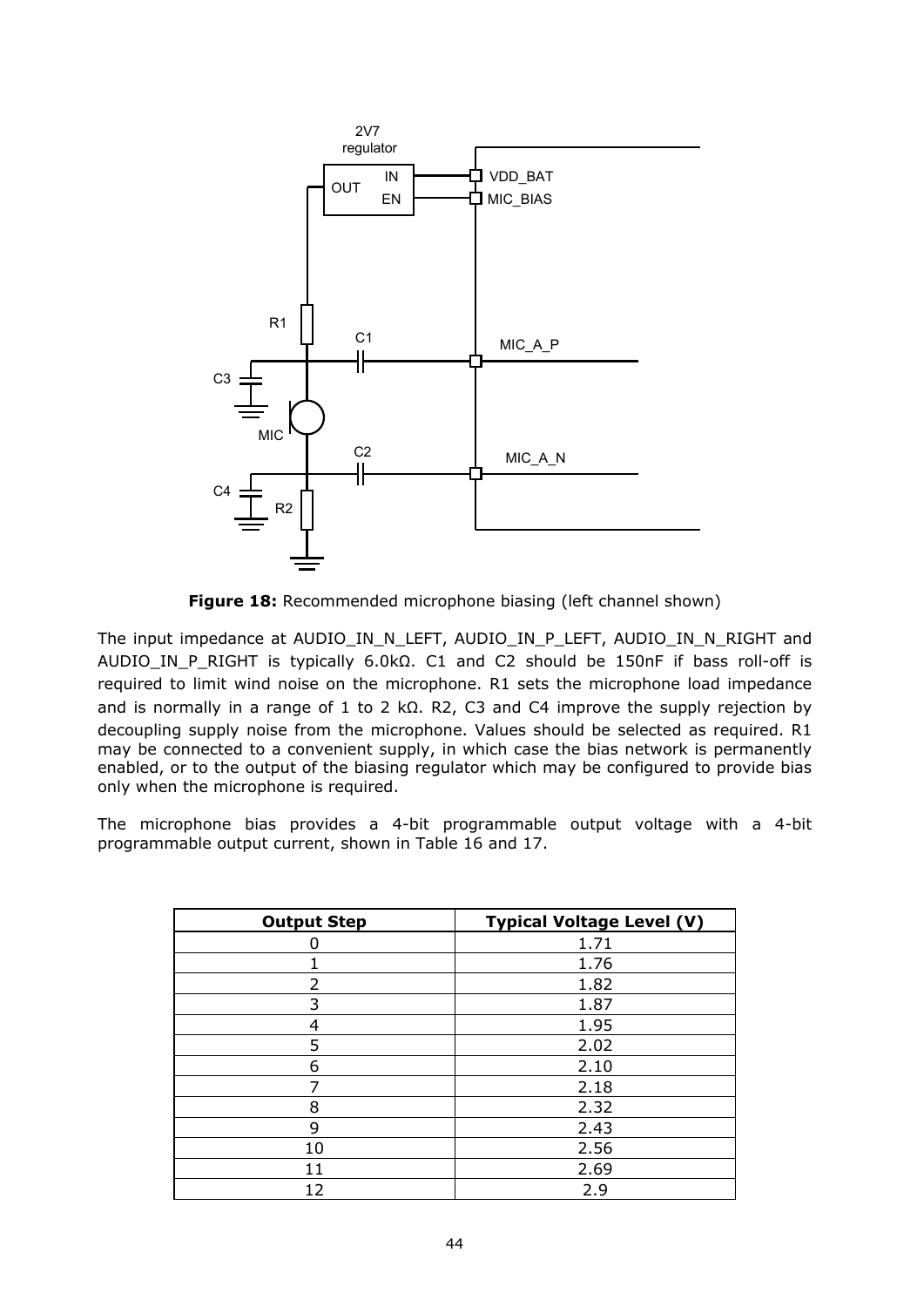| ∽   | 3.08 |
|-----|------|
| ∣ 4 | 3.33 |
|     | 3.57 |

| Table 16: Voltage Output Step |  |
|-------------------------------|--|
|-------------------------------|--|

| <b>Output Step</b> | <b>Typical Current (mA)</b> |  |  |
|--------------------|-----------------------------|--|--|
| 0                  | 0.199                       |  |  |
| 1                  | 0.284                       |  |  |
| $\overline{2}$     | 0.336                       |  |  |
| 3                  | 0.419                       |  |  |
| 4                  | 0.478                       |  |  |
| 5                  | 0.529                       |  |  |
| 6                  | 0.613                       |  |  |
| 7                  | 0.672                       |  |  |
| 8                  | 0.754                       |  |  |
| 9                  | 0.809                       |  |  |
| 10                 | 0.862                       |  |  |
| 11                 | 0.948                       |  |  |
| 12                 | 1.004                       |  |  |
| 13                 | 1.091                       |  |  |
| 14                 | 1.142                       |  |  |
| 15                 | 1.229                       |  |  |

**Table 17:** Current Output Step

## **7.2.5 Line Input**

If the input analogue gain is set to less than 21dB, WT32 automatically selects line input mode. In line input mode, the first stage of the amplifier is automatically disabled, providing additional power saving. In line input mode, the input impedance varies from 6kΩ-30kΩ, depending on the volume setting. Figure 19 and Figure 20 show two circuits for line input operation and show connections for either differential or single-ended inputs.



**Figure 19:** Differential input (left channel shown)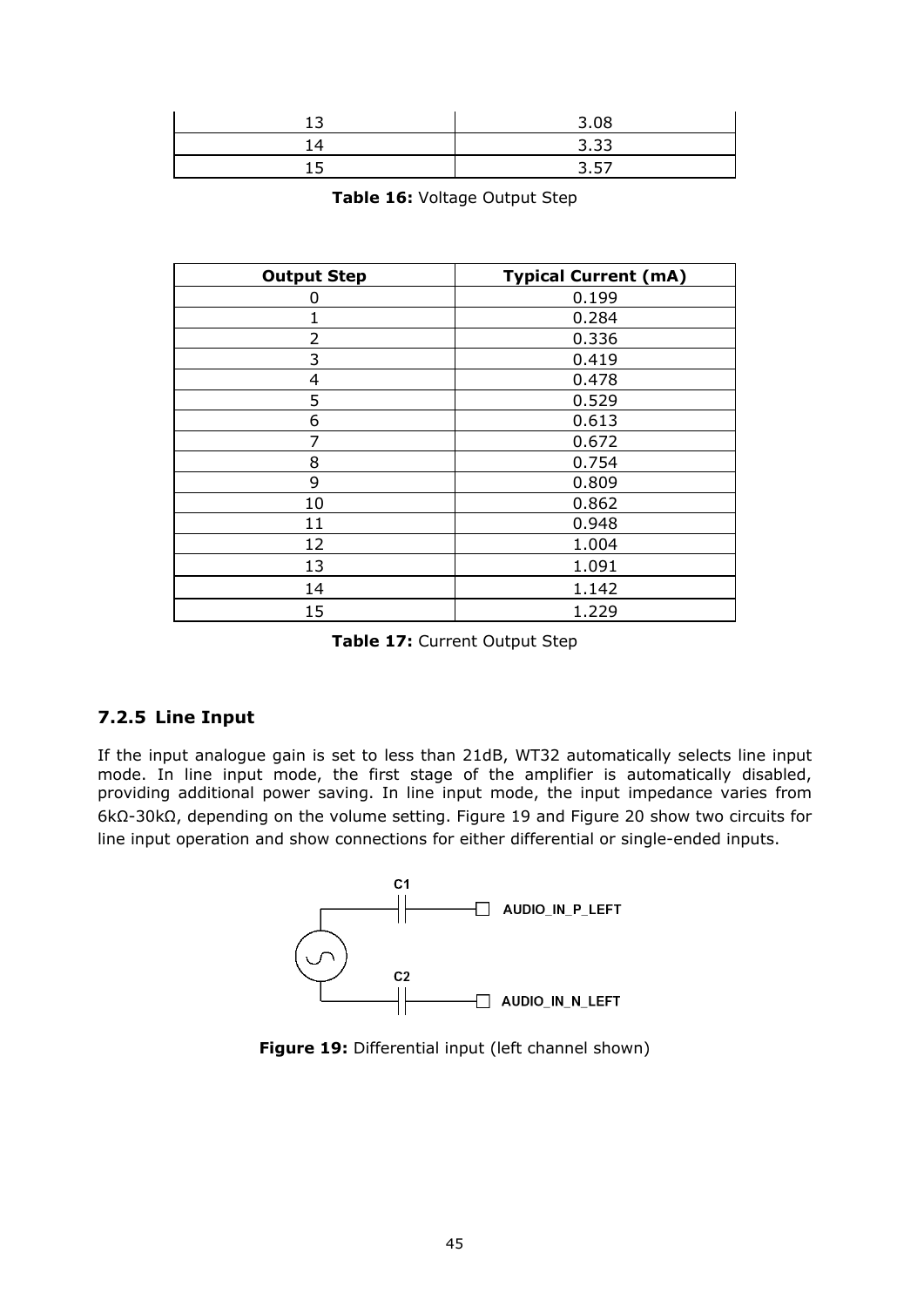

**Figure 20:** Single ended input (left channel shown)

#### **7.2.6 Output Stage**

The output digital circuitry converts the signal from 16-bit per sample, linear PCM of variable sampling frequency to a 2Mbits/s 5-bit multi-bit bit stream, which is fed into the analogue output circuitry.

The output circuit is comprised of a digital to analogue converter with gain setting and an output amplifier. Its class AB output stage is capable of driving a signal on both channels of up to 2V pk-pk differential into a load of 16Ω. The output is available as a differential signal between AUDIO OUT N LEFT and AUDIO OUT P LEFT for the left channel, as Figure 20 shows; and between AUDIO\_OUT\_N\_RIGHT and AUDIO\_OUT\_P\_RIGHT for the right channel. The output is capable of driving a speaker directly if its impedance is at least 8Ω at reduced output swing and if only one channel is connected or an external regulator is used.



Figure 21: Speaker output (left channel shown)

The analogue gain of the output stage is controlled by a 3-bit programmable resistive divider, which sets the gain in steps of approximately 3dB.

The multi-bit bit stream from the digital circuitry is low pass filtered by a third order filter with a pole at 20kHz. The signal is then amplified in the fully differential output stage, which has a gain bandwidth of typically 1MHz.

#### **7.2.6.1 Mono Operation**

Mono operation is a single-channel operation of the stereo CODEC. The left channel represents the single mono channel for audio in and audio out. In mono operation, the right channel is an auxilliary mono channel that may be used in dual mono channel operation. See section 6.2 for an important note on stereo and mono definitions.

With single mono, the power consumption can be reduced by disabling the other channel.

#### **7.2.6.2 Side Tone**

In some applications, it is necessary to implement a side tone. This involves feeding an attenuated version of the microphone signal to the earpiece. The BlueCore5.Multimedia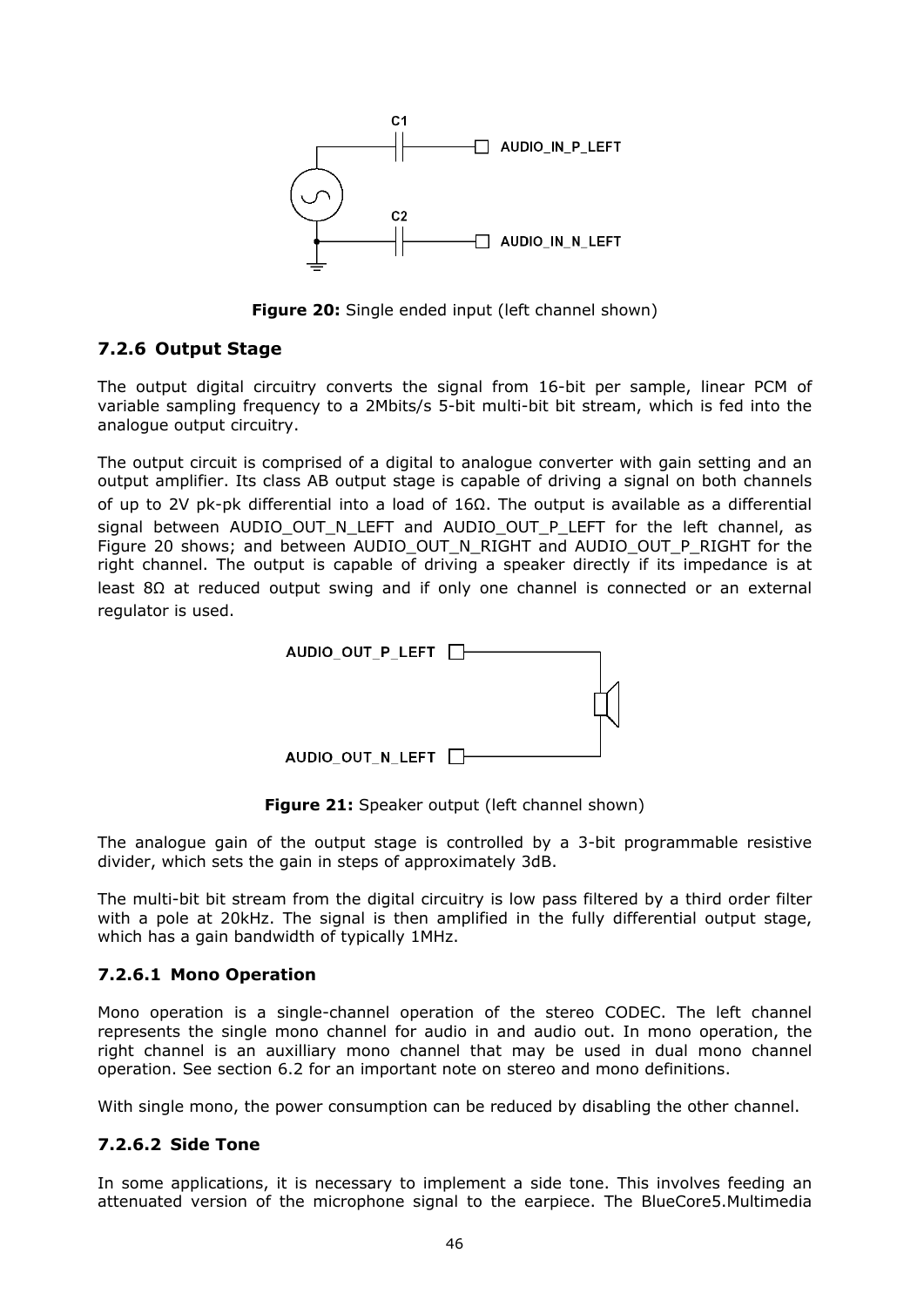External CODEC contains a side tone circuitry to do this. The side tone hardware is configured through the following PS Keys:

- PSKEY\_SIDE\_TONE\_ENABLE
- PSKEY\_SIDE\_TONE\_GAIN
- PSKEY\_SIDE\_TONE\_AFTER\_ADC
- PSKEY\_SIDE\_TONE\_AFTER\_DAC

#### **7.2.6.3 Integrated Digital Filter**

TBA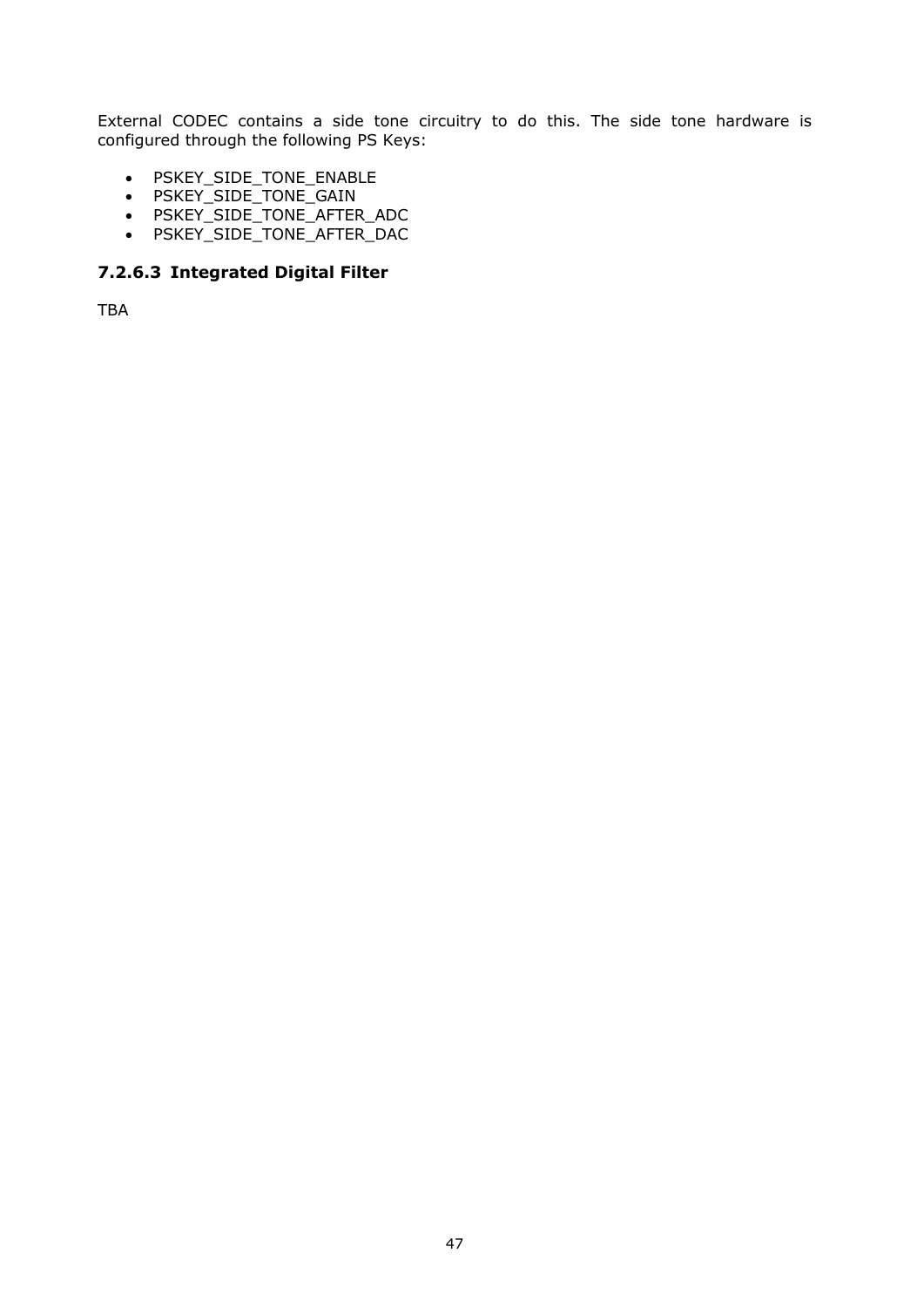# **7.3 Digital Audio Interface (I2S)**

The digital audio interface supports the industry standard formats for  $I^2S$ , left-justified (LJ) or right-justified(RJ). The interface shares the same pins as the PCM interface, which means that each audio bus is mutually exclusive in its usage. Table 18 lists these alternative functions. Figure 22 shows the timing diagram.

| <b>PCM Interface</b> | <b>I2S Interface</b> |
|----------------------|----------------------|
| PCM OUT              | SD OUT               |
| PCM IN               | SD IN                |
| PCM SYNC             | WS                   |
| PCM CLK              |                      |

**Table 18:** Alternative Functions of the Digital Audio Bus Interface on the PCM Interface

Table 19 describes the values for the PS Key (PSKEY\_DIGITAL\_AUDIO\_CONFIG) that is used to set-up the digital audio interface. For example, to configure an  $I^2S$  interface with 16-bit SD data set PSKEY\_DIGITAL\_CONFIG to 0x0406.

| <b>Bit</b> | <b>Mask</b> | <b>Name</b><br><b>Description</b> |                                                                                                                                                                                                                            |  |
|------------|-------------|-----------------------------------|----------------------------------------------------------------------------------------------------------------------------------------------------------------------------------------------------------------------------|--|
| D[0]       | 0x0001      | CONFIG JUSTIFY FORMAT             | 0 for left justified, 1 for right justified                                                                                                                                                                                |  |
| D[1]       | 0x0002      | CONFIG_LEFT_JUSTIFY_DELAY         | For left justified formats: 0 is MSB of<br>SD data<br>occurs in the first SCLK period<br>following WS<br>transition, 1 is MSB of SD data occurs<br>in the<br>second SCLK period.                                           |  |
| D[2]       | 0x0004      | CONFIG CHANNEL POLARITY           | For 0, SD data is left channel when WS<br>is<br>high. For 1 SD data is right channel.                                                                                                                                      |  |
| D[3]       | 0x0008      | CONFIG AUDIO ATTEN EN             | For 0, 17 bit SD data is rounded down<br>to 16<br>bits. For 1, the audio attenuation<br>defined in<br>CONFIG_AUDIO_ATTEN is applied over<br>24<br>bits with saturated rounding. Requires<br>CONFIG_16_BIT_CROP_EN to be 0. |  |
| D[7:4]     | 0x00F0      | CONFIG_AUDIO_ATTEN                | Attenuation in 6 dB steps.                                                                                                                                                                                                 |  |
| D[9:8]     | 0x0300      | CONFIG_JUSTIFY_RESOLUTION         | Resolution of data on SD_IN, 00=16<br>bit,<br>01=20 bit, 10=24 bit, 11=Reserved.<br>This is<br>required for right justified format and<br>with left<br>justified LSB first.                                                |  |
| D[10]      | 0x0400      | CONFIG 16 BIT CROP EN             | For 0, 17 bit SD_IN data is rounded<br>down to<br>16 bits. For 1 only the most significant<br>16 bits<br>of data are received.                                                                                             |  |

|  |  |  | Table 19: PSKEY DIGITAL AUDIO CONFIG |  |  |
|--|--|--|--------------------------------------|--|--|
|--|--|--|--------------------------------------|--|--|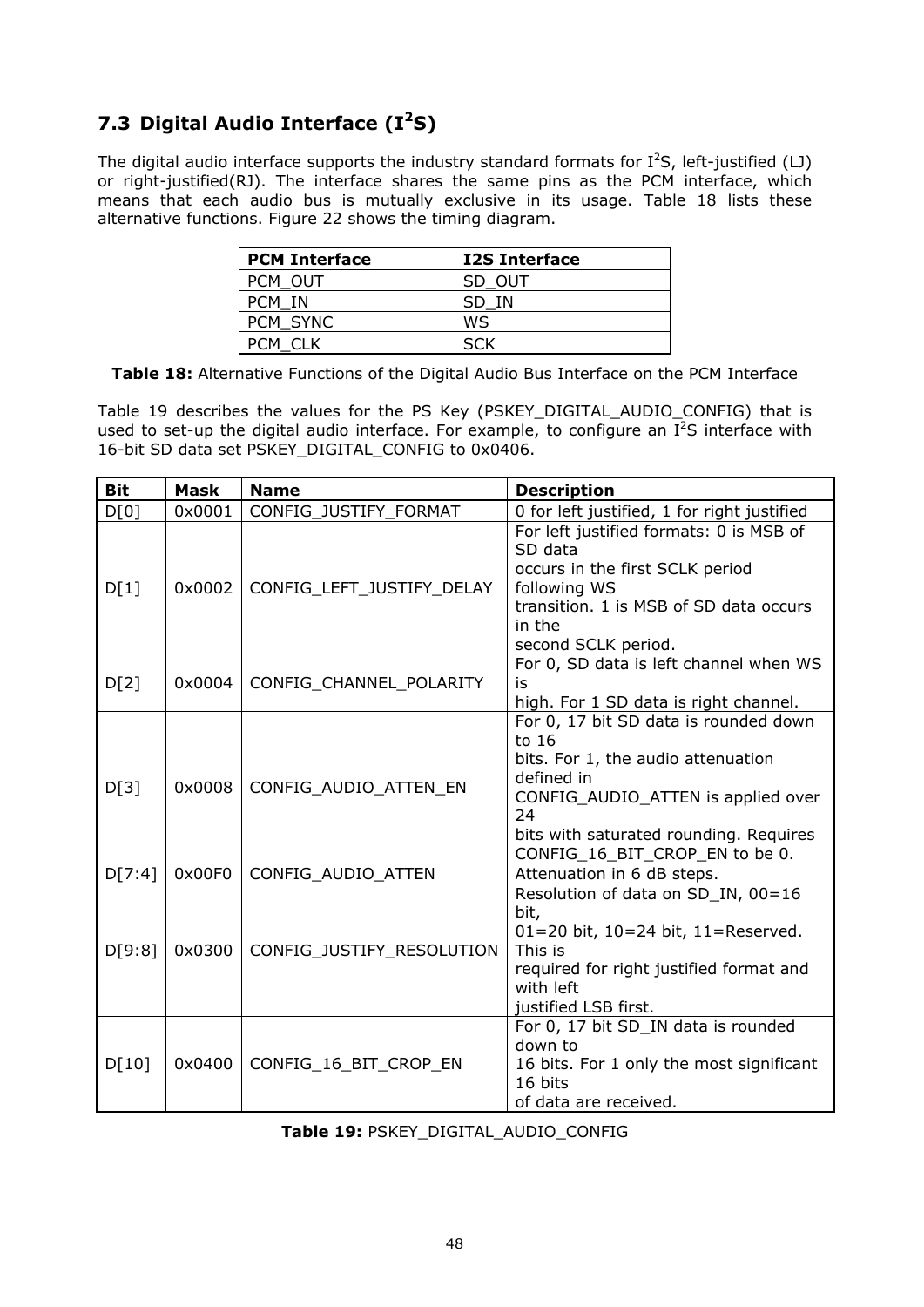

**Figure 22:** Digital audio interface modes

The internal representation of audio samples within BlueCore5.Multimedia External is 16 bit and data on SD\_OUT is limited to 16-bit per channel.

| Symbol                                                                                 | <b>Parameter</b>            | Min | <b>Typ</b> | <b>Max</b> | <b>Unit</b> |
|----------------------------------------------------------------------------------------|-----------------------------|-----|------------|------------|-------------|
|                                                                                        | <b>SCK Frequency</b>        |     |            | 6.2        | <b>MHz</b>  |
|                                                                                        | <b>WS Frequency</b>         |     |            | 96         | kHz         |
| $\mathsf{t}_{\mathsf{ch}}$                                                             | SCK high time               | 80  |            |            | ns          |
| $t_{cl}$                                                                               | SCK low time                | 80  |            |            | ns          |
| $t_{\text{opd}}$                                                                       | SCK to SD_OUT delay         |     |            | 20         | ns          |
| $\bm{{\mathsf{t}}}_{\textsf{ssu}}$                                                     | WS to SCK set-up time       | 20  |            |            | ns          |
| $\bm{{\mathsf{t}}}_{{\scriptscriptstyle{\mathsf{S}}}{\scriptscriptstyle{\mathsf{h}}}}$ | WS to SCK hold time         | 20  |            |            | ns          |
| $t_{isu}$                                                                              | SD_IN to SCK set-up<br>time | 20  |            |            | ns          |
| $\mathsf{t}_\mathsf{ih}$                                                               | SD_IN to SCK hold<br>time   | 20  |            |            | ns          |

**Table 20:** Digital audio interface slave timing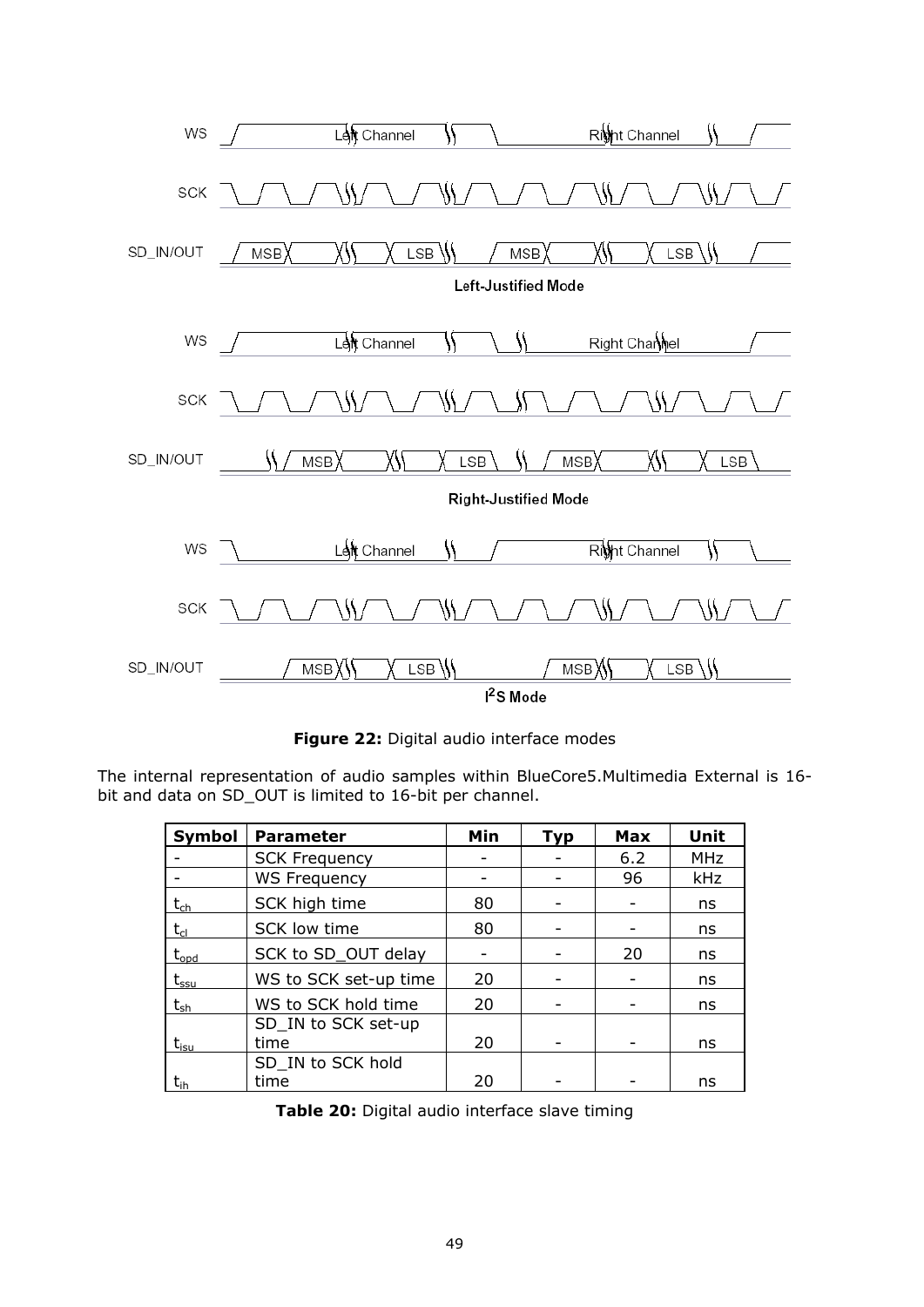

**Figure 23:** Digital audio interface slave timing

| Symbol                                 | Parameter                | Min | Tvp | Max | Unit       |
|----------------------------------------|--------------------------|-----|-----|-----|------------|
|                                        | <b>SCK Frequency</b>     |     |     | 6.2 | <b>MHz</b> |
|                                        | <b>WS Frequency</b>      |     |     | 96  | kHz        |
| $\boldsymbol{\mathrm{t}}_\mathrm{ood}$ | SCK to SD OUT delay      |     |     | 20  | ns         |
| $\mathfrak{t}_{\mathsf{spd}}$          | SCK to WS delay          |     |     |     | ns         |
| $t_{\rm isu}$                          | SD IN to SCK set-up time | 20  |     |     | ns         |
| t <sub>ih</sub>                        | SD IN to SCK hold time   | 20  |     |     | ns         |

**Table 21:** Digital audio interface master timing



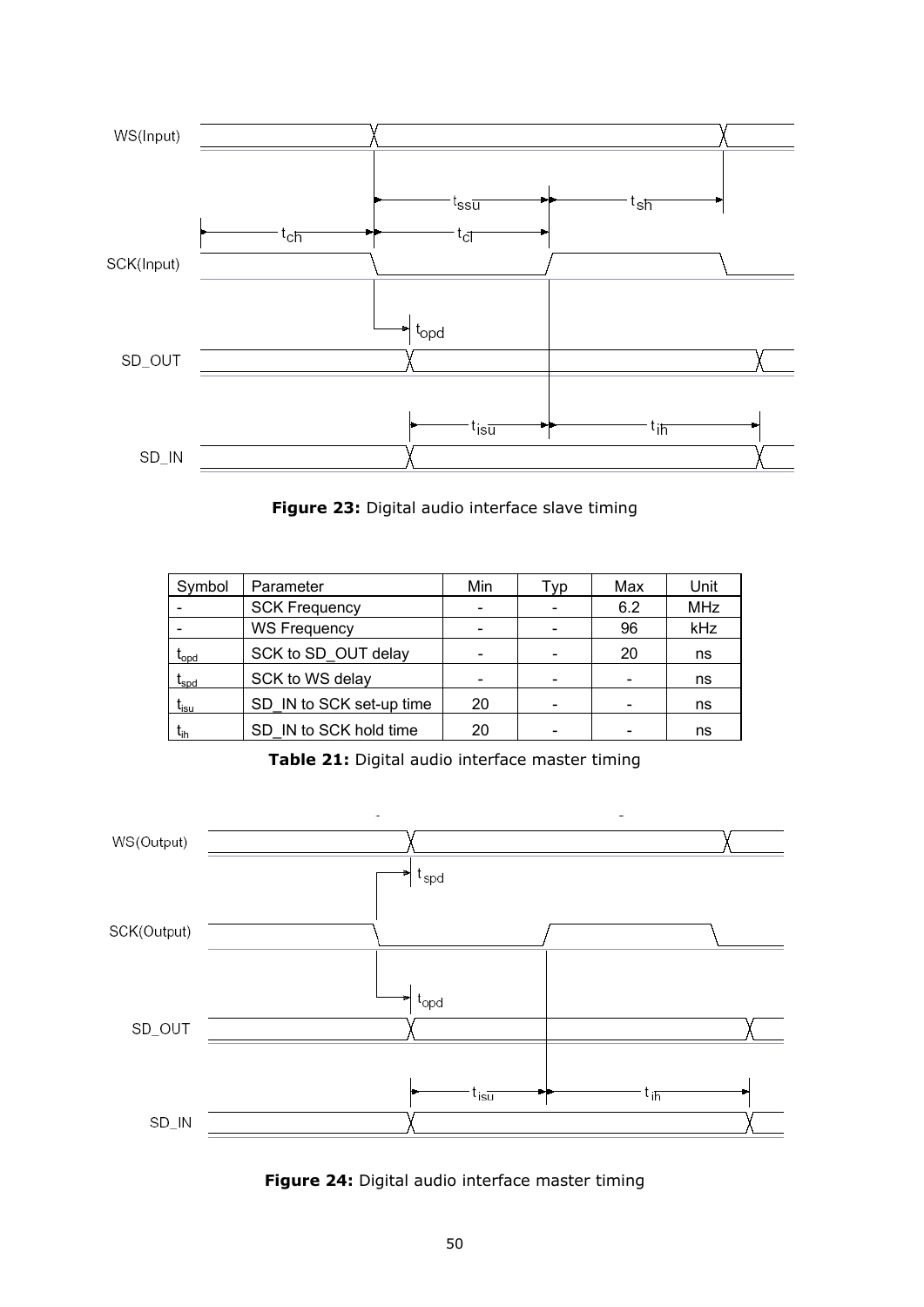## **7.4 PCM Interface**

Pulse Code Modulation (PCM) is a standard method used to digitize audio (particularly voice) patterns for transmission over digital communication channels. Through its PCM interface, WT32 has hardware support for continual transmission and reception of PCM data, thus reducing processor overhead for wireless headset applications. WT32 offers a bi directional digital audio interface that routes directly into the baseband layer of the onchip firmware. It does not pass through the HCI protocol layer.

Hardware on WT32 allows the data to be sent to and received from a SCO connection. Up to three SCO connections can be supported by the PCM interface at a time.

WT32 can operate as the PCM interface Master generating an output clock of 128, 256 or 512kHz. When configured as PCM interface slave, it can operate with an input clock up to 2048kHz. WT32 is compatible with a variety of clock formats, including Long Frame Sync, Short Frame Sync and GCI timing environments.

WT32 supports 13 or 16-bit linear, 8-bit  $\mu$ -law or A-law companded sample formats at 8ksamples/s and can receive and transmit on any selection of three of the first four slots following PCM\_SYNC. The PCM configuration options are enabled by setting the PS Key PS KEY PCM CONFIG32 (0x1b3). WT32 interfaces directly to PCM audio devices including the following:

- Qualcomm MSM 3000 series and MSM 5000 series CDMA baseband devices
- OKI MSM7705 four channel A-law and u-law CODEC
- Motorola MC145481 8-bit A-law and  $\mu$ -law CODEC
- Motorola MC145483 13-bit linear CODEC
- STW 5093 and 5094 14-bit linear CODECs
- WT32 is also compatible with the Motorola SSI™ interface

#### **7.4.1 PCM Interface Master/Slave**

When configured as the Master of the PCM interface, WT32 generates PCM CLK and PCM\_SYNC.



**Figure 25:** WT32 as PCM master

When configured as the Slave of the PCM interface, WT32 accepts PCM CLK and PCM\_SYNC. PCM\_CLK rates up to 2048kHz are accepted.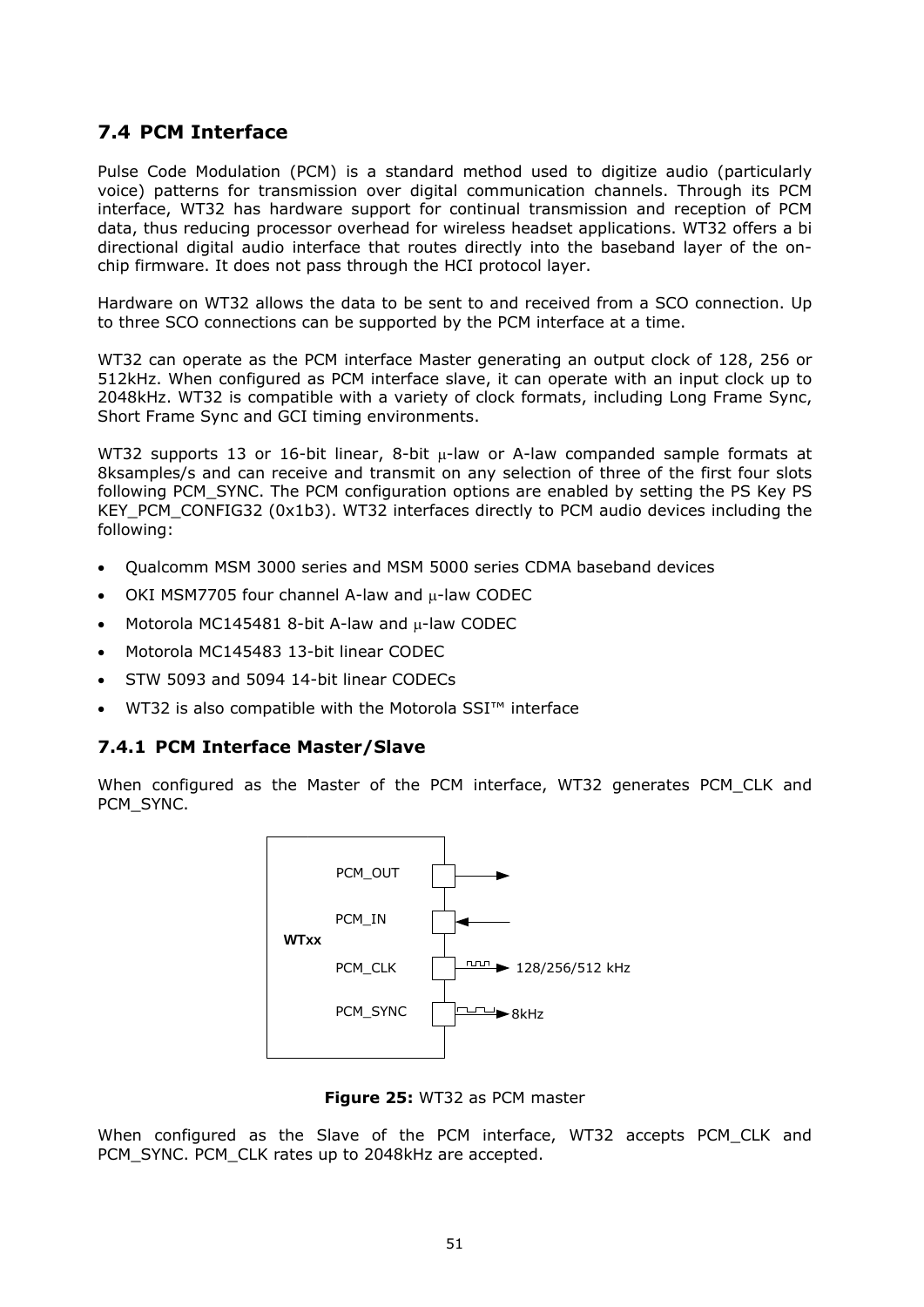

**Figure 26:** WT32 as PCM slave

## **7.4.2 Long Frame Sync**

Long Frame Sync is the name given to a clocking format that controls the transfer of PCM data words or samples. In Long Frame Sync, the rising edge of PCM\_SYNC indicates the start of the PCM word. When WT32 is configured as PCM Master, generating PCM\_SYNC and PCM\_CLK, then PCM\_SYNC is 8-bits long. When BlueCore4-External is configured as PCM Slave, PCM\_SYNC may be from two consecutive falling edges of PCM\_CLK to half the PCM\_SYNC rate, i.e. 62.5µs long.

WT32 samples PCM\_IN on the falling edge of PCM\_CLK and transmits PCM\_OUT on the rising edge. PCM\_OUT may be configured to be high impedance on the falling edge of PCM CLK in the LSB position or on the rising edge.



**Figure 27:** Long frame sync (shown with 8-bit companded sample)

## **7.4.3 Short Frame Sync**

In Short Frame Sync, the falling edge of PCM\_SYNC indicates the start of the PCM word. PCM\_SYNC is always one clock cycle long.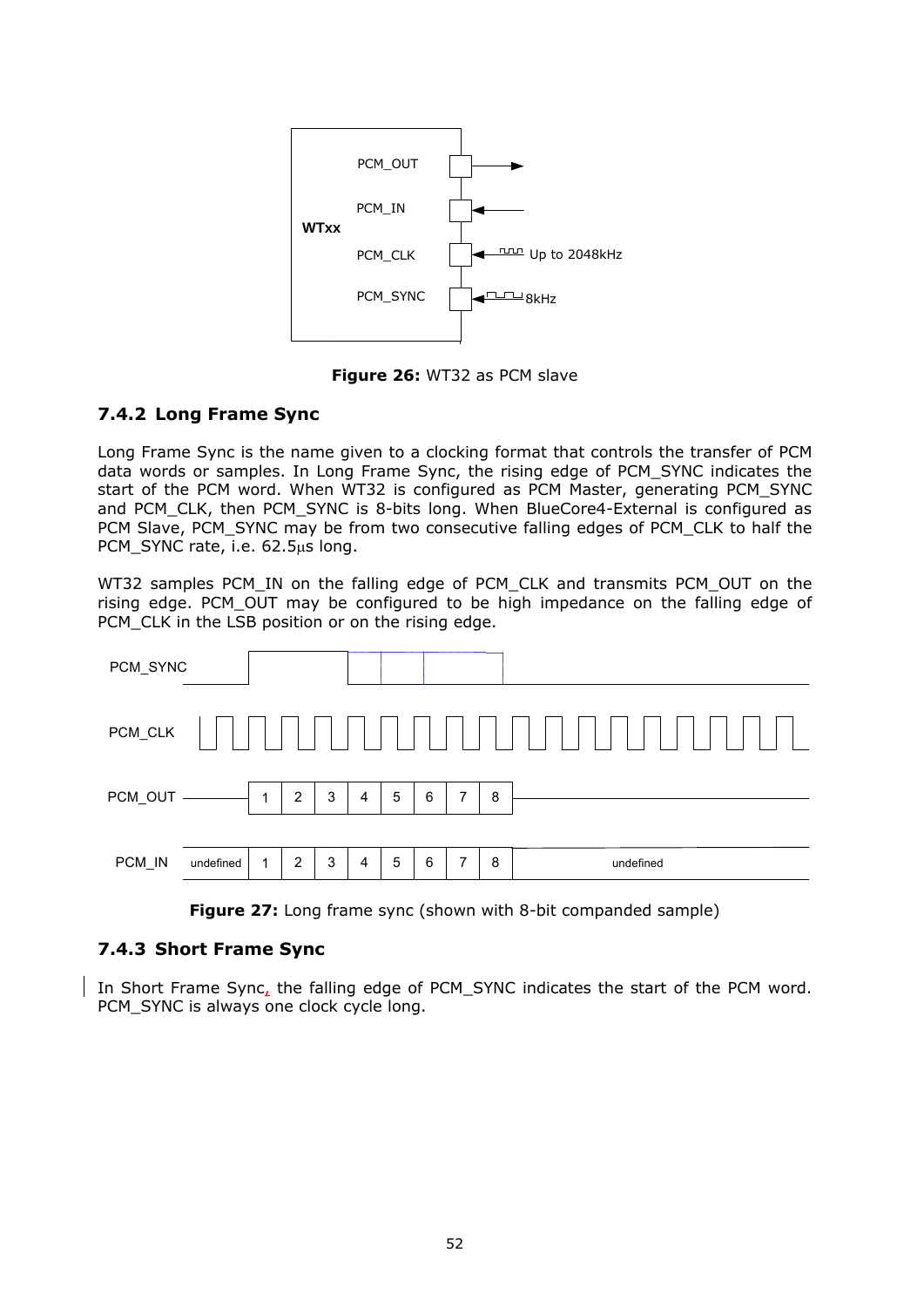| PCM_SYNC        |           |              |                |   |   |                 |   |                |   |   |    |    |    |    |    |    |    |           |
|-----------------|-----------|--------------|----------------|---|---|-----------------|---|----------------|---|---|----|----|----|----|----|----|----|-----------|
| $\sf{PCM\_CLK}$ |           |              |                |   |   |                 |   |                |   |   |    |    |    |    |    |    |    |           |
| PCM_OUT -       |           | $\mathbf{1}$ | 2              | 3 | 4 | $5\phantom{.0}$ | 6 | $\overline{7}$ | 8 | 9 | 10 | 11 | 12 | 13 | 14 | 15 | 16 |           |
| PCM_IN          | undefined | 1            | $\overline{2}$ | 3 | 4 | 5               | 6 | $\overline{7}$ | 8 | 9 | 10 | 11 | 12 | 13 | 14 | 15 | 16 | undefined |

**Figure 28:** Short frame sync (shown with 16-bit companded sample)

As with Long Frame Sync, WT32 samples PCM\_IN on the falling edge of PCM\_CLK and transmits PCM\_OUT on the rising edge. PCM\_OUT may be configured to be high impedance on the falling edge of PCM\_CLK in the LSB position or on the rising edge.

## **7.4.4 Multi Slot Operation**

More than one SCO connection over the PCM interface is supported using multiple slots. Up to three SCO connections can be carried over any of the first four slots.



**Figure 29:** Multi slot operation with two slots and 8-bit companded samples

#### **7.4.5 GCI Interface**

WT32 is compatible with the General Circuit Interface, a standard synchronous 2B+D ISDN timing interface. The two 64Kbps B channels can be accessed when this mode is configured.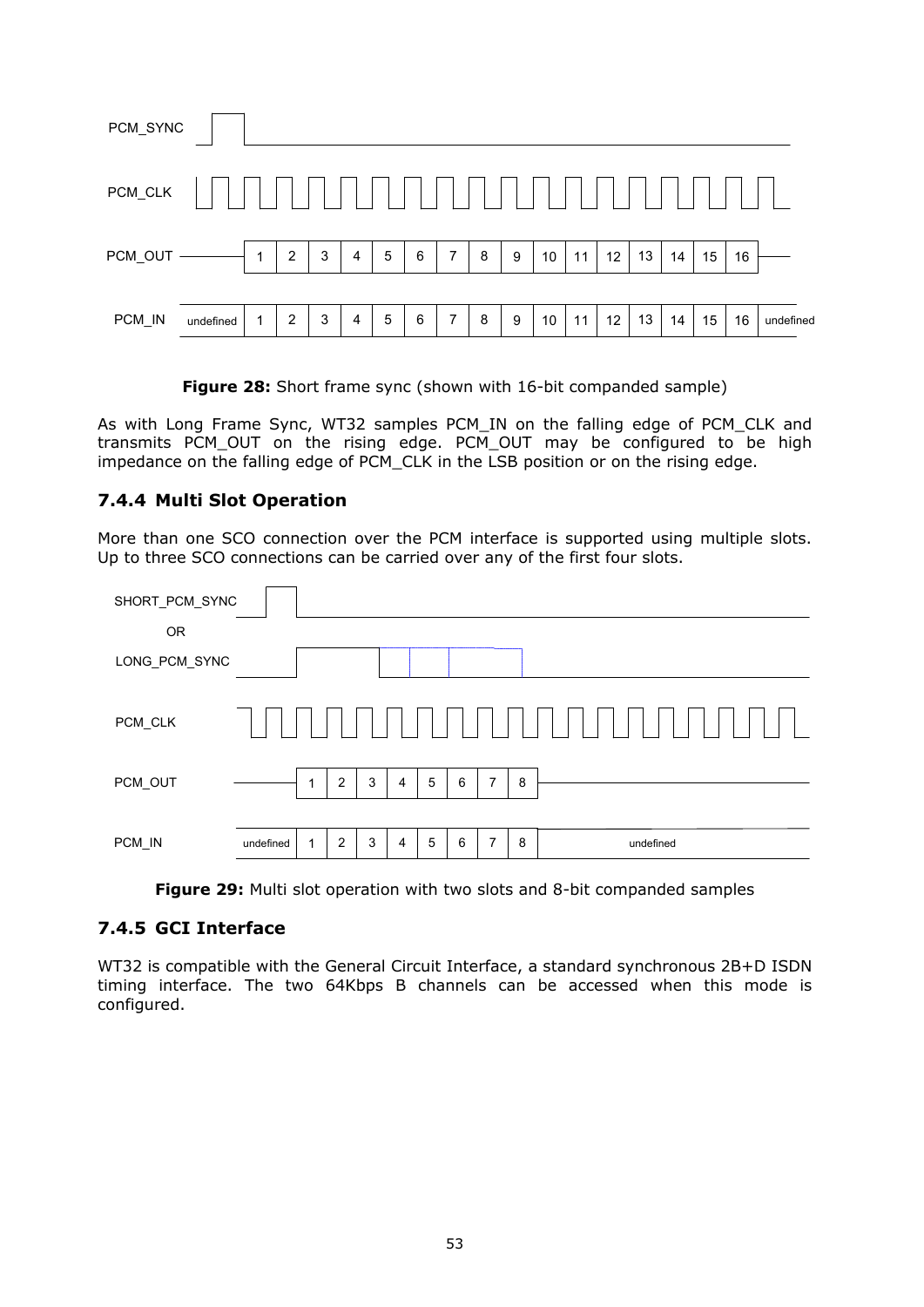| PCM_SYNC |           |              |                |   |   |   |   |                |   |   |                |   |   |   |   |   |   |           |
|----------|-----------|--------------|----------------|---|---|---|---|----------------|---|---|----------------|---|---|---|---|---|---|-----------|
| PCM_CLK  |           |              |                |   |   |   |   |                |   |   |                |   |   |   |   |   |   |           |
| PCM_OUT  |           | 1            | $\overline{2}$ | 3 | 4 | 5 | 6 | $\overline{7}$ | 8 | 4 | $\overline{2}$ | 3 | 4 | 5 | 6 | 7 | 8 |           |
| PCM_IN   | undefined | $\mathbf{1}$ | $\overline{2}$ | 3 | 4 | 5 | 6 | 7              | 8 | 4 | $\overline{2}$ | 3 | 4 | 5 | 6 | 7 | 8 | undefined |

#### **Figure 30:** GCI interface

The start of frame is indicated by the rising edge of PCM\_SYNC and runs at 8kHz. With WT32 in Slave mode, the frequency of PCM\_CLK can be up to 4.096MHz.

#### **7.4.6 Slots and Sample Formats**

WT32 can receive and transmit on any selection of the first four slots following each sync pulse. Slot durations can be either 8 or 16 clock cycles. Durations of 8 clock cycles may only be used with 8-bit sample formats. Durations of 16 clocks may be used with 8, 13 or 16-bit sample formats.

WT32 supports 13-bit linear, 16-bit linear and 8-bit  $\mu$ -law or A-law sample formats. The sample rate is 8ksamples/s. The bit order may be little or big Endian. When 16-bit slots are used, the 3 or 8 unused bits in each slot may be filled with sign extension, padded with zeros or a programmable 3-bit audio attenuation compatible with some Motorola CODECs.



**Figure 31:** 16-bit slot with 8-bit companded sample and sign extension selected



**Figure 32:** 16-bit slot with 8-bit companded sample and zeros padding selected



**Figure 33:** 16-bit slot with 13-bit linear sample and sign extension selected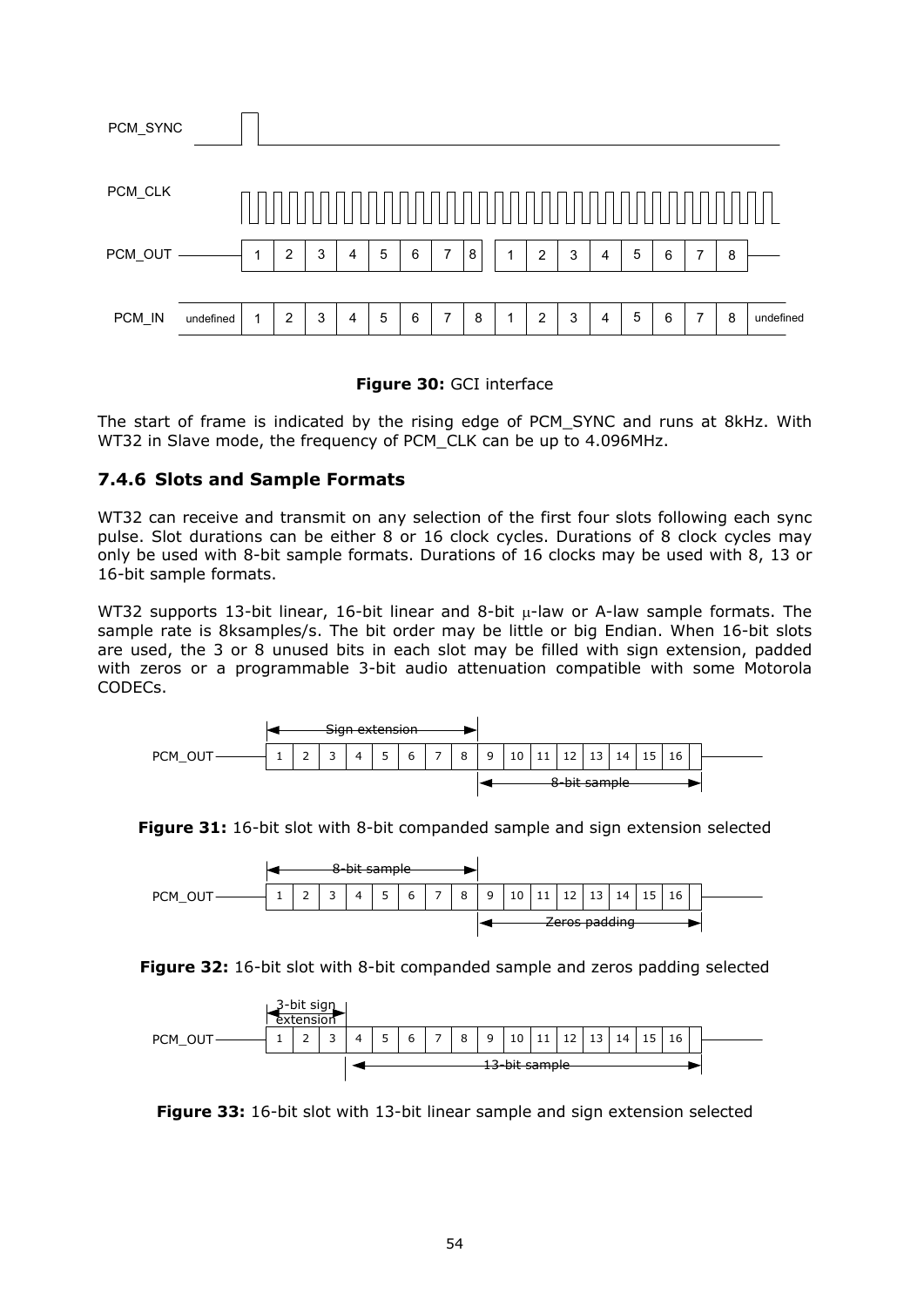

**Figure 34:** 16-bit slot with 13-bit linear sample and audio gain selected

#### **7.4.7 Additional Features**

WT32 has a mute facility that forces PCM\_OUT to be 0. In Master mode, PCM\_SYNC may also be forced to 0 while keeping PCM\_CLK running, which some CODECS use to control power down.

#### **7.4.8 PCM CLK and SYNC Generation**

WT32 has two methods of generating PCM\_CLK and PCM\_SYNC in master mode. The first is generating these signals by Direct Digital Synthesis (DDS) from BlueCore5 Multimedia External internal 4MHz clock. Using this mode limits PCM\_CLK to 128, 256 or 512kHz and PCM\_SYNC to 8kHz. The second is generating PCM\_CLK and PCM\_SYNC by DDS from an internal 48MHz clock (which allows a greater range of frequencies to be generated with low jitter, but consumes more power). The second method is selected by setting bit 48M\_PCM\_CLK\_GEN\_EN in PSKEY\_PCM\_CONFIG32. When in this mode and with long frame sync, the length of PCM\_SYNC can be either 8 or 16 cycles of PCM\_CLK, determined by LONG\_LENGTH\_SYNC\_EN in PSKEY\_PCM\_CONFIG32.

Equation 3 describes PCM\_CLK frequency when being generated using the internal 48MHz clock:

$$
f = \frac{CNT\_RATE}{CNT\_LIMIT} \times 24MHz
$$

**Equation 3: PCM** CLK frequency when being generated using the internal 48 MHz clock

The frequency of PCM\_SYNC relative to PCM\_CLK can be set using Equation 4

$$
f = \frac{PCM\_CLK}{SYNC\_LIMIT \times 8}
$$

**Equation 4:** PCM\_SYNC frequency relative to PCM\_CLK

CNT\_RATE, CNT\_LIMIT and SYNC\_LIMIT are set using PSKEY\_PCM\_LOW\_JITTER\_CONFIG. As an example, to generate PCM\_CLK at 512kHz with PCM\_SYNC at 8kHz, set PSKEY\_PCM\_LOW\_JITTER\_CONFIG to 0x08080177.

## **7.4.9 PCM Configuration**

The PCM configuration is set by using two PS Keys, PSKEY\_PCM\_CONFIG32 and PSKEY\_PCM\_LOW\_JITTER\_CONFIG. The following tables detail these PS Keys. The default for PSKEY\_PCM\_CONFIG32 key is 0x00800000, i.e. first slot following sync is active, 13-bit linear voice format, long frame sync and interface master generating 256kHz PCM\_CLK from 4MHz internal clock with no tri-stating of PCM\_OUT. PSKEY\_PCM\_LOW\_JITTER\_CONFIG is described in Table 23.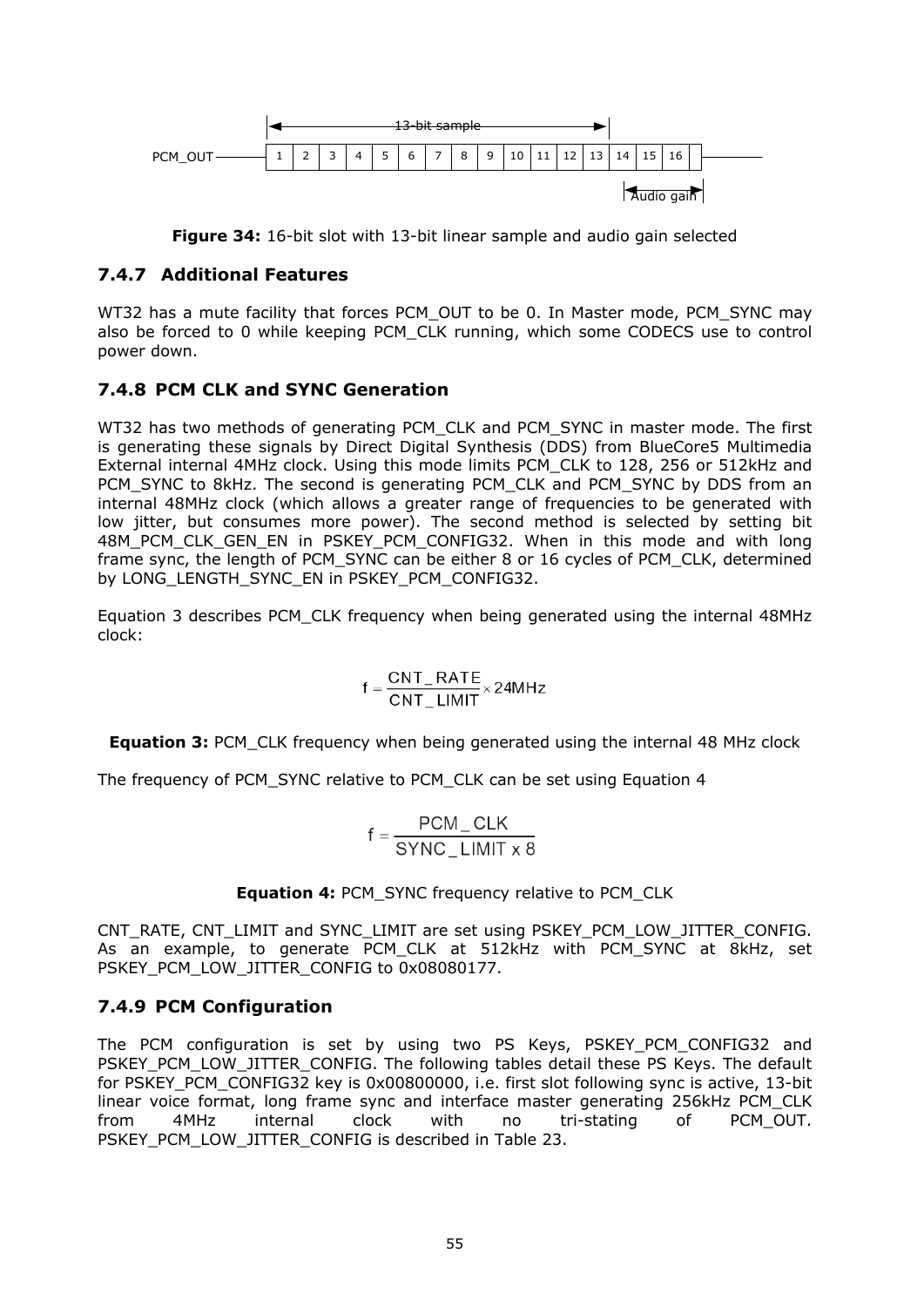| <b>Name</b>                                 | <b>Bit position</b> | <b>Description</b>                                                                                                                                                                                                                                                               |
|---------------------------------------------|---------------------|----------------------------------------------------------------------------------------------------------------------------------------------------------------------------------------------------------------------------------------------------------------------------------|
|                                             | $\Omega$            | Set to 0                                                                                                                                                                                                                                                                         |
| <b>SLAVE MODE EN</b>                        | $\mathbf{1}$        | 0 selects Master mode with internal generation of PCM_CLK and PCM_SYNC.<br>1 selects Slave mode requiring externally generated PCM_CLK and<br>PCM_SYNC. This should be set to 1 if 48M_PCM_CLK_GEN_EN (bit 11) is set.                                                           |
| <b>SHORT SYNC EN</b>                        | 2                   | 0 selects long frame sync (rising edge indicates start of frame), 1 selects<br>short frame sync (falling edge indicates start of frame).                                                                                                                                         |
| $\overline{\phantom{a}}$                    | 3                   | Set to 0                                                                                                                                                                                                                                                                         |
| SIGN EXTENDED EN                            | 4                   | 0 selects padding of 8 or 13-bit voice sample into a 16- bit slot by inserting<br>extra LSBs, 1 selects sign extension. When padding is selected with 3-bit<br>voice sample, the 3 padding bits are the audio gain setting; with 8-bit<br>samples the 8 padding bits are zeroes. |
| <b>LSB FIRST EN</b>                         | 5                   | 0 transmits and receives voice samples MSB first, 1 uses LSB first.                                                                                                                                                                                                              |
| <b>TX TRISTATE EN</b>                       | 6                   | 0 drives PCM_OUT continuously, 1 tri-states PCM_OUT immediately after the<br>falling edge of PCM_CLK in the last bit of an active slot, assuming the next<br>slot is not active.                                                                                                 |
| <b>TX TRISTATE RISING</b><br><b>EDGE EN</b> | $\overline{7}$      | 0 tristates PCM_OUT immediately after the falling edge of PCM_CLK in the<br>last bit of an active slot, assuming the next slot is also not active. 1 tristates<br>PCM OUT after the rising edge of PCM CLK.                                                                      |
| <b>SYNC SUPPRESS EN</b>                     | 8                   | 0 enables PCM_SYNC output when master, 1 suppresses PCM_SYNC whilst<br>keeping PCM_CLK running. Some CODECS utilize this to enter a low power<br>state.                                                                                                                          |
| <b>GCI MODE EN</b>                          | 9                   | 1 enables GCI mode.                                                                                                                                                                                                                                                              |
| <b>MUTE EN</b>                              | 10                  | 1 forces PCM_OUT to 0.                                                                                                                                                                                                                                                           |
| 48M PCM CLK GEN EN                          | 11                  | 0 sets PCM_CLK and PCM_SYNC generation via DDS from internal 4 MHz<br>clock, as for BlueCore4-External. 1 sets PCM_CLK and PCM_SYNC generation<br>via DDS from internal 48 MHz clock.                                                                                            |
| LONG LENGTH SYNC EN                         | 12                  | 0 sets PCM_SYNC length to 8 PCM_CLK cycles and 1 sets length to 16<br>PCM_CLK cycles. Only applies for long frame sync and with<br>48M_PCM_CLK_GEN_EN set to 1.                                                                                                                  |
|                                             | [20:16]             | Set to 0b00000.                                                                                                                                                                                                                                                                  |
| MASTER CLK RATE                             | [22:21]             | Selects 128 (0b01), 256 (0b00), 512 (0b10) kHz PCM_CLK frequency when<br>master and 48M_PCM_CLK_GEN_EN (bit 11) is low.                                                                                                                                                          |

# **Table 22:** PSKEY\_PCM\_CONFIG32 description

| <b>Name</b> | <b>Bit position</b> | <b>Description</b>                          |
|-------------|---------------------|---------------------------------------------|
| CNT LIMIT   | [12:0]              | Sets PCM CLK counter limit                  |
| CNT RATE    | [23:16]             | Sets PCM CLK count rate.                    |
| SYNC LIMIT  | 31:241              | Sets PCM SYNC division relative to PCM CLK. |

## **Table 23:** PSKEY\_PCM\_LOW\_JITTER\_CONFIG Description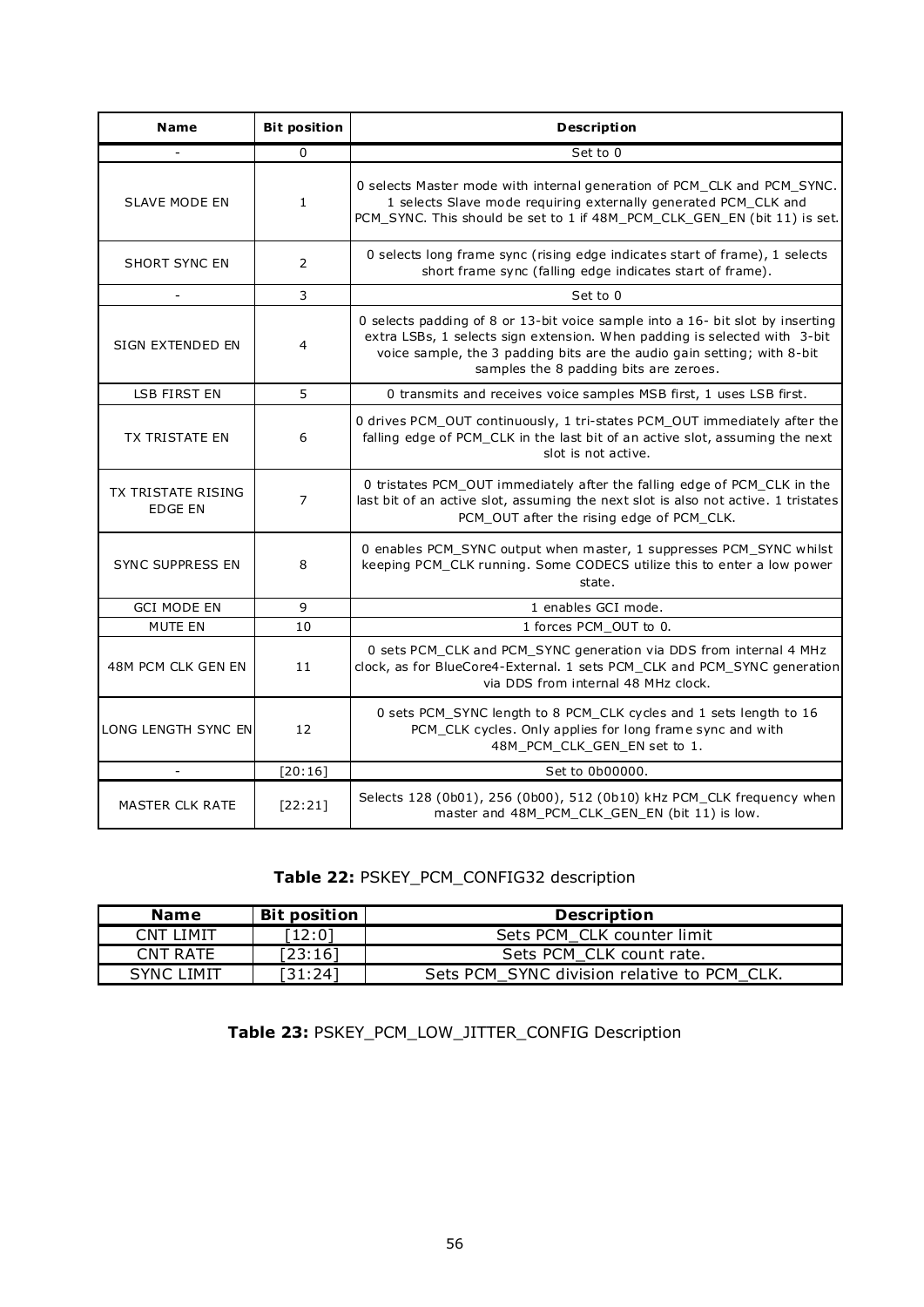# **8. I/O PARALLEL PORTS**

The Parallel Input Output (PIO) Port is a general-purpose I/O interface to WT32. The port consists of eleven programmable, bi-directional I/O lines, PIO[10:0]. Programmable I/O lines can be accessed either through an embedded application running on WT32 or through private channel or manufacturer-specific HCI commands.

All PIO lines are configured as inputs with weak pull downs at reset.

#### **PIO[2] / USB\_PULL\_UP (1)**

The function depends on whether WT32 is a USB or UART capable version. On UART versions, this terminal is a programmable I/O. On USB versions, it can drive a pull-up resistor on USB D+. For applications using external RAM, this terminal may be programmed for chip select.

#### **PIO[3] / USB\_WAKE\_UP (1)**

On UART versions of WT32, this terminal is a programmable I/O. On USB versions, its function is selected by setting the Persistent Store Key PSKEY\_USB\_PIO\_WAKEUP (0x2cf) either as a programmable I/O or as a USB\_WAKE\_UP function.

## **PIO[4] / USB\_ON (1)**

On UART versions of WT32, this terminal is a programmable I/O. On USB versions, the USB\_ON function is also selectable.

## **PIO[5] / USB\_DETACH (1)**

On UART versions of WT32, this terminal is a programmable I/O. On USB versions, the USB DETACH function is also selectable.

## **PIO[6] / CLK\_REQ**

Function is determined by Persistent Store Keys. Using PSKEY\_CLOCK\_REQUEST\_ENABLE, (0x246) this terminal can be configured to be low when WT32 is in deep sleep and high when a clock is required. The clock must be supplied within 4ms of the rising edge of PIO[6] to avoid losing timing accuracy in certain Bluetooth operating modes.

#### **PIO[7]**

Programmable I/O terminal.

## **PIO[8]**

Programmable I/O terminal.

## **PIO[9]**

Programmable I/O terminal.

## **PIO[10]**

Programmable I/O terminal.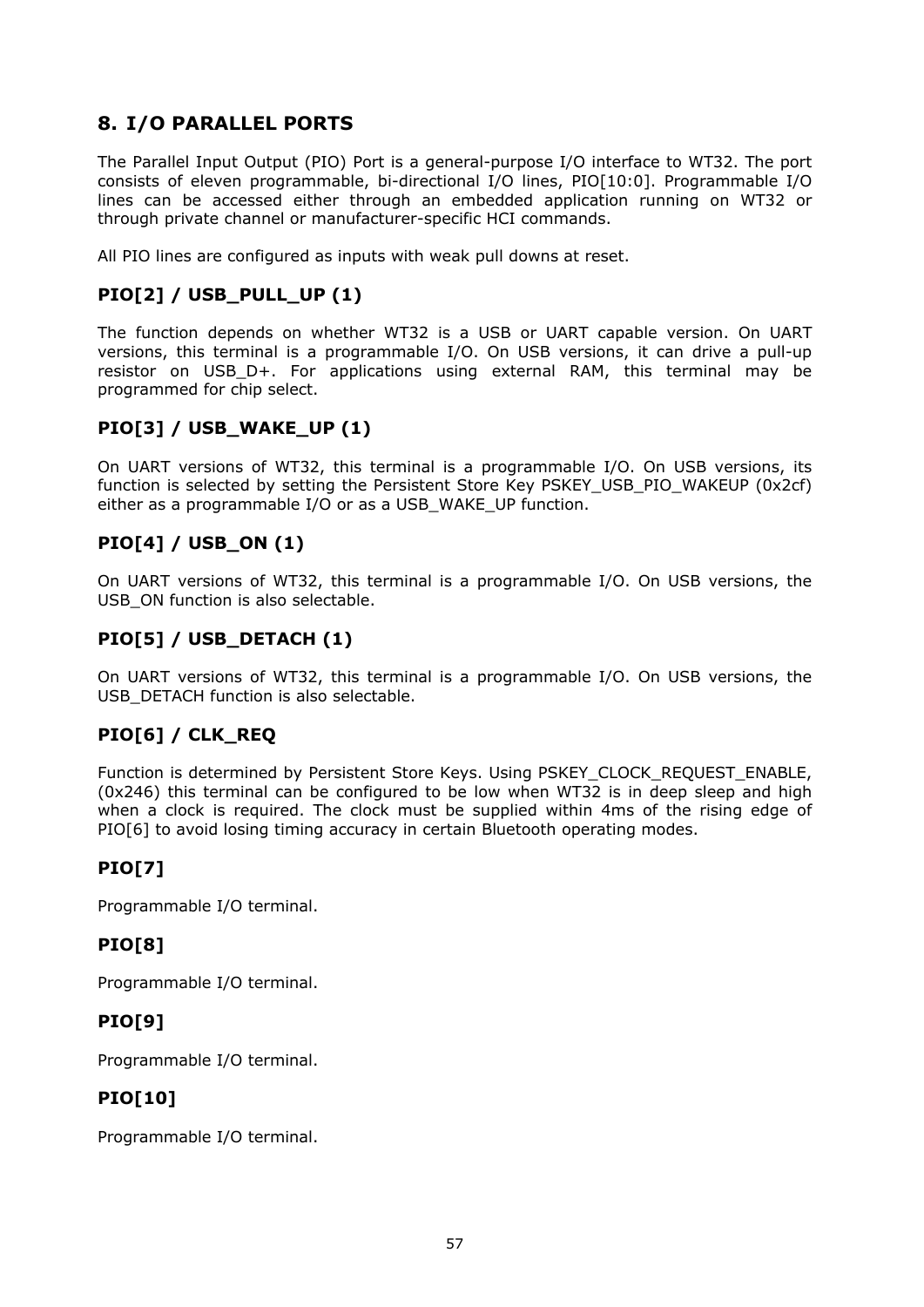# **9. SOFTWARE STACKS**

WT32 is supplied with Bluetooth  $v2.0 + EDR$  compliant stack firmware, which runs on the internal RISC microcontroller.

The WT32 software architecture allows Bluetooth processing and the application program to be shared in different ways between the internal RISC microcontroller and an external host processor (if any). The upper layers of the Bluetooth stack (above HCI) can be run either on-chip or on the host processor.

#### **9.1 iWRAP Stack**





In figure 35 above, the iWRAP software solution is described. In this version of the stack firmware shown, no host processor is required to run the Bluetooth protocol stack. All software layers, including application software, run on the internal RISC processor in a protected user software execution environment known as a Virtual Machine (VM).

The host processor interfaces to iWRAP software through one or more of the physical interfaces, which are also shown in the figure 35. The most common interfacing is done through the UART interface using the ASCII commands supported by the iWRAP software. With these ASCII commands, the user can access Bluetooth functionality without paying any attention to the complexity, which lies in the Bluetooth protocol stack.

The user may write application code to run on the host processor to control iWRAP software by using ASCII commands and to develop Bluetooth powered applications.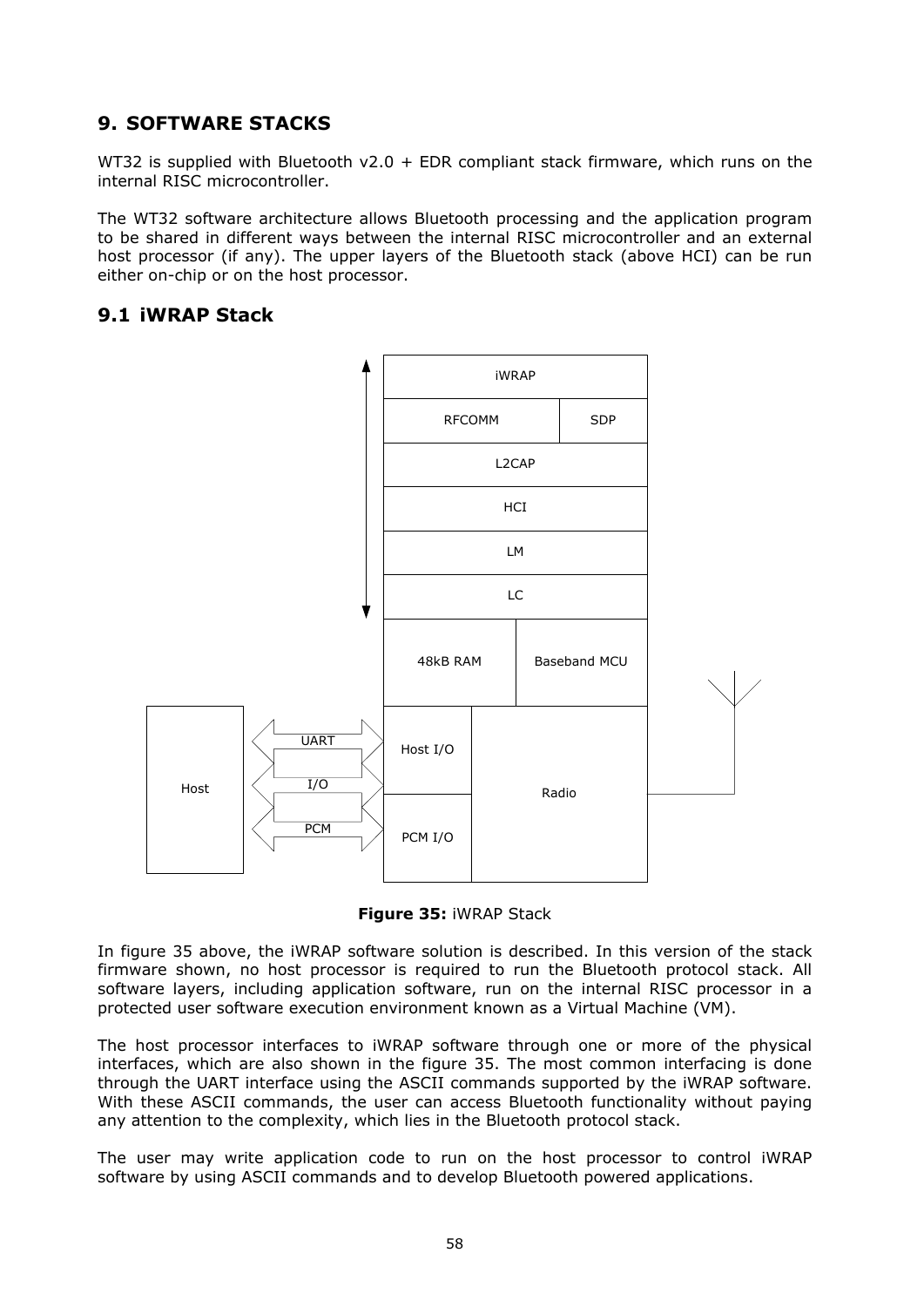#### **Notes:**

More details of iWRAP software and its features can be found from *iWRAP User*  Guide, which can be downloaded from [www.bluegiga.com.](http://www.bluegiga.com/)

#### **9.2 RFCOMM Stack**



**Figure 36:** WRAP THOR RFCOMM stack

In the version of the firmware shown in Figure 37, the upper layers of the Bluetooth stack up to RFCOMM are run on-chip. This reduces host-side software and hardware requirements at the expense of some of the power and flexibility of the HCI only stack.

#### **Features of RFCOMM Stack**

Interfaces to Host:

- RFCOMM, an RS-232 serial cable emulation protocol
- SDP, a service database look-up protocol

#### **Connectivity:**

- Maximum number of active slaves: 3
- Maximum number of simultaneous active ACL connections: 3
- Maximum number of simultaneous active SCO connections: 3
- Data Rate: up to 350kbps<sup>1</sup>

#### **Security:**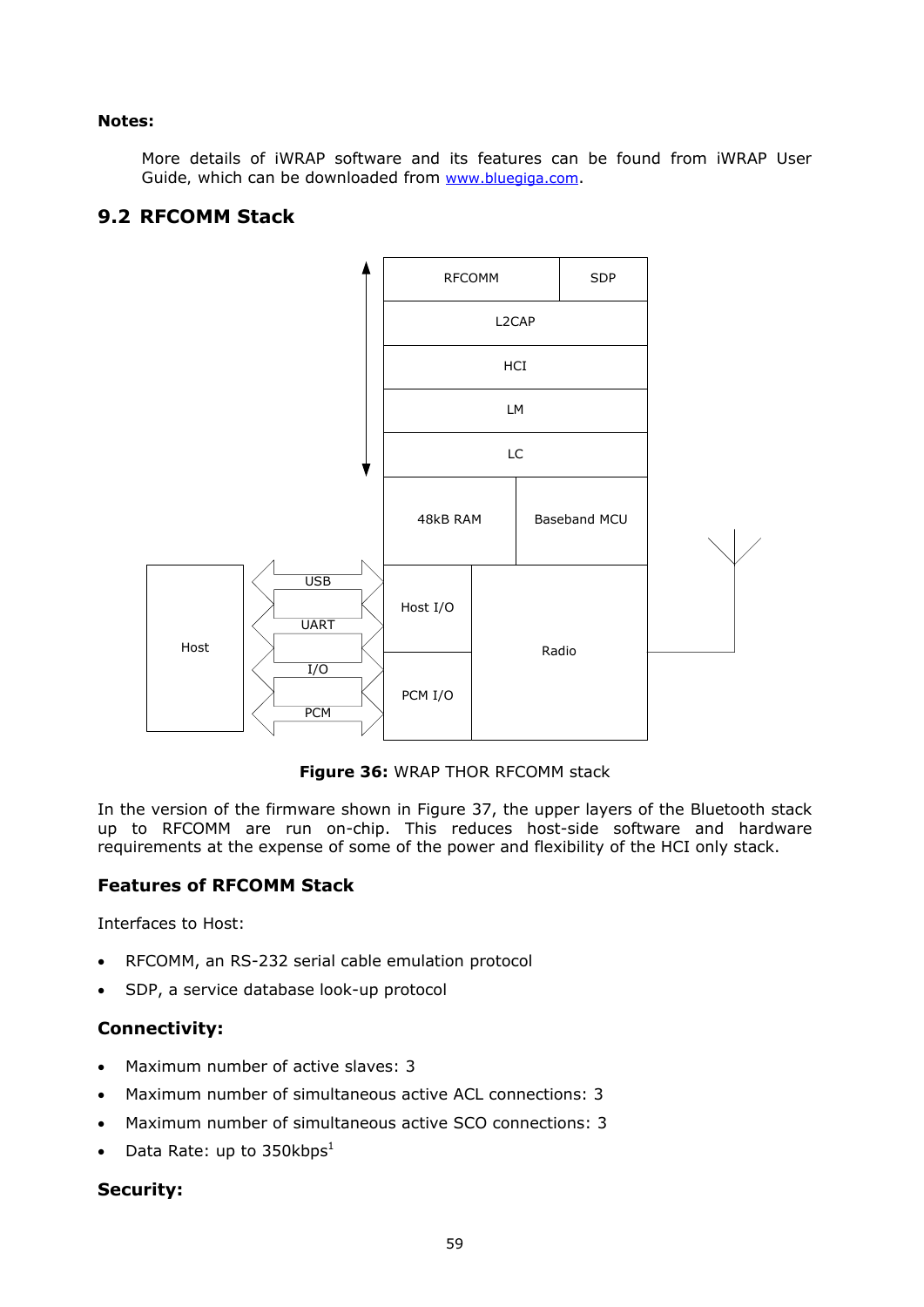- Full support for all Bluetooth security features up to and including strong (128-bit)
- encryption.

#### **Power Saving:**

Full support for all Bluetooth power saving modes (Park, Sniff and Hold).

#### **Data Integrity:**

- CQDDR increases the effective data rate in noisy environments.
- RSSI used to minimize interference to other radio devices using the ISM band.

#### **Notes:**

The data rate is with respect to WT32 with basic data rate packets.

## **9.3 VM Stack**



#### **Figure 37:** WRAP THOR VM Stack

The version of the stack firmware shown in figure 38 requires no host processor (but can use a host processor for debugging etc.). All software layers, including application software, run on the internal RISC processor in a protected user software execution environment known as a Virtual Machine (VM).

The user may write custom application code to run on the BlueCore VM using BlueLab™ software development kit (SDK) supplied with the Casira development kit, available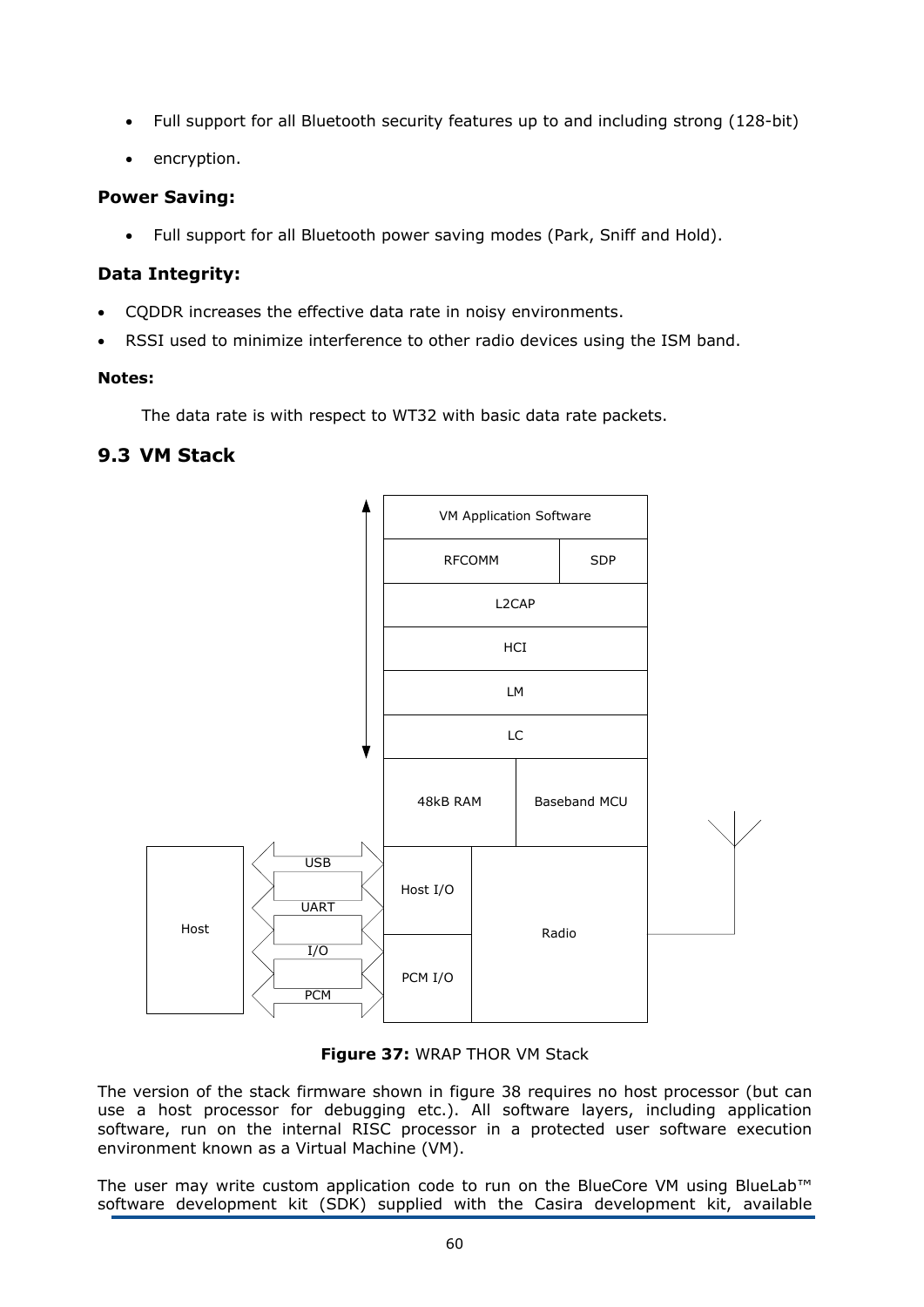separately from Bluegiga or directly form CSR. This code will then execute alongside the main WRAP THOR firmware. The user is able to make calls to the WRAP THOR firmware for various operations. WRAP THOR firmware is not equal to iWRAP firmware, which on the contrary does not allow users to run their own firmware in the module.

The execution environment is structured so that the user application does not adversely affect the main software routines, thus ensuring that the Bluetooth stack software component does not need re-qualification when the application is changed.

Using the VM and the BlueLab SDK, the user is able to develop applications such as a cordless headset or other profiles without the requirement of a host controller. BlueLab is supplied with example code including a full implementation of the headset profile.

#### **Notes:**

Sample applications to control PIO lines can also be written with BlueLab SDK and the VM for the HCI stack.

#### **Software Development**

WT32 Evaluation Kits are available to allow the evaluation of the WT32 hardware and software as well as a CSR BlueLab toolkit for developing on-chip and host software.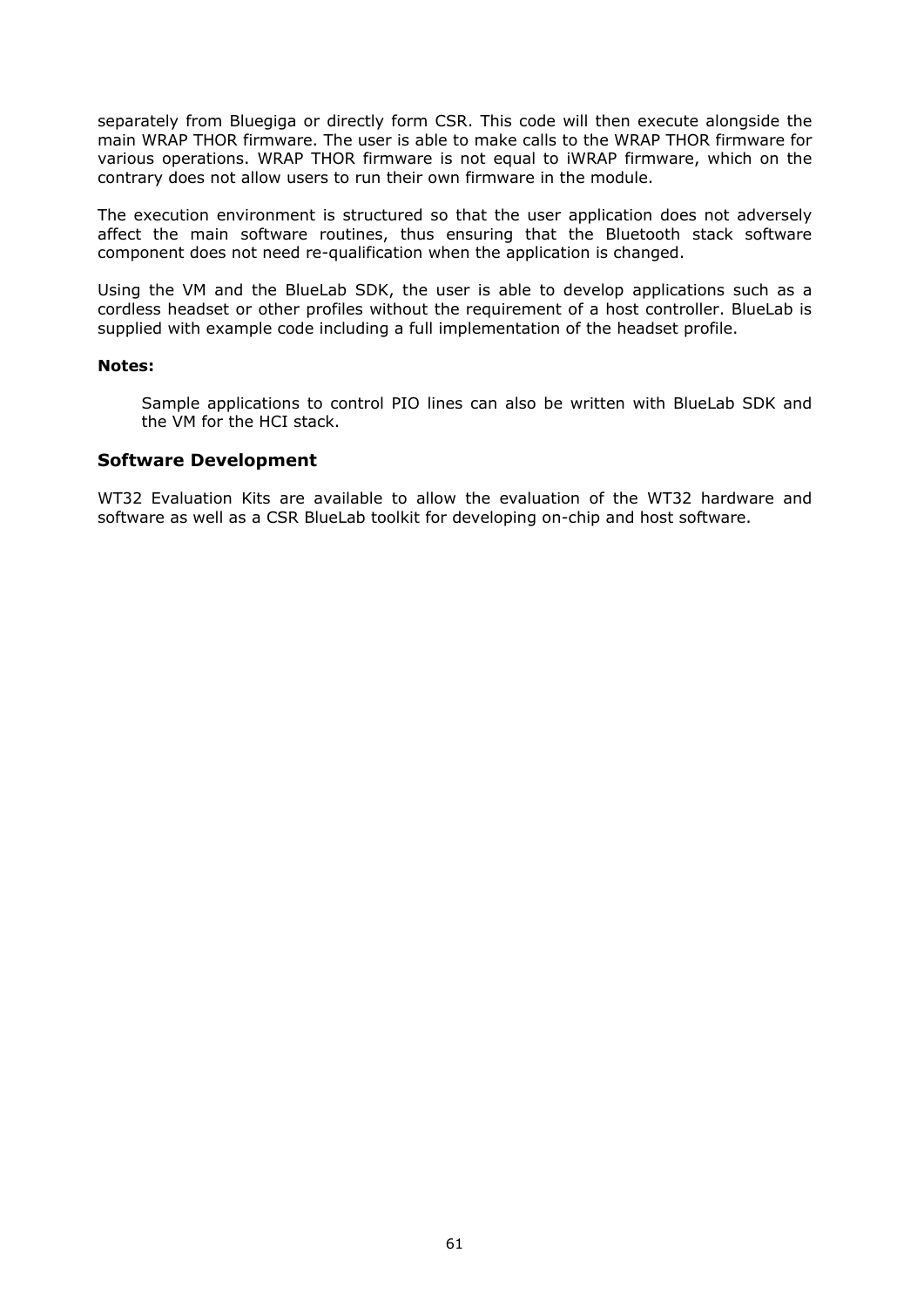## **10. ENHANCED DATA RATE**

EDR has been introduced to provide 2x and optionally 3x data rates with minimal disruption to higher layers of the Bluetooth stack. CSR supports both of the new data rates, with WT32. WT32 is compliant with revision v2.0.E.2 of the specification.

#### **10.1 Enhanced Data Rate Baseband**

At the baseband level, EDR uses the same 1.6kHz slot rate as basic data rate and therefore the packets can be 1, 3, or 5 slots long as per the basic data rate. Where EDR differs from the basic data rate is that in the same 1MHz symbol rate, 2 or 3 bits are used per symbol, compared to 1bit per symbol used by the basic data rate. To achieve the increase in number of bits symbol, two new modulation schemes have been introduced as summarized in Table 24 presented below and the modulation schemes are explained in the further sections.

| <b>Scheme</b>      | <b>Bits per symbol</b> | <b>Modulation</b> |
|--------------------|------------------------|-------------------|
| Basic data rate    |                        | GFSK              |
| Enhanced data rate |                        | P/4 DOPSK         |
| Enhanced data rate |                        | 8DPSK (optional)  |

**Table 24:** Data rate schemes

Although the EDR uses new packets, link establishment and management are unchanged and still use Basic Rate packets.

## **10.2 Enhanced Data Rate ∏/4 DQPSK**

4-state Differential Phase Shift Keying

2 bits determine phase shift between consecutive symbols

2 bits determine phase shift between consecutive symbols

∏/4 rotation avoids phase shift of ∏, which would cause large amplitude variation

Raised Cosine pulse shaping filter to further reduce side band emissions

| <b>Bit pattern</b> | <b>Phase shift</b> |
|--------------------|--------------------|
|                    | T/4                |
|                    | $3 \Pi/4$          |
|                    | $-3 \Pi/4$         |
|                    | $-\Pi/4$           |

**Table 25:** 2 bits determine phase shift between consecutive symbols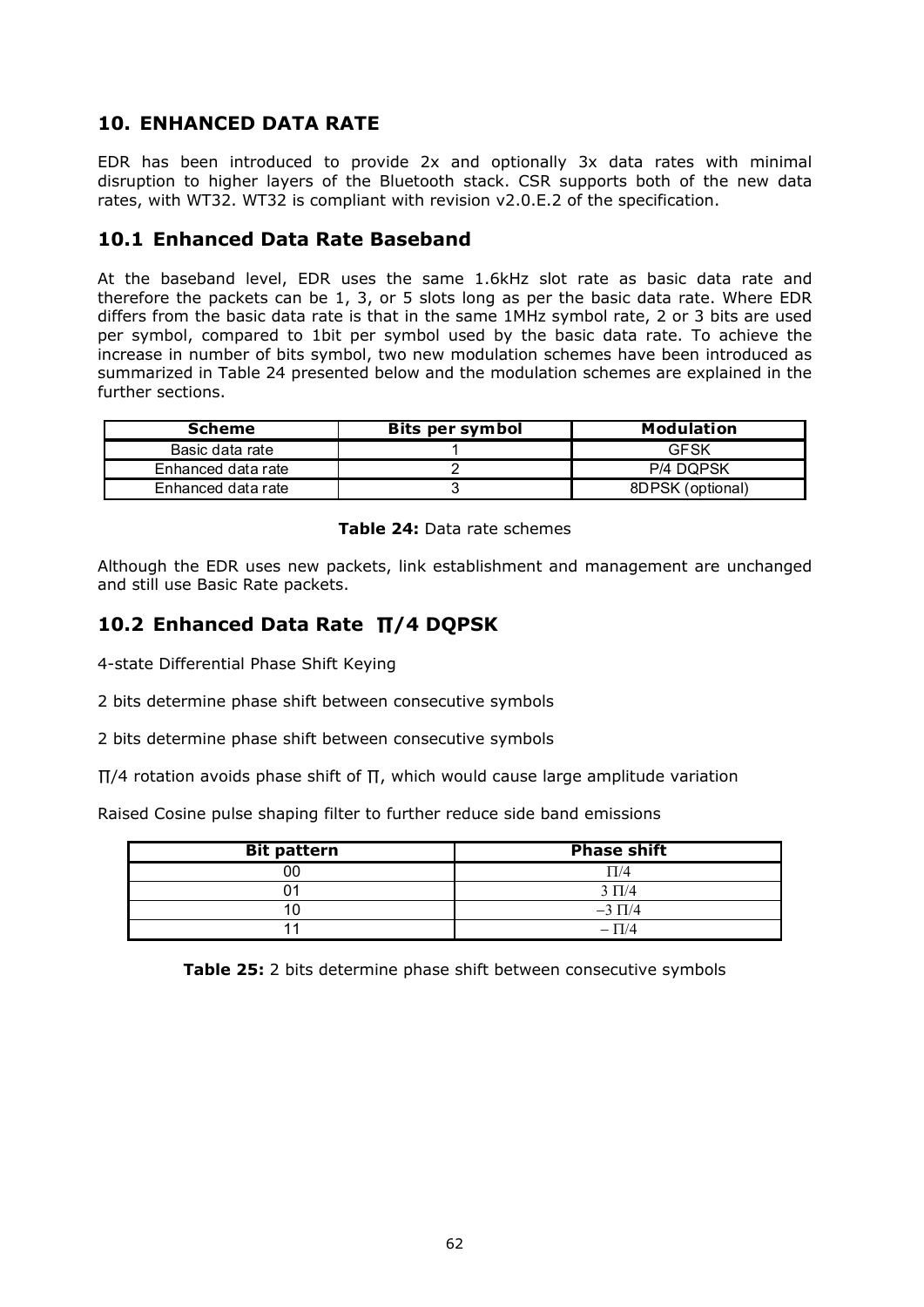# **10.3 8DQPSK**

8-state Differential Phase-Shift Keying

Three bits determine phase shift between consecutive symbols.

| <b>Bit pattern</b> | <b>Phase shift</b> |
|--------------------|--------------------|
| 000                |                    |
| 001                | $\Pi/4$            |
| 011                | $\Pi/2$            |
| 010                | $3 \Pi/4$          |
| 110                |                    |
| 111                | $-3 \Pi/4$         |
| 101                | $-\Pi/2$           |
| 100                | $-\Pi/4$           |

**Table 26:** 3 bits determine phase shift between consecutive symbols



**Figure 38:** 8DQPSK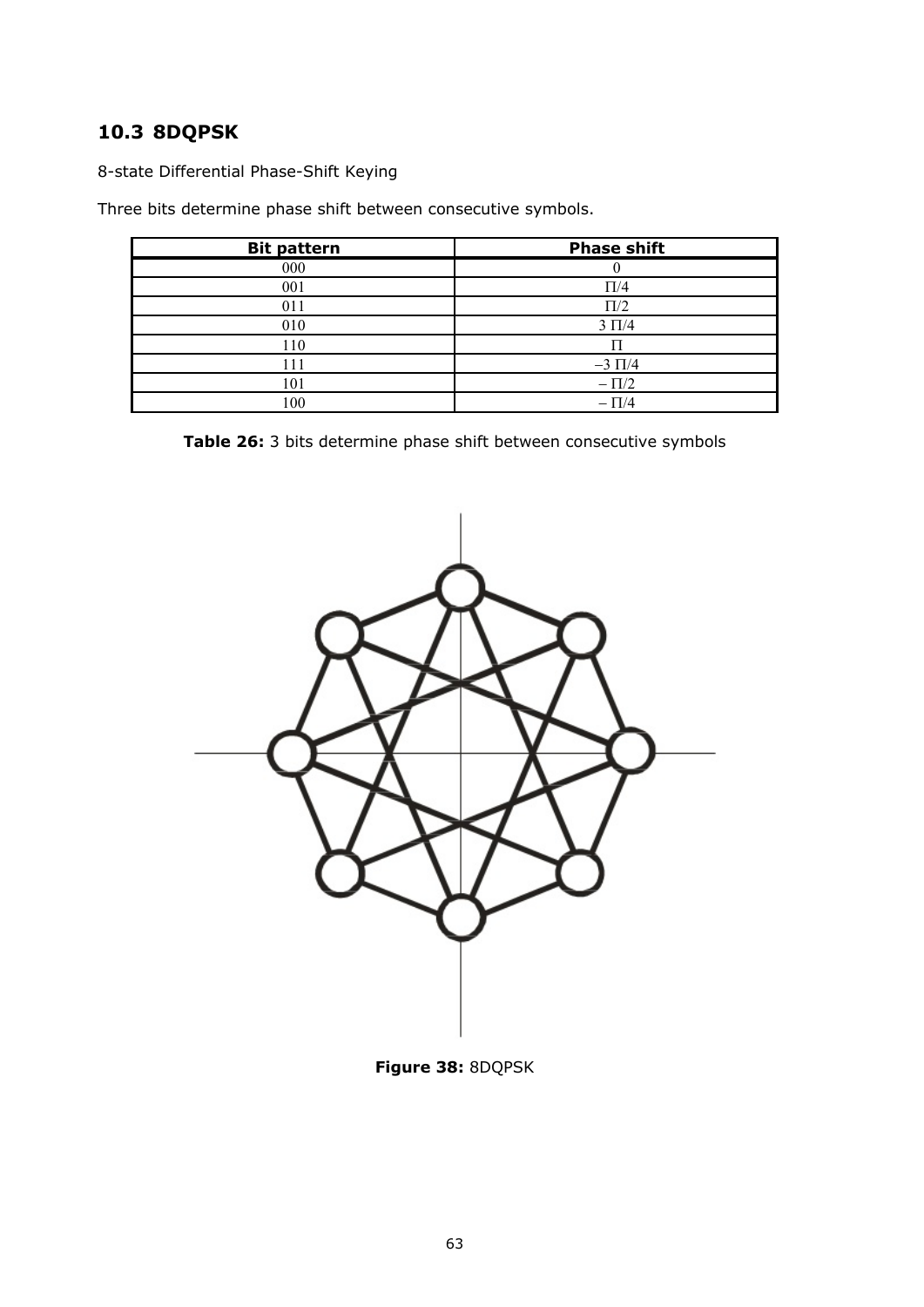# **11. LAYOUT AND SOLDERING CONSIDERATIONS**

## **11.1 Soldering Recommendations**

WT32 is compatible with industrial standard reflow profile for Pb-free solders. The reflow profile used is dependent on the thermal mass of the entire populated PCB, heat transfer efficiency of the oven and particular type of solder paste used. Consult the datasheet of particular solder paste for profile configurations.

Bluegiga Technologies will give following recommendations for soldering the module to ensure reliable solder joint and operation of the module after soldering. Since the profile used is process and layout dependent, the optimum profile should be studied case by case. Thus following recommendation should be taken as a starting point guide.

- o Refer to technical documentations of particular solder paste for profile configurations
- o Avoid using more than one flow.
- o Reliability of the solder joint and self-alignment of the component are dependent on the solder volume. Minimum of 150um stencil thickness is recommended.
- o Aperture size of the stencil should be 1:1 with the pad size.

A low residue, "no clean" solder paste should be used due to low mounted height of the component

## **11.2 Layout Guidelines**

#### **11.2.1 Audio Layout**

Route audio lines as differential pairs. The positive and negative signals should run parallel and close to each other until they are converted to single-ended signals. Use dedicated audio ground plane for entire audio section.

#### **11.2.2 Antenna Design**

Do not place GND plane or any metal directly under the chip antenna of WT32. To avoid any excess parasitic capacitance in the antenna feed line caused by the RF test pin on the bottom side of the module, the area underneath the RF test pin should also be left free from copper. The chip antenna of WT32 requires GND planes as shown in the figure 39. The module should not be placed closer than 7 mm from a PCB corner and the module should be placed to an edge of the PCB. Any metal in close proximity of the antenna will have an effect on the antenna performance. Thus any metal should be placed as far from the antenna as possible. The antenna of WT32 is high dielectric chip antenna and any surrounding dielectric material has only minor effect (< 20 MHz) on the resonant frequency.

Avoid placing vias or any bare copper under the module. Since the module has several vias on the bottom side, any via or bare copper under the module can cause a short circuit. Vias under the module are shown in the figure 40.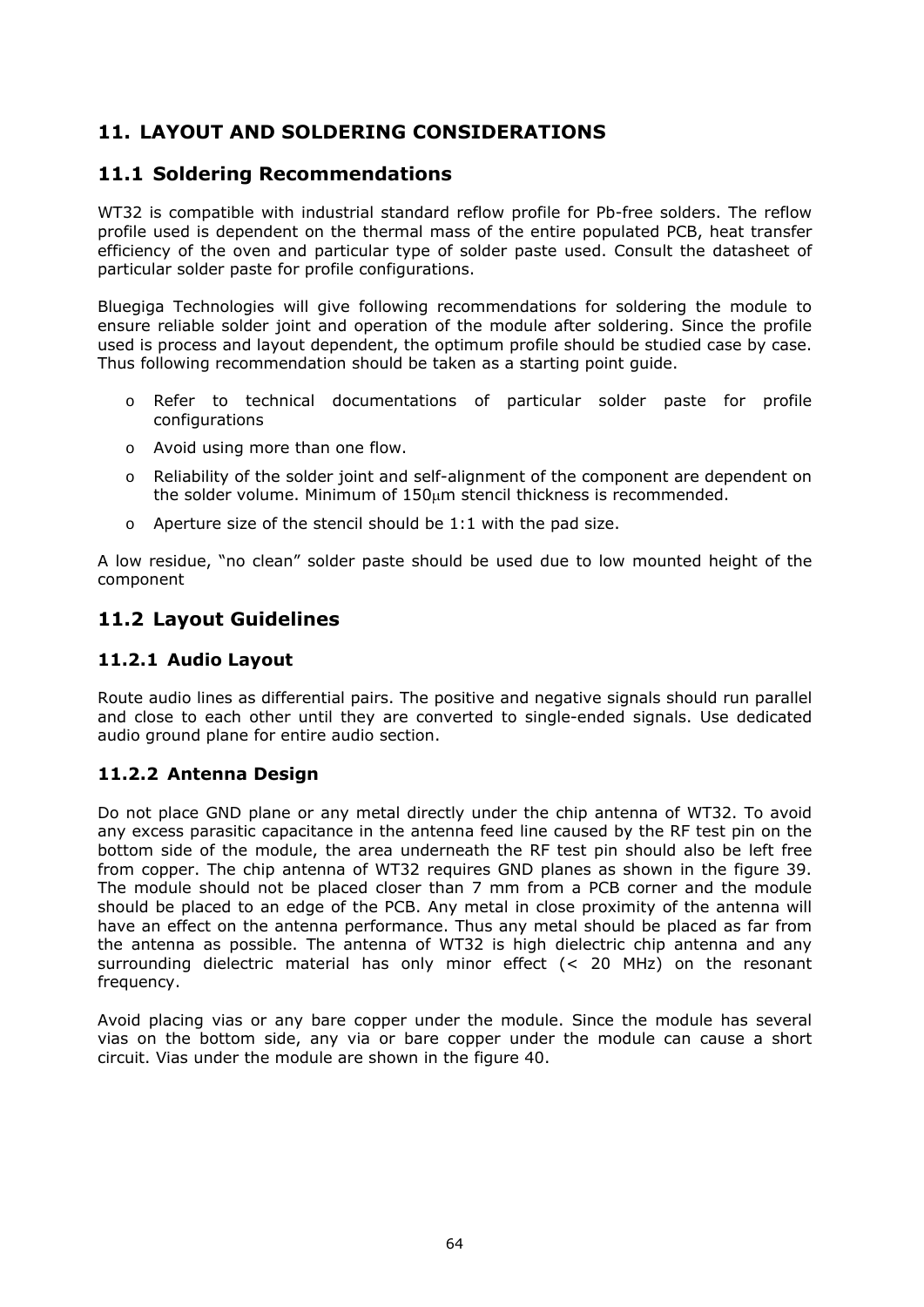

Figure 39: Recommended layout for the ground planes around the module.



**Figure 40:** Bottom side layout of the module. Any via in the module can cause a short if placed directly above bare copper on a PCB.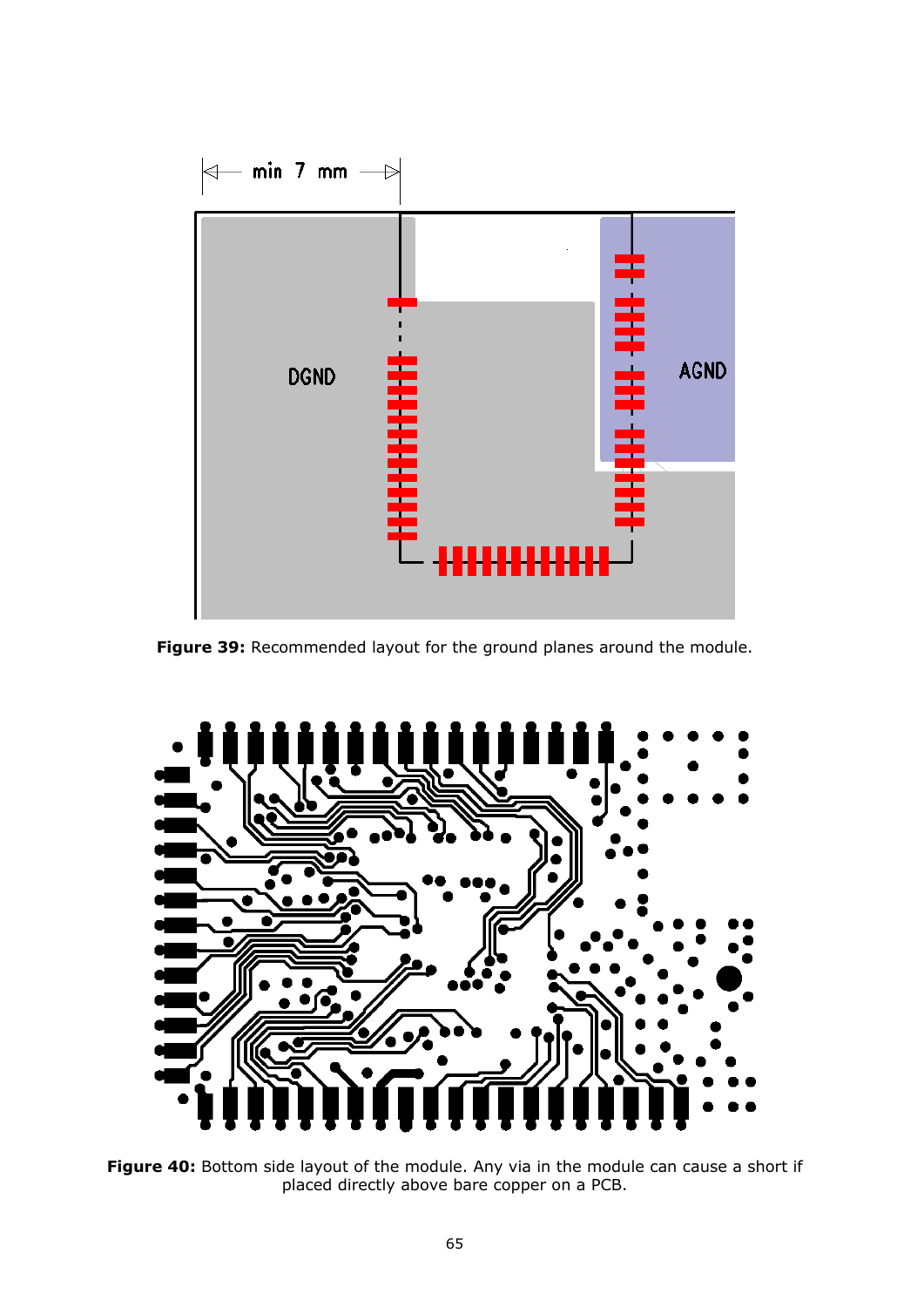## **12. WT32 PHYSICAL DIMENSIONS**



**Figure 41:** Recommended PCB land pattern



**Figure 42:** WT32 footprint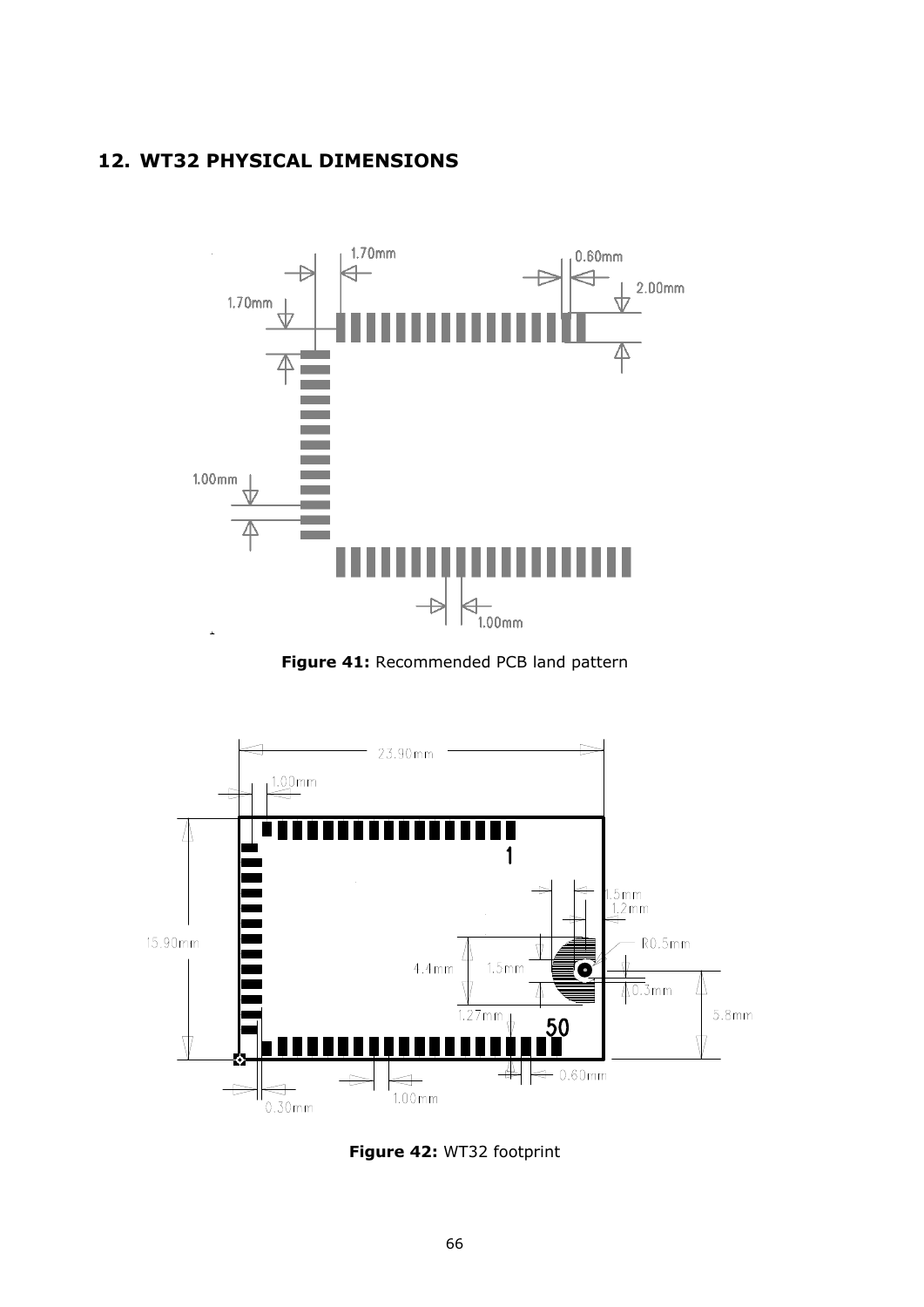

## **Carrier Tape Appearance and Dimensions**

|                                                                 | A   B   W   F   E   PO   P1   P2   T                                                                |  |  |  |  |
|-----------------------------------------------------------------|-----------------------------------------------------------------------------------------------------|--|--|--|--|
| $\cdot$   16.4   24.4   44   20.2   1.75   4.0   2.0   20   2.8 |                                                                                                     |  |  |  |  |
|                                                                 | $\pm 0.1$ $\pm 0.1$ $\pm 0.3$ $\pm 0.1$ $\pm 0.1$ $\pm 0.1$ $\pm 0.1$ $\pm 0.1$ $\pm 0.1$ $\pm 0.1$ |  |  |  |  |

NOTES:

1.10 sprocket hole pitch cumulative tolerance ±0.2mm.

2.carrier camber not to exceed 1mm in 100mm

3.A and B measured on a plane 0.3mm above the bottom of the pocket

4.T measure form 0 plane on the inside bottom of the pocket to the top surface of the carrier

5.All dimensions meet EIA-481-C requirments.

6.material: black Anti-static Polysyrene

7. Tesistivity 10<sup>5</sup>~10<sup>11</sup>/square

#### **Figure 43:** Carrier tape appearance and dimensions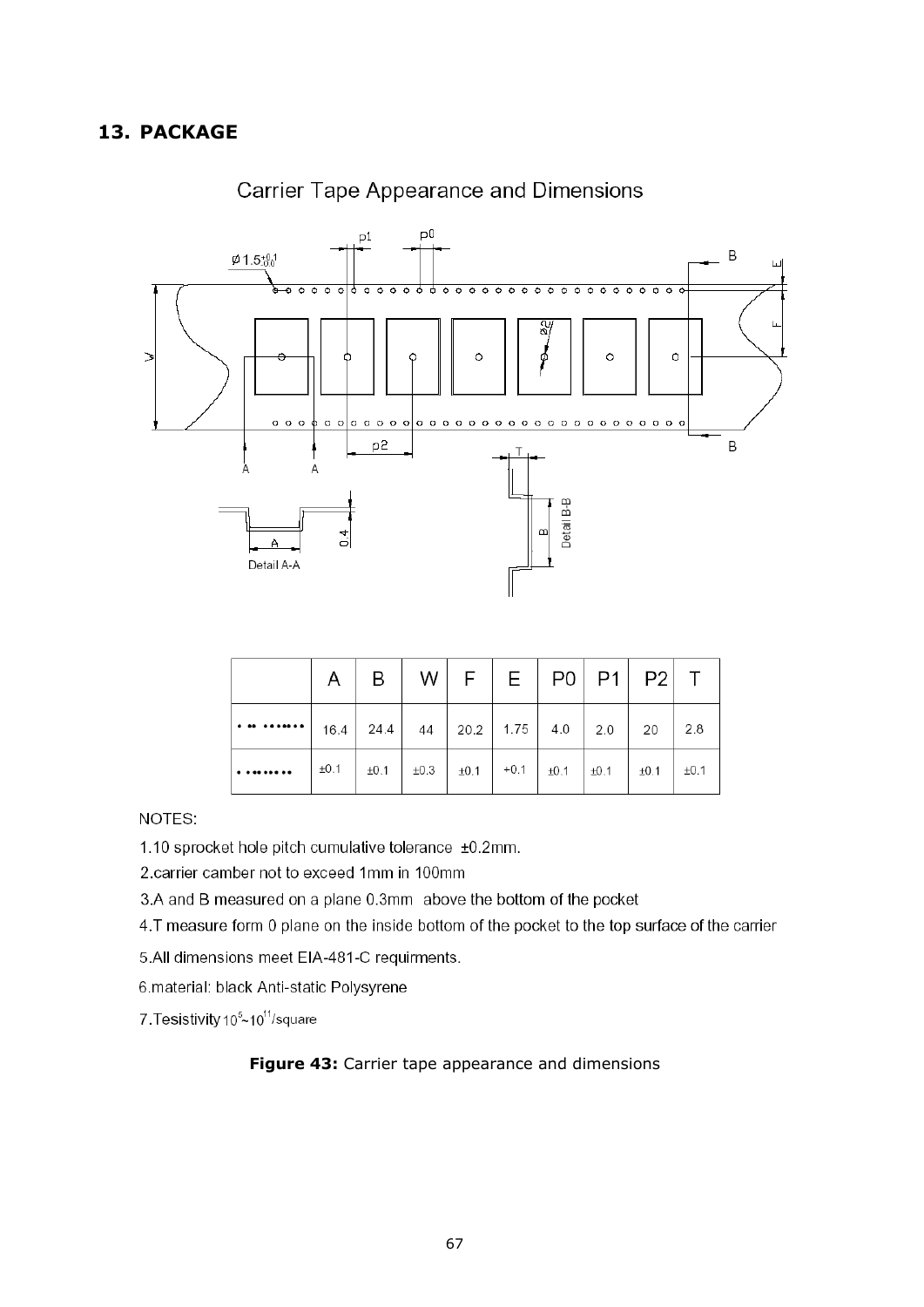# Reel Appearance and Dimensions



| Location         |           |                    |  | W1                                           | W2   |
|------------------|-----------|--------------------|--|----------------------------------------------|------|
| Dimensions   330 |           | 20.2 13.0 2.2 40.5 |  |                                              | 49.1 |
| Tolerance        | $\pm 0.5$ | $\pm 1$            |  | $ \pm 0.2 $ $\pm 0.5 $ $\pm 0.1 $ $\pm 0.2 $ |      |

NOTES:

NOTES:<br>1. MATERIAL:HIPS,ANT-STATIC 10~10 OHM/SQ. 2.COLOR:BLUE

**Figure 44:** Reel appearance and dimensions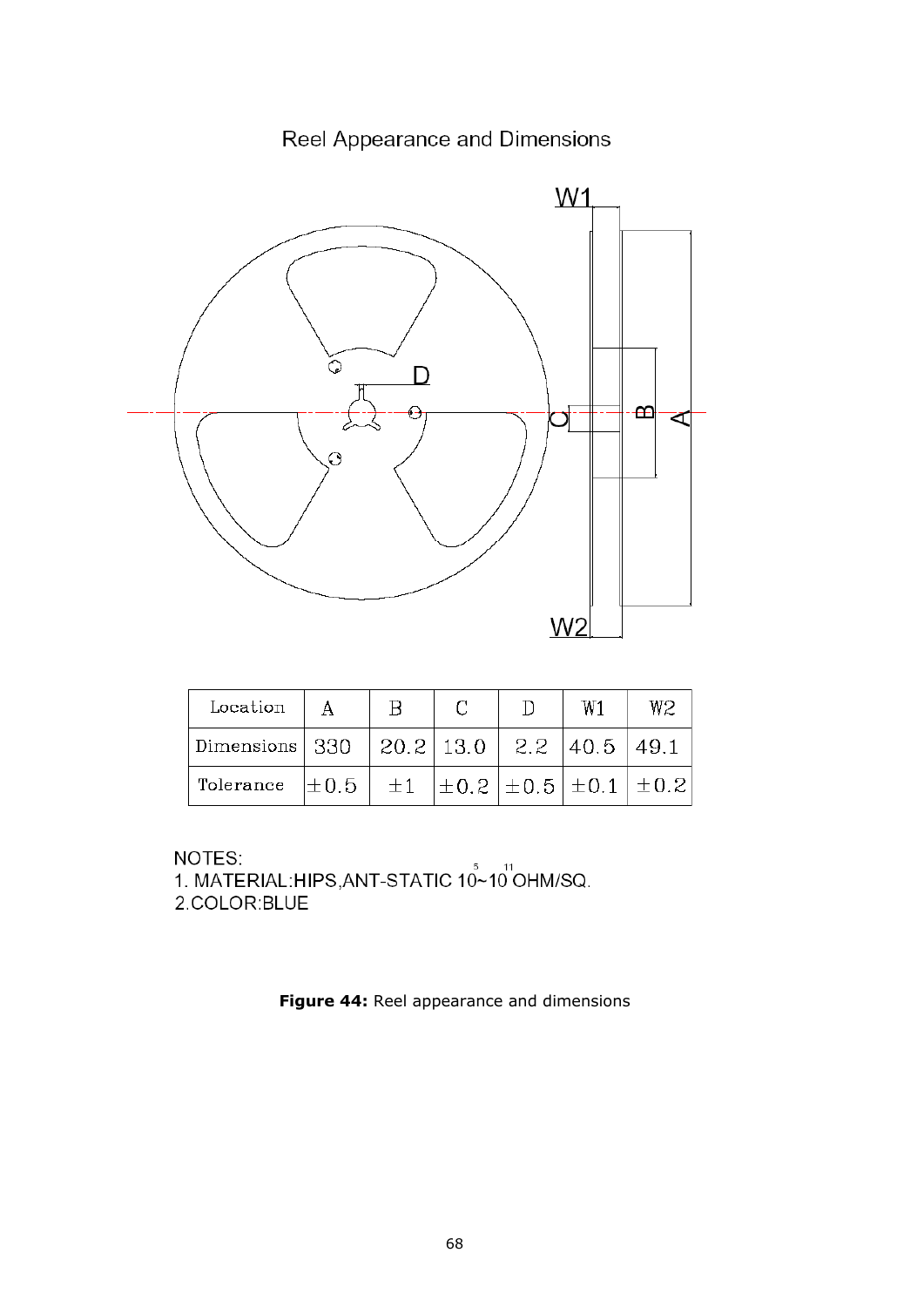## **14. CERTIFICATIONS**

WT32 is compliant to the following specifications.

## **14.1 Bluetooth**

WT32 module is *Bluetooth* qualified and listed as an end product. If not modified in any way, it is a complete *Bluetooth* entity, containing software and hardware functionality as well as the whole RF-part including the antenna. This practically translates to that if the module is used without modification of any kind, it does not need any *Bluetooth* approval work. If changes are made in the parameter set, added profiles or in the antenna design, it is required to be submitted to a BQB (*Bluetooth* Qualification Body) for evaluation on what needs to be tested.

With HCI firmware WT32 will not meet the requirements of end product qualification.

WT32 is Bluetooth compliant to the following specifications

RF as defined in Part A of the Bluetooth specification v2.0+EDR, Vol.2 Core System Package [Controller volume] (Class 1 operation) with all optional and mandatory features supported.

BB as defined in Part B of the Bluetooth specification v2.0+EDR, Vol.2 Core System Package [Controller volume], and specified in the covered functionality of the Software Integrated Component (Bluetooth ID: **TBA**)

LM as defined in Part C of the Bluetooth specification v2.0+EDR, Vol.2 Core System Package [Controller volume], and specified in the covered functionality of the Software Integrated Component (Bluetooth ID: **TBA**)

L2CAP as defined in Part A of the Bluetooth specification v2.0+EDR, Vol.3 Core System Package [Controller volume], and specified in the covered functionality of the Software Integrated Component (Bluetooth ID: **TBA**)

SDP as defined in Part B of the Bluetooth specification v2.0+EDR, Vol.3 Core System Package [Controller volume], and specified in the covered functionality of the Software Integrated Component (Bluetooth ID: **TBA**)

RFCOMM as defined in PART F:1 of the Bluetooth Core Specification v1.1 and specified in the covered functionality of the Software Integrated Component (Bluetooth ID: **TBA**).

Generic Access GAP as defined in PART C of the Bluetooth Core Specification v2.0+EDR, Vol.3 Core Systems Package [Host Volume], and specified in the covered functionality of the Software Integrated Component (Bluetooth ID: **TBA**).

Serial Port Profile (SPP) as defined in PART K:5 of the Bluetooth Profile Specification v1.1, and specified in the covered functionality of the Software Integrated Component (Bluetooth ID: **TBA**).

**Bluetooth EL:** [https://www.bluetooth.org/tpg/EPL\\_Detail.cfm?ProductID=6102](https://www.bluetooth.org/tpg/EPL_Detail.cfm?ProductID=6102)

#### **Bluetooth QDID: B014372**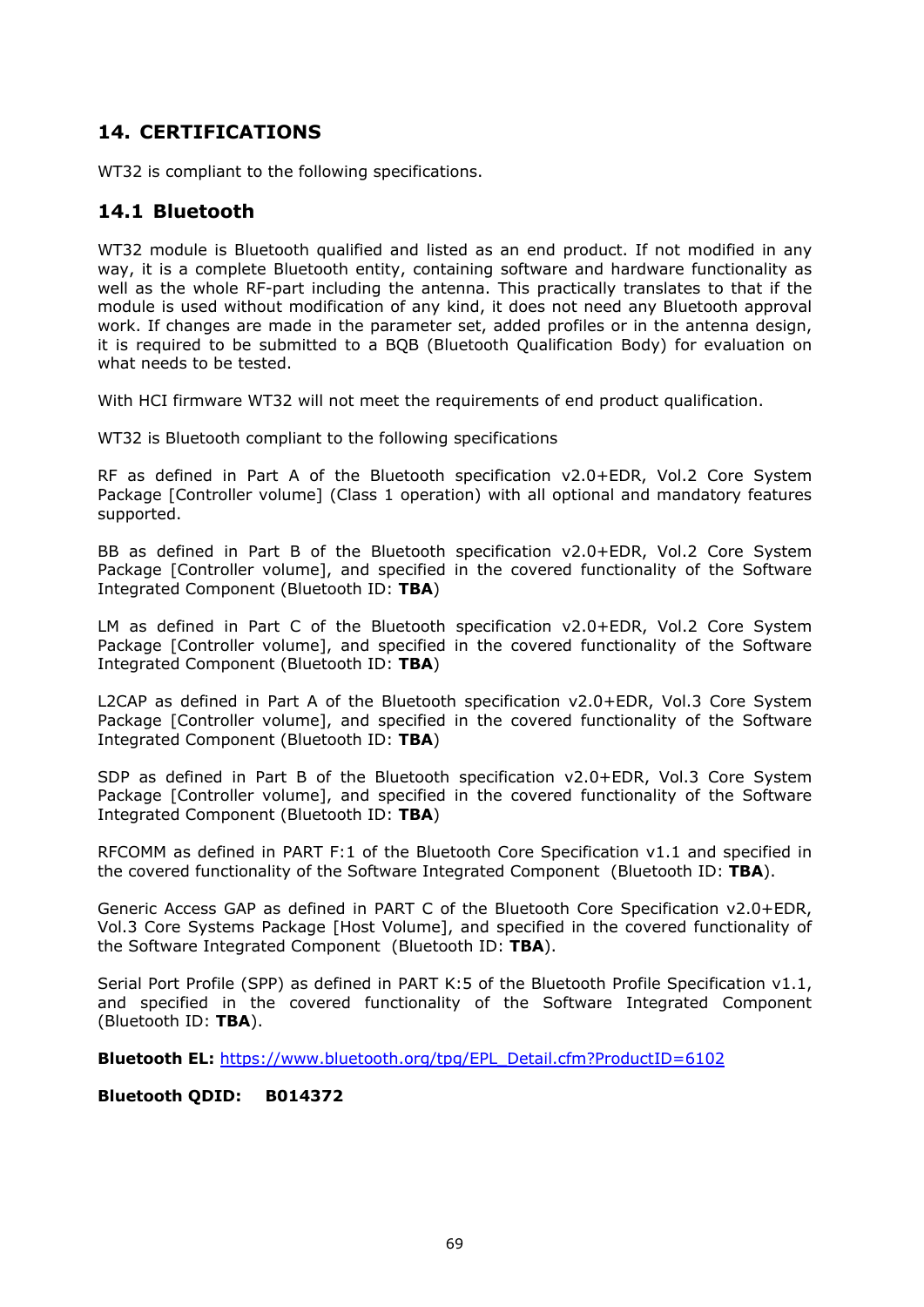# **14.2 FCC**

Federal Communications Commission (FCC) Statement

#### 15.21

You are cautioned that changes or modifications not expressly approved by the part responsible for compliance could void the user's authority to operate the equipment.

#### 15.105(b)

This equipment has been tested and found to comply with the limits for a Class B digital device, pursuant to part 15 of the FCC rules. These limits are designed to provide reasonable protection against harmful interference in a residential installation. This equipment generates, uses and can radiate radio frequency energy and, if not installed and used in accordance with the instructions, may cause harmful interference to radio communications. However, there is no guarantee that interference will not occur in a particular installation. If this equipment does cause harmful interference to radio or television reception, which can be determined by turning the equipment off and on, the user is encouraged to try to correct the interference by one or more of the following measures:

- Reorient or relocate the receiving antenna.
- Increase the separation between the equipment and receiver.
- Connect the equipment into an outlet on a circuit different from that to which the receiver is connected.
- Consult the dealer or an experienced radio/TV technician for help.

Operation is subject to the following two conditions:

- This device may not cause interference and
- This device must accept any interference, including interference that may cause undesired operation of the device.

FCC RF Radiation Exposure Statement:

This equipment complies with FCC radiation exposure limits set forth for an uncontrolled environment. End users must follow the specific operating instructions for satisfying RF exposure compliance. This transmitter must not be co-located or operating in conjunction with any other antenna or transmitter.

Note: The end product shall has the words "*Contains Transmitter Module FCC ID: TBA*"

#### **WT32-A/EC ID: QOQWT32AE**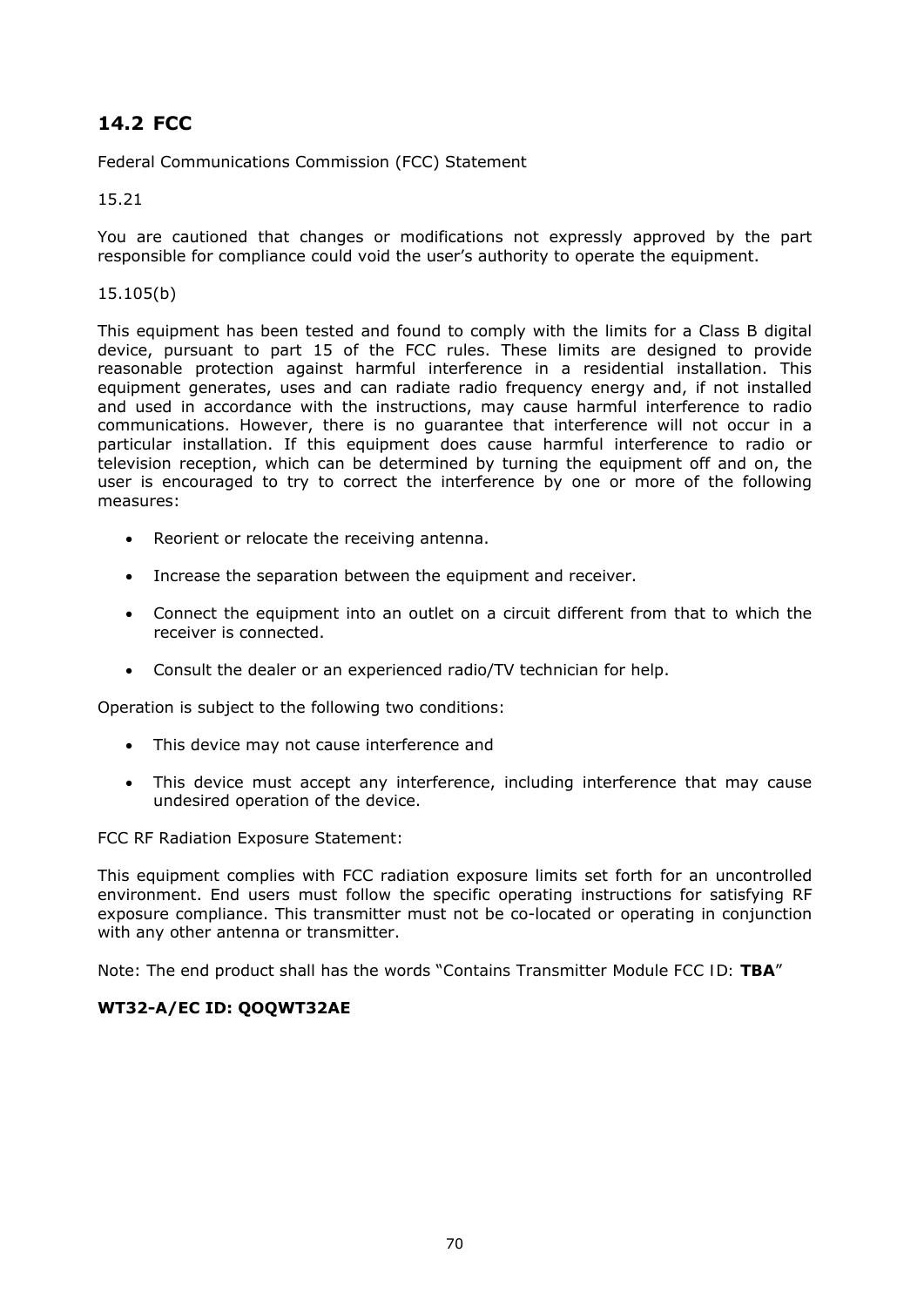# **14.3 CE**

WT32 meets the requirements of the standards below and hence fulfills the requirements of EMC Directive 89/336/EEC as amended by Directives 92/31/EEC and 93/68/EEC within CE marking requirement.

- Electromagnetic emission EN 301 489-17 V.1.2.1
	- o EN 55022:1998+A
	- o EN 55022:2000+A3
	- o EN 55022:2003 Class B
	- o EN 61000-3-2:2001
	- o EN 61000-3-3:1995 A1:2001
	- o EN 61000-4-3:2002
	- o EN 61000-4-4:1995 A1:2000
	- o EN 61000-4-5:1995 A1:2000
	- o EN 61000-4-6:1996 A1:2000
	- o EN 61000-4-11:1994 A1:2000
- ETSI EN 300.328 V1.6.1:2004

## **14.4 Industry Canada (IC)**

WT32 meets Industry Canada's procedural and specification requirements for certification.

#### **Industry Canada ID: TBA**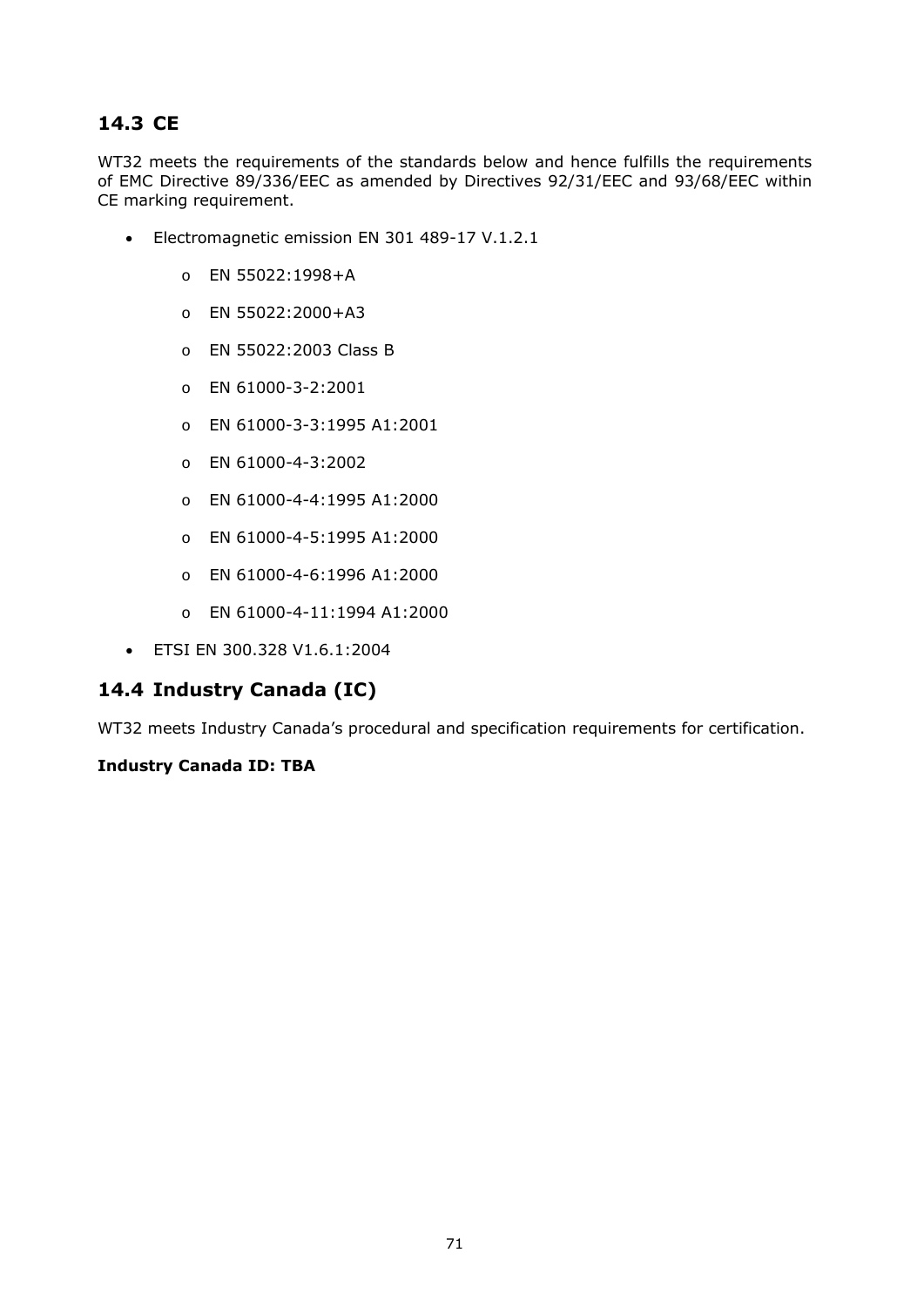## **15. ROHS STATEMENT WITH A LIST OF BANNED MATERIALS**

WT32 meets the requirements of Directive 2002/95/EC of the European Parliament and of the Council on the Restriction of Hazardous Substance (RoHS)

The following banned substances are not present in WT32, which is compliant with RoHS:

Cadmium

Lead

Mercury

Hexavalent chromium

PBB (Polybrominated Bi-Phenyl)

PBDE (Polybrominated Diphenyl Ether)